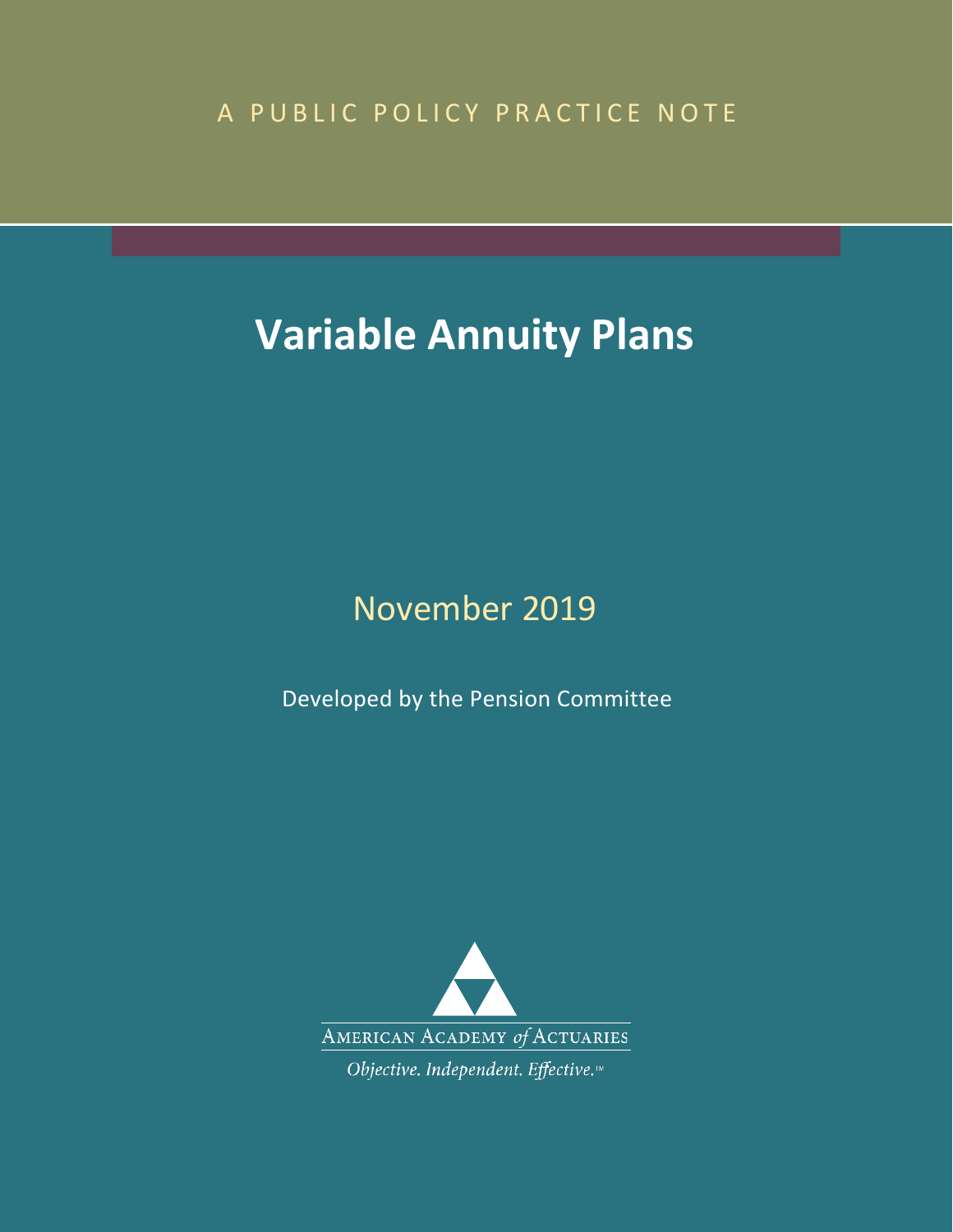A PUBLIC POLICY PRACTICE NOTE

# Variable Annuity Plans

November 2019

Developed by the Pension Committee of the American Academy of Actuaries



The American Academy of Actuaries is a 19,500-member professional association whose mission is to serve the public and the U.S. actuarial profession. For more than 50 years, the Academy has assisted public policymakers on all levels by providing leadership, objective expertise, and actuarial advice on risk and financial security issues. The Academy also sets qualification, practice, and professionalism standards for actuaries in the United States.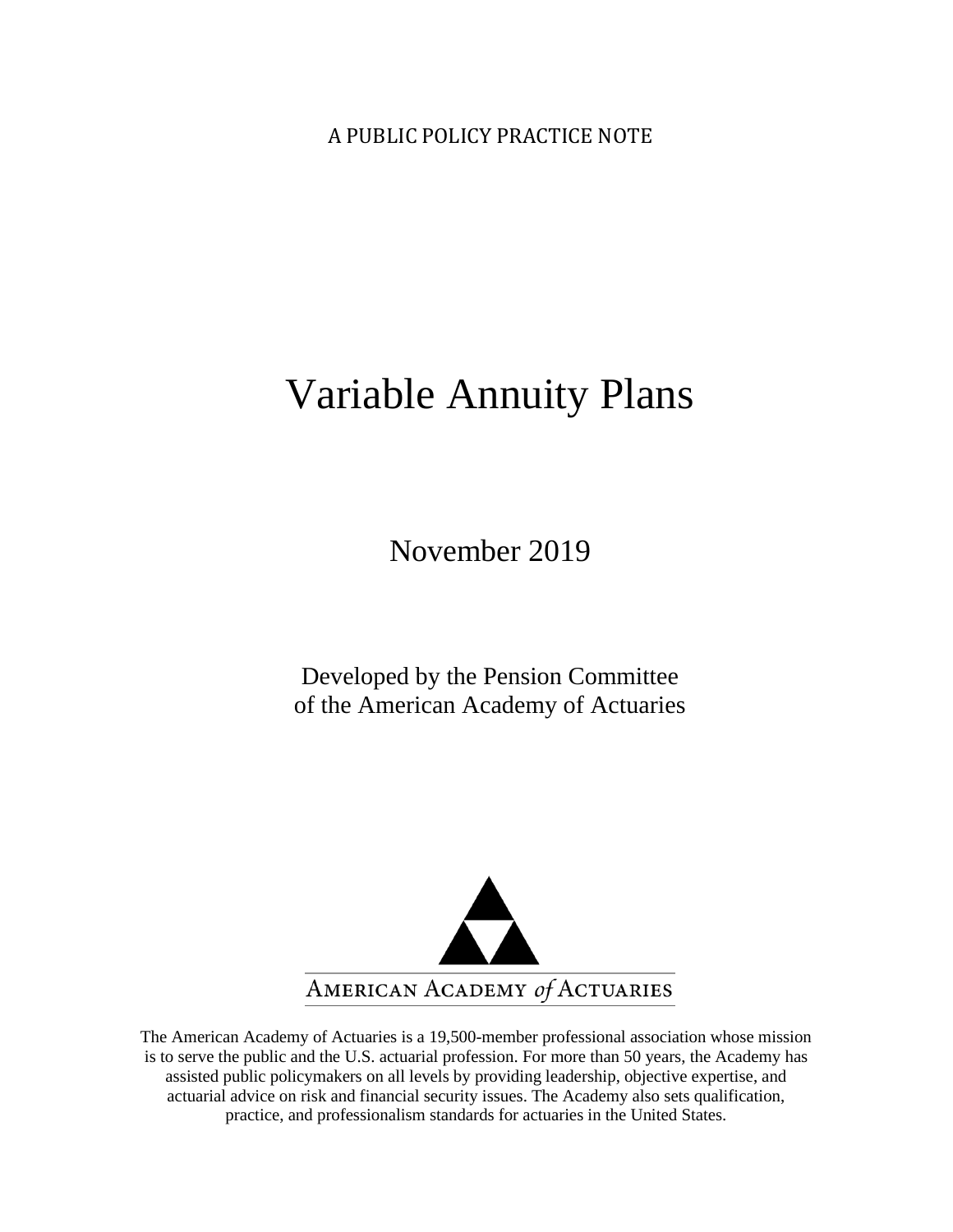## **2019 Pension Committee**

Bruce Cadenhead, Chairperson Elena Black, Vice Chairperson

Michael Antoine Michael Baine Rachel Barnes Timothy Geddes Stanley Goldfarb Scott Hittner Lloyd Katz Grace Lattyak

Tonya Manning Alexander Morgan Nadine Orloff Jason Russell James Shake Mark Shemtob Mary Stone Aaron Weindling

The committee gratefully acknowledges the contributions of Donald E. Fuerst, Lee Gold, Ellen Kleinstuber, and Maria Sarli.



1850 M Street NW, Suite 300 Washington, DC 20036-5805

© 2019 American Academy of Actuaries. All rights reserved.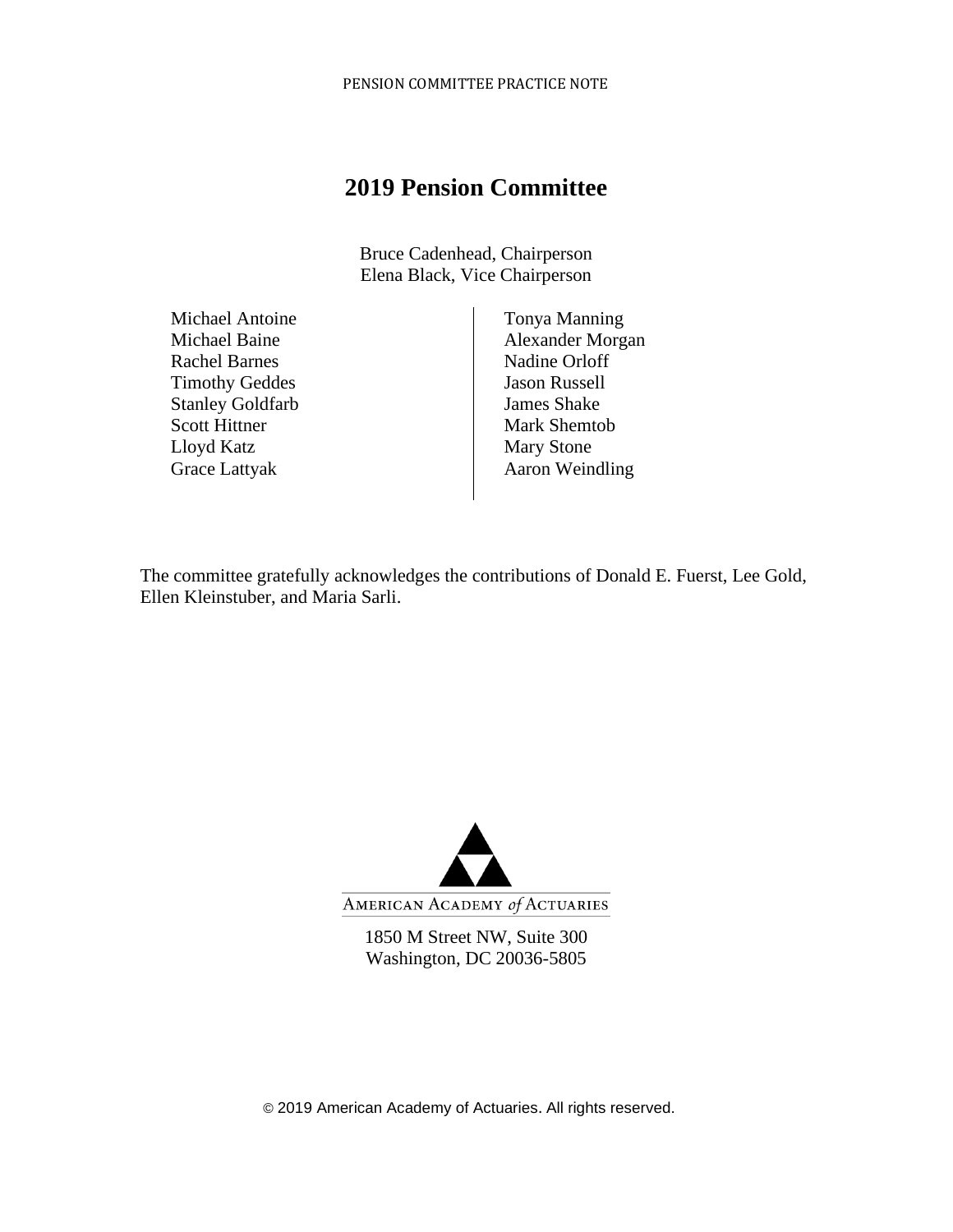© 2019 American Academy of Actuaries. All rights reserved.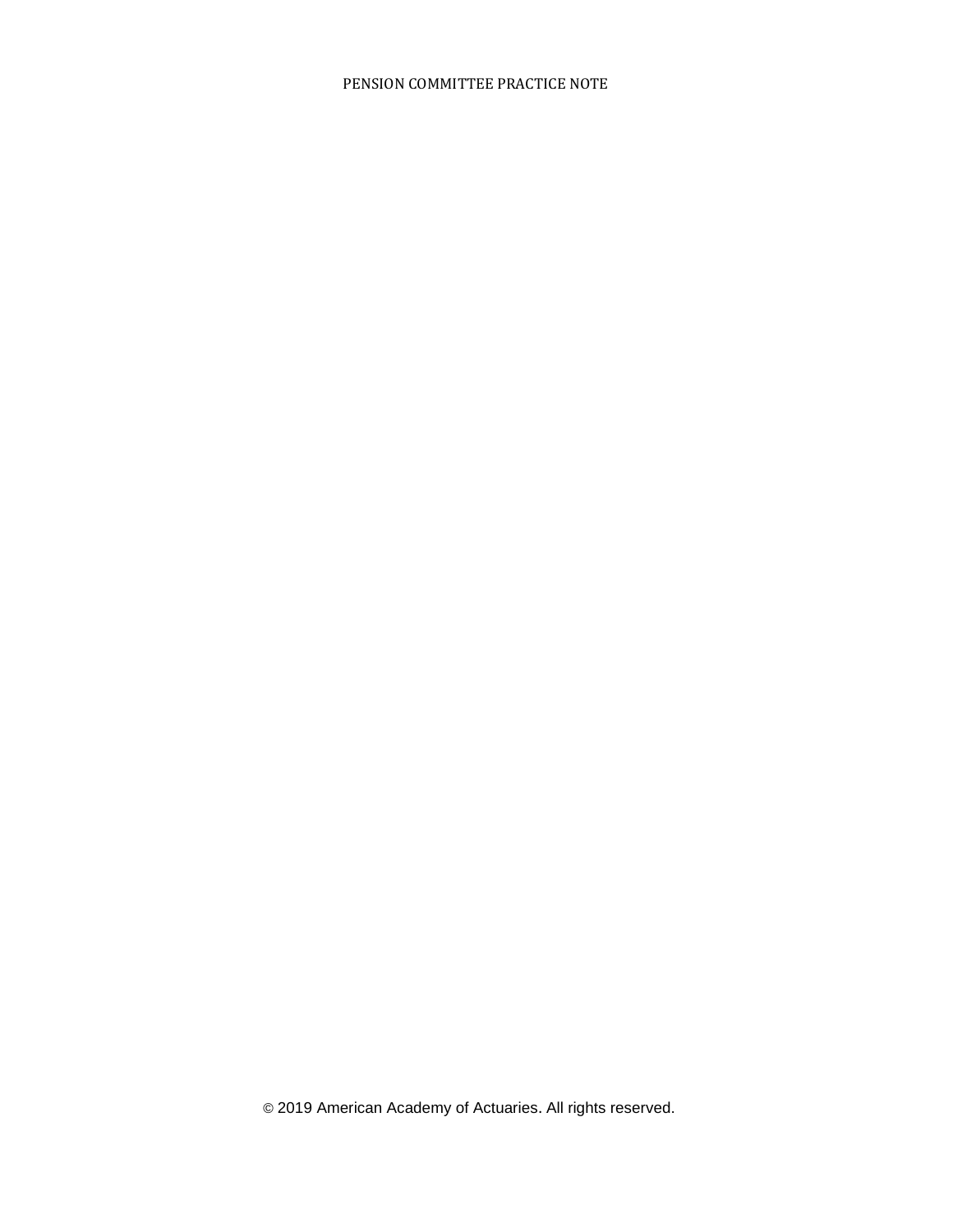### **TABLE OF CONTENTS**

| Benefit payment frequency different from benefit adjustment frequency 13                  |
|-------------------------------------------------------------------------------------------|
|                                                                                           |
|                                                                                           |
|                                                                                           |
|                                                                                           |
|                                                                                           |
|                                                                                           |
|                                                                                           |
|                                                                                           |
| Potential Liability Measurement of Pure Variable Benefits under Accounting and Regulatory |
|                                                                                           |
|                                                                                           |
|                                                                                           |
|                                                                                           |
|                                                                                           |
|                                                                                           |
|                                                                                           |
|                                                                                           |
|                                                                                           |
|                                                                                           |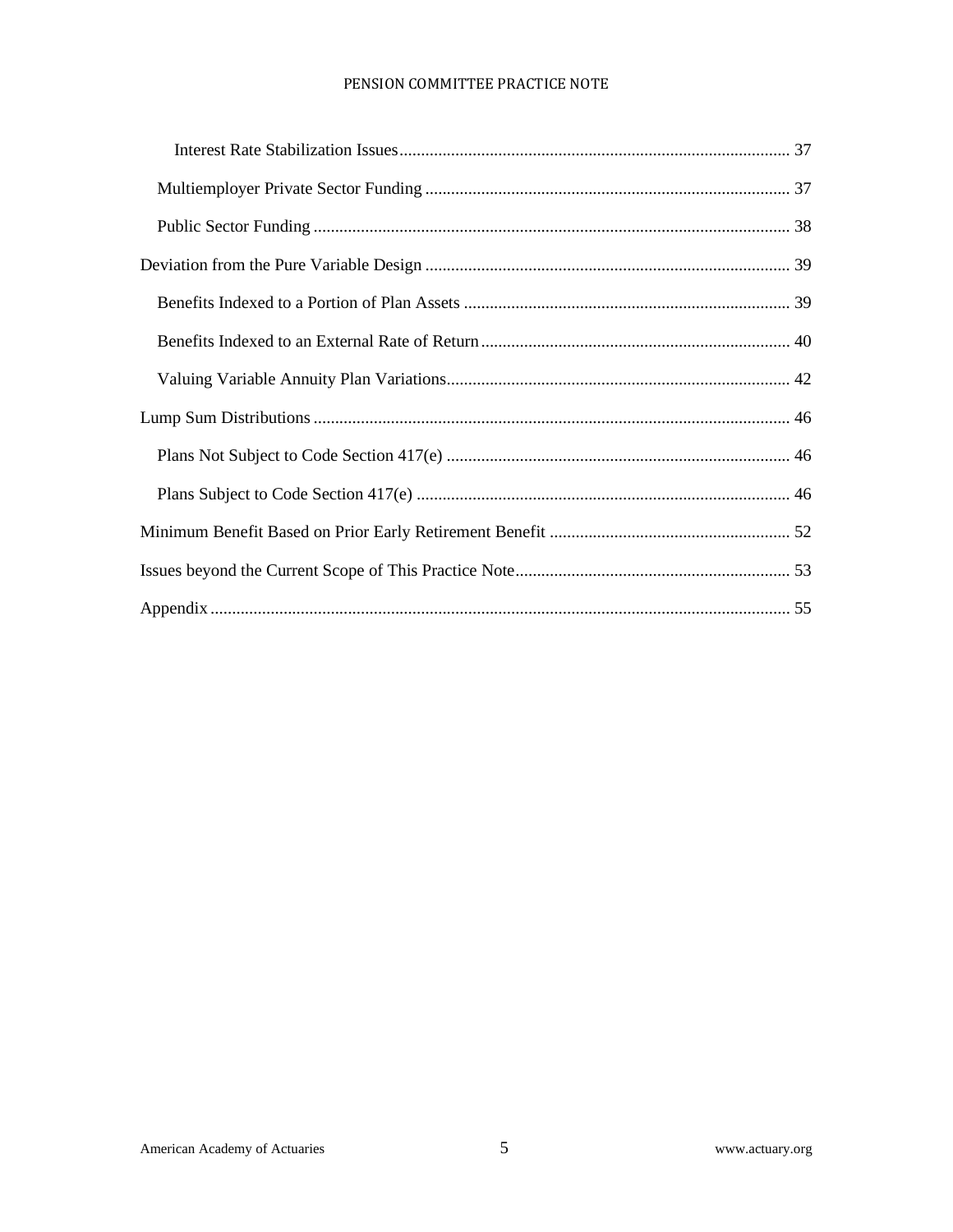# <span id="page-6-0"></span>**Introduction**

This practice note is not a promulgation of the Actuarial Standards Board (ASB), is not an actuarial standard of practice, is not binding upon any actuary, and is not a definitive statement as to what constitutes generally accepted practice in the area under discussion. Events occurring subsequent to the publication of this practice note may make the practices described in the practice note irrelevant or obsolete.

This practice note was prepared by the Pension Committee of the American Academy of Actuaries (committee) to provide information to actuaries on current and emerging practices for measuring obligations of defined benefit pension plans that include variable annuity benefits. Cash balance plans that credit market rates of return are closely related, but are not addressed in this practice note. The intended users of this practice note are the members of actuarial organizations governed by the actuarial standards of practice promulgated by the ASB.

This practice note addresses several topics that have not yet been formally and explicitly addressed by the Internal Revenue Service (IRS), the Department of Labor (DOL), the Financial Accounting Standards Board (FASB), and the ASB. There is no assurance that such bodies would analyze these topics in the same manner as this practice note. The potential divergence between typically accepted actuarial objectives and certain interpretations of the available regulatory guidance may raise professionalism concerns. Dealing with these concerns may require a greater-than-usual amount of professional actuarial judgment. The Code of Professional Conduct, as well as the relevant actuarial standards of practice, even if not directly on point, may help the actuary think through these concerns.

Measurements of defined benefit pension plan obligations include calculations that assign plan costs to time periods, actuarial present value calculations, and estimates of the magnitude of future plan obligations. The application of the information contained herein is intended to cover qualified and non-qualified plans, and governmental and nongovernmental plans for which the actuary is subject to Actuarial Standard of Practice No. 4, *Measuring Pension Obligations and Determining Pension Plan Costs or Contributions* and Actuarial Standard of Practice No. 27, *Selection of Economic Assumptions for Measuring Pension Obligations*. Other actuarial standards of practice may also be relevant.

This practice note addresses issues actuaries may want to consider when setting assumptions, or providing advice on setting assumptions, for funding (as permitted by law), and for financial accounting.

This practice note is intended to be illustrative and spur professional discussion on this topic. Other reasonable methodologies may currently exist and new ones likely will evolve in the future.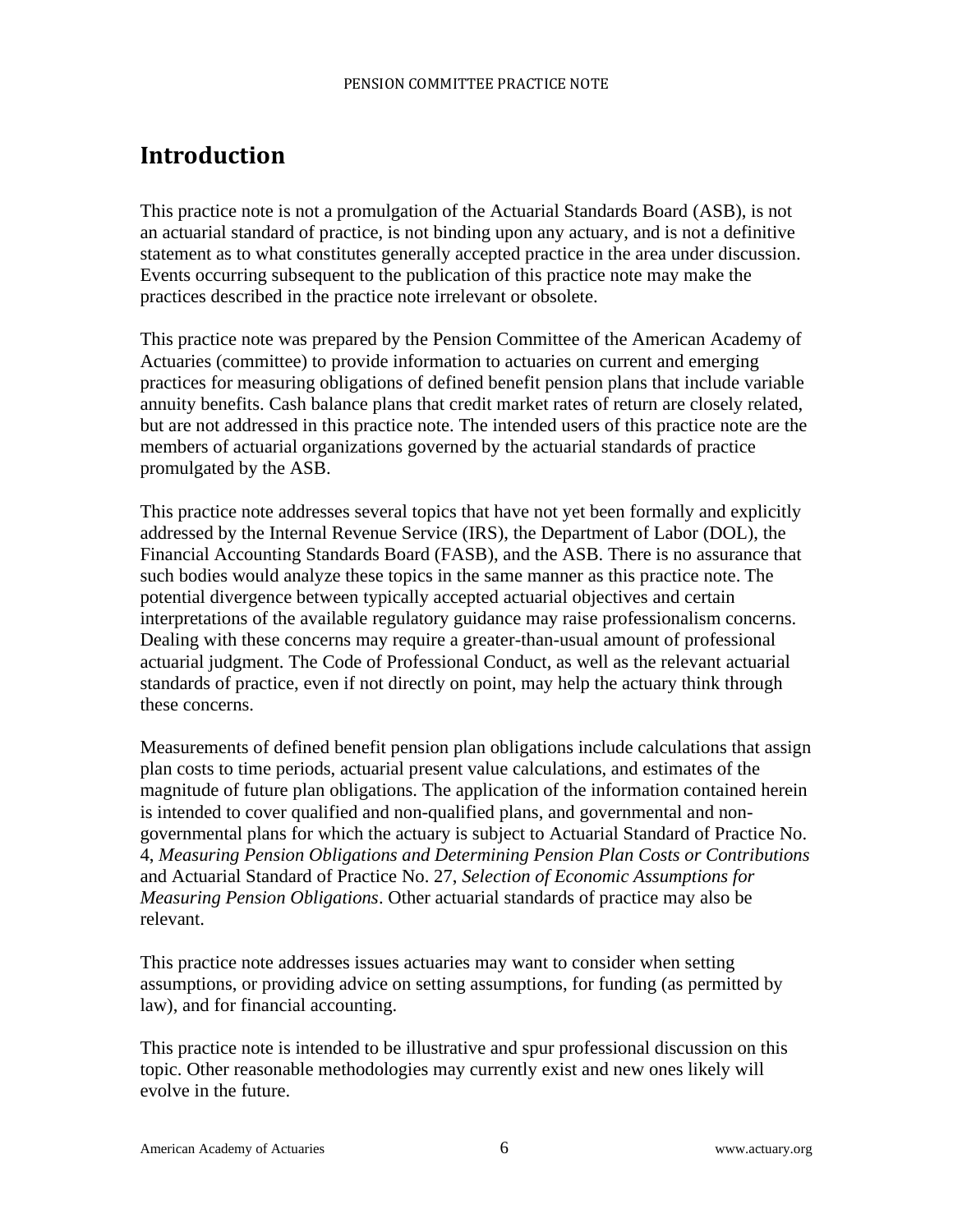An exposure draft of this practice note was originally released in December 2015 and two comment letters were submitted. The authors of the note carefully considered the comments received and attempted to address the concerns raised in those comment letters. Some of the comments expressed a concern that the exposure draft appeared to advocate for a particular position in areas that are under the jurisdiction of regulatory bodies (particularly the IRS). Many of the edits to the practice note were in response to this concern. While the authors feel strongly that certain approaches are preferred from a theoretical perspective, we recognize that this practice note is not binding on any actuary and should not be considered guidance. These regulatory concerns were addressed in a [letter to the Treasury Department](http://www.actuary.org/files/publications/VariableAnnuityPlans_TreasuryLetter.pdf) requesting guidance. *Until more definitive guidance is received on these issues, the reader should exercise caution when considering the approaches described in this practice note. If regulators do provide guidance in response to the request, it is possible that some of the methods described herein will be impermissible under that guidance.*

The committee welcomes any suggested improvements for future updates of this practice note. Suggestions may be sent to the pension policy analyst of the American Academy of Actuaries at 1850 M Street NW, Suite 300, Washington, DC 20036 or by emailing [pensionanalyst@actuary.org.](mailto:pensionanalyst@actuary.org)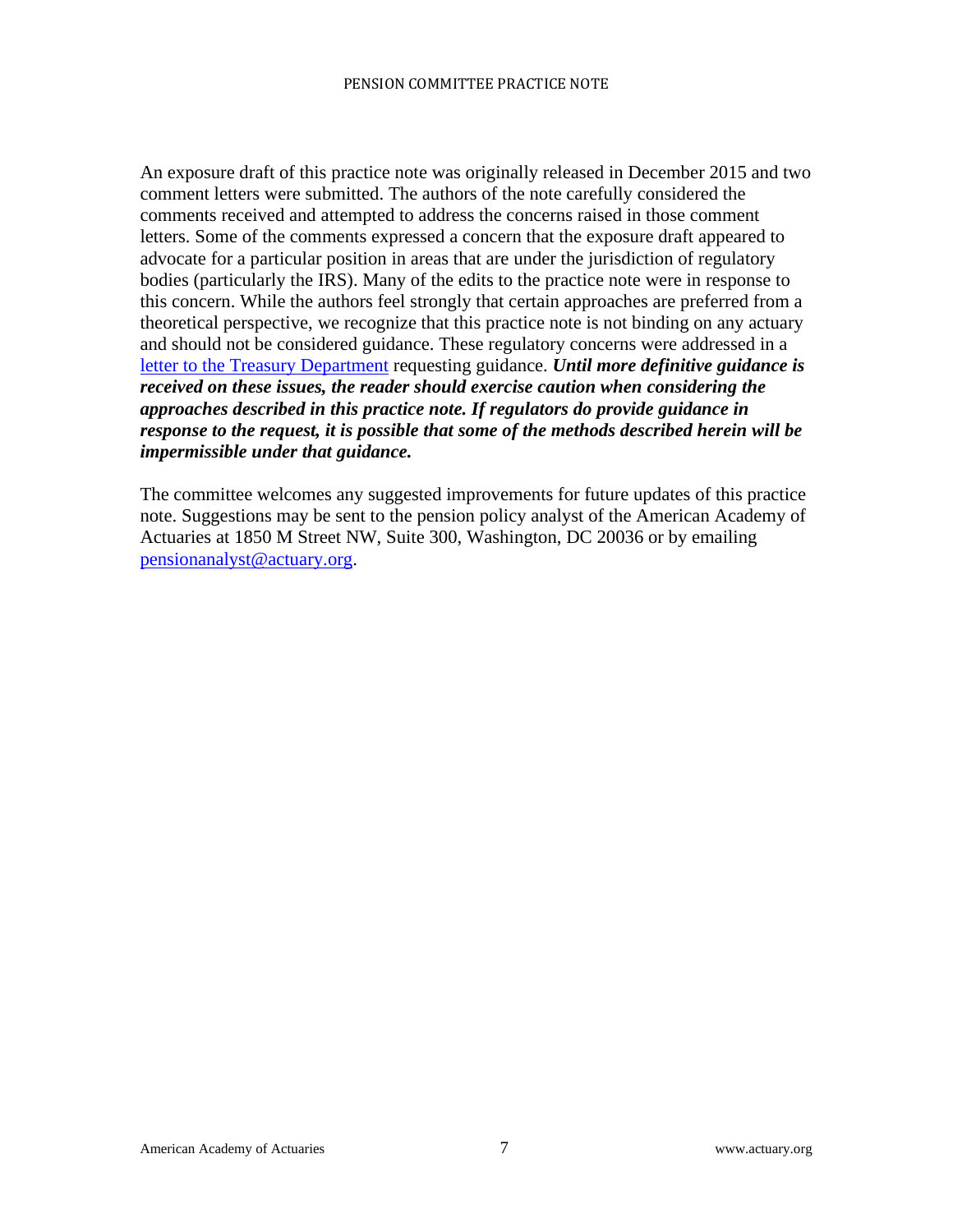# <span id="page-8-0"></span>**Variable Annuity Plans**

A variable annuity plan is a defined benefit pension plan in which the periodic benefit payable to a participant fluctuates based on a formula defined in the plan document.<sup>1</sup>

Variable annuity plans have existed in the United States since at least the 1950s. The first official guidance regarding these plans was Revenue Ruling 185 in 1953. Variable annuity plans were explicitly recognized in the Internal Revenue Code (IRC) for the first time through the Pension Protection Act of 2006. Variable annuity plans offer certain characteristics of both defined benefit and defined contribution plans but are regulated as defined benefit plans.

Despite more than 60 years of existence, variable annuity plans comprise a very small portion of retirement plans. Most laws and related regulations have been drafted without specific consideration for variable annuity plans. In some cases, this may be entirely appropriate. For example, eligibility provisions for plans would not seem to be affected by variable benefit provisions. But many areas might need special treatment and currently lack guidance on how to apply existing rules. This practice note discusses several of these areas (funding targets, lump sum distributions, etc.); several more such areas that are beyond the scope of this practice note are identified at the end of the document.

Decisions concerning the applicability of the law and regulations to variable annuity plans affect plan sponsors and plan participants. Full disclosure of any regulatory uncertainties and open discussion with the plan sponsor and the plan sponsor's advisers can facilitate a better understanding of these plans and the risks they pose. In addition, Actuarial Standard of Practice (ASOP) No. 41, Section 3.4.1 requires that "The actuary should consider what cautions regarding possible uncertainty or risk in any results should be included in the actuarial report" and Section 4.1.3(d) requires the actuary to disclose "any cautions about risk and uncertainty" unless "the actuary determines that it is inappropriate to do so."

While many actuaries believe that the pure variable annuity valuation model discussed in this practice note is an appropriate starting point for plans that deviate only modestly from the pure variable annuity design, the IRS has not provided any guidance (formal or informal) indicating an acceptance of this view. *Therefore actuaries applying the pure variable annuity model should consider including appropriate cautions in their actuarial communications as to the risk of this approach failing to gain acceptance with regulators and the risks associated with its use with regard to minimum funding, determination of Pension Benefit Guaranty Corporation (PBGC) premiums, benefit restrictions, financial reporting, and lump sum determinations (as applicable to the plan.*

<sup>&</sup>lt;sup>1</sup> Treasury Regulation Section 1.411(a)(13)-1(d)(6) defines a "variable annuity benefit formula" as "any benefit formula under a defined benefit plan which provides that the amount payable is periodically adjusted by reference to the difference between a rate of return and a specified assumed interest rate."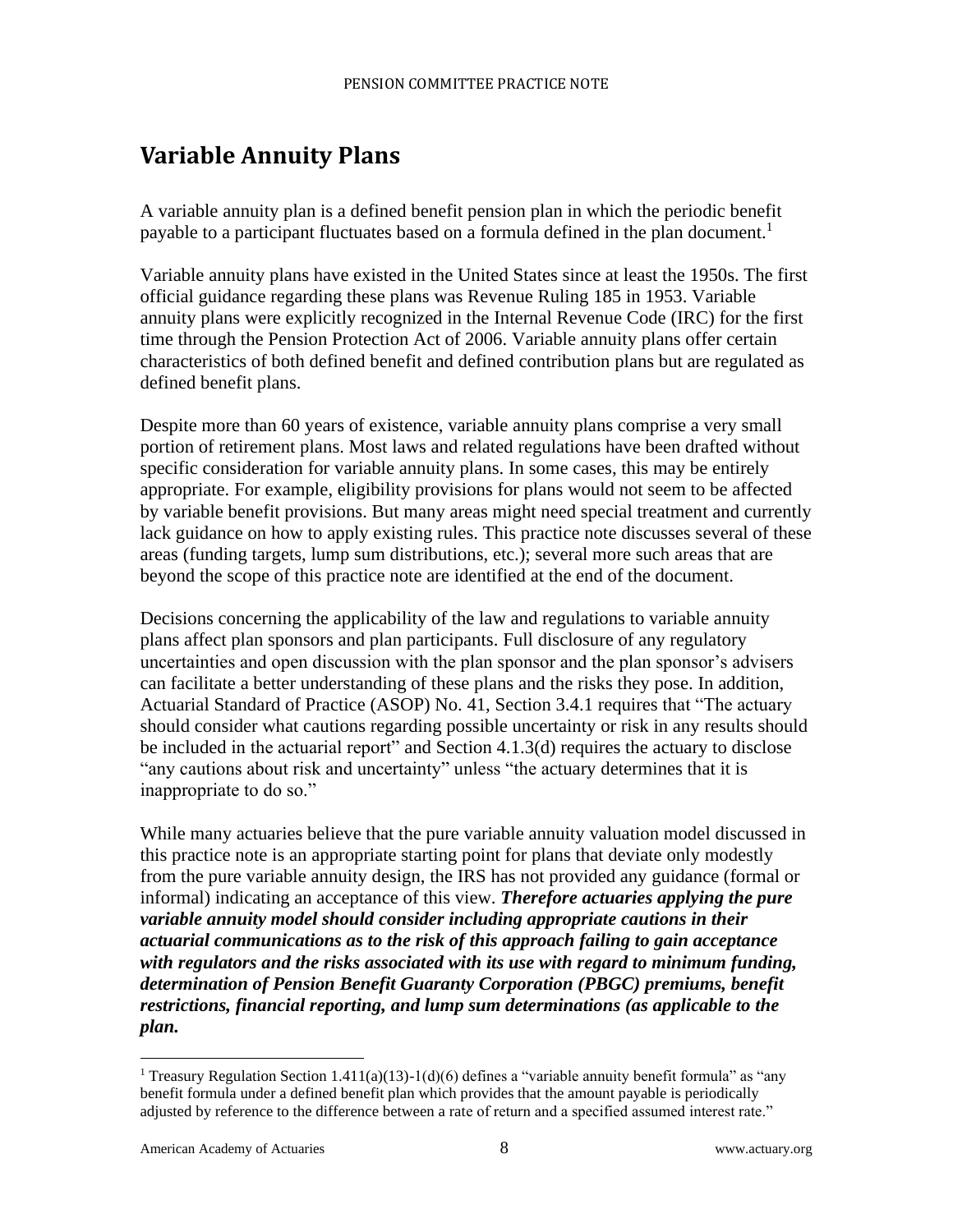The variable annuity formula may define a change in the entire accrued benefit or a portion of the accrued benefit. If the formula change applies to less than the entire benefit, the plan has a bifurcated formula with both fixed and variable components. The fixed component of the benefit may be measured using traditional techniques. This practice note addresses only the variable component of the benefit.

The variable benefit formula may apply to all plan participants or only a designated subset of plan participants. This practice note addresses only those benefits accrued under the variable formula.

A variable annuity plan is usually a career accumulation plan in which the plan document defines the amount of benefit that accrues to a participant each year. The accrual formula could be based on current compensation (e.g., 1% x pay) or a fixed accrual (\$X per year of service). The accrual for the plan year is generally not dependent on future changes in compensation, as it would be in a final average compensation plan. The annual accrual and the total accrued benefit are expressed as an annual amount payable at Normal Retirement Date (NRD) to the participant in the form of a life annuity. The annuity at NRD could be a single life annuity, or any of the other common forms of annuity typically available in a defined benefit plan.

The periodic adjustments in the plan benefit usually occur annually, but can also take place on a monthly, quarterly, or semiannual basis. Monthly adjustments are common in insured variable annuity plans offered by some insurance companies. Annual adjustments are common in qualified pension plans sponsored by employers. Most illustrations in this practice note assume annual adjustments, although a pure variable annuity plan (defined below) would have adjustments made immediately prior to each payment.

Periodic adjustments generally apply to all accrued variable benefits regardless of the participant's status. Thus variable benefits are adjusted periodically for active members, terminated vested members, and retired members. Some variations of variable annuity plans may adjust benefits differently for various membership classes. For example, a fixed annuity plan could offer a variable annuity option at retirement or, alternatively, a variable annuity plan could provide a fixed benefit option at retirement.

The plan document defines the exact formula for the periodic adjustment. The most common formula first defines an assumed investment return, often referred to as the "hurdle rate." The hurdle rate is expressed as an annual return, typically 3%, 4%, or 5%. Theoretically, any percentage could be used, but there are legal and practical limitations that usually confine the hurdle rate to not less than 3% (to comply with minimum distribution regulations) and seldom more than 6% or 7% (to avoid declining benefits). The hurdle rate is defined by the plan document and it is an integral part of the accrued benefit.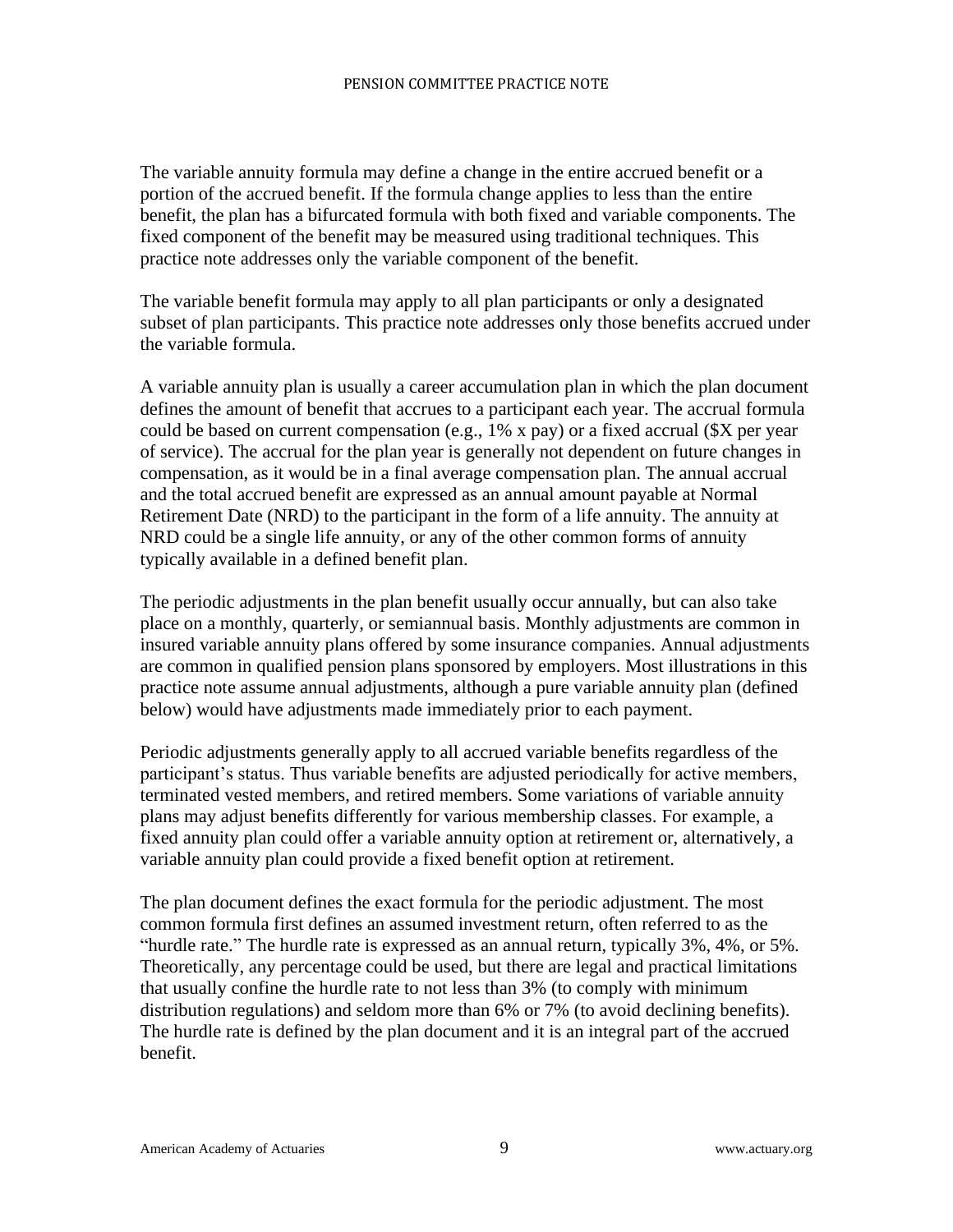Periodic benefit adjustments are generally defined by comparing the hurdle rate to the actual return on a portfolio of assets for the adjustment period. The plan document generally defines the methodology for determining the actual return on assets. In qualified plans, the adjustment period is generally the plan year. The portfolio of assets for which the actual return is measured could be:

- The entire plan trust
- A designated subaccount of the plan trust
- A specific investment index (e.g., the Standard and Poor's [S&P] 500)
- A specific investment fund (e.g., a mutual fund or a separate account of an insurance company or investment firm)

Assuming a plan that pays and adjusts benefits annually, the plan would generally define the annual adjustment of benefits previously accrued for a participant as follows (monthly benefit payments and adjustments are discussed below under *Variations*):

$$
B_n=B_{n-1}\times(1+i_n)/(1+h)
$$

where  $B_n$  is the accrued annual benefit as of the first day of the *n*th plan year,  $i_n$  is the actual rate of return on the portfolio of assets during the period between the beginning of year *n-1* and the beginning of year *n* (i.e., for the *n-1* plan year), and *h* is the hurdle rate. 2 If  $i_n = h$  then  $B_n = B_{n-1}$ . The formula makes the term "hurdle rate" clear, as the actual return must equal or exceed the hurdle rate to avoid a decline in the benefit.

The formula above produces the change in benefit ignoring additional accruals. For an active participant who is accruing benefits, the formula reflecting the benefit accrual for the plan year is as follows:

$$
B_n = B_{n-1} \times (1 + i_n) / (1 + h) + INC_{n-1}
$$

where *INC<sub>n-1</sub>* is the incremental benefit accrual for service during the year under the plan formula (e.g., 1% x annual pay or \$X, as in the prior examples). A pure variable annuity plan makes no promise concerning a fixed or guaranteed level of benefits other than that benefits already accrued will not vary between scheduled adjustment dates. Benefits could theoretically go to zero if the portfolio of assets experienced a -100% rate of return (and there were no additional benefit accruals).

A pure variable annuity benefit is one in which the plan sponsor can be fully insulated from gains or losses due to investment performance. A pure variable annuity plan would have the following features:

<sup>&</sup>lt;sup>2</sup> Some plans may define the adjustment as:  $B_n = B_{n-1} \times (1 + i_n - h)$ . This variation has some theoretical basis for plans that pay monthly benefits but determine the adjustment annually. The slightly larger adjustment compensates for the gains that develop if the actual return is higher than the hurdle rate.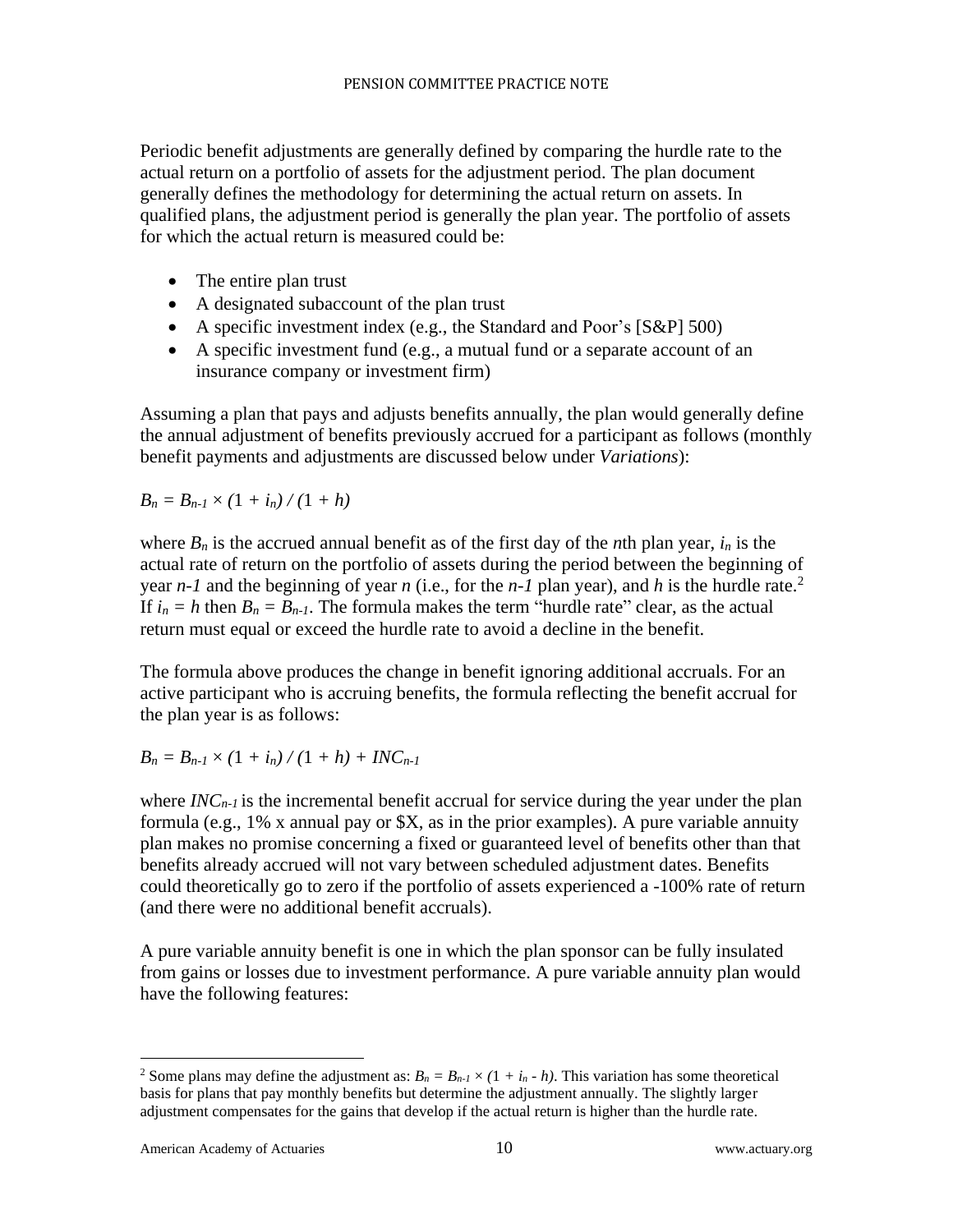- benefit adjustments are made immediately prior to each payment for benefits in pay status and at least annually for benefits not in pay status; and
- benefit adjustments are based solely on the performance of the assets backing the obligation during the period between benefit payments.

The plan sponsor will be fully insulated from investment gains and losses if:

- benefits are fully funded as they accrue and credited with investment gains or losses from the time they accrue; and
- demographic gains/losses are fully funded as they occur.<sup>3</sup>

#### <span id="page-11-0"></span>*The Mathematical Consequence*

The appendix provides a mathematical demonstration for a pure variable annuity showing that the assets needed to provide all future benefits are independent of both market interest rates and the portfolio of assets that back the benefit. Thus, it is irrelevant whether the assets backing the benefit are composed of fixed income or equities. To put this differently, if a pure variable benefit is evaluated using the hurdle rate and an appropriate mortality assumption and the present value is \$1 million, the present value is not affected by whether the \$1 million is invested in bonds, equities, or even cash; the amount is expected to be sufficient regardless, with any variation related only to mortality experience different from assumed. <sup>4</sup> The asset allocation will affect how the benefit changes in the future, but it does not affect the amount of assets currently needed to provide that benefit—actuaries generally agree that this latter amount is the present value of the future benefit. 5

There is an important corollary to this rule for pure variable annuity benefits. If the valuation assumes that benefits will be indexed based on a specific rate of return on assets, then to calculate the initial assets needed to provide the projected benefits resulting from that rate of return, the projected benefits must be discounted using the same specific rate of return on assets. The magnitude of the assumption is not relevant,

<sup>&</sup>lt;sup>3</sup> In theory, fully funding a demographic gain would require subtracting assets from the fund. In reality, this is generally impractical, so instead excess assets resulting from a gain would be offset against the cost of subsequent accruals or demographic losses.

<sup>&</sup>lt;sup>4</sup> To the extent that a plan provides subsidies (e.g., early retirement) or reduces the value of benefits in certain circumstances (e.g., suspension of benefits or imposition of a vesting requirement), then other demographic assumptions would also be relevant.

<sup>&</sup>lt;sup>5</sup> This concept is discussed more fully later in the practice note. Some have pointed out that, depending on interpretation, the IRS definition of present value contained in Treasury regulation §1.430(d)-1 may not represent the amount of assets currently needed to provide the benefit for certain types of plans.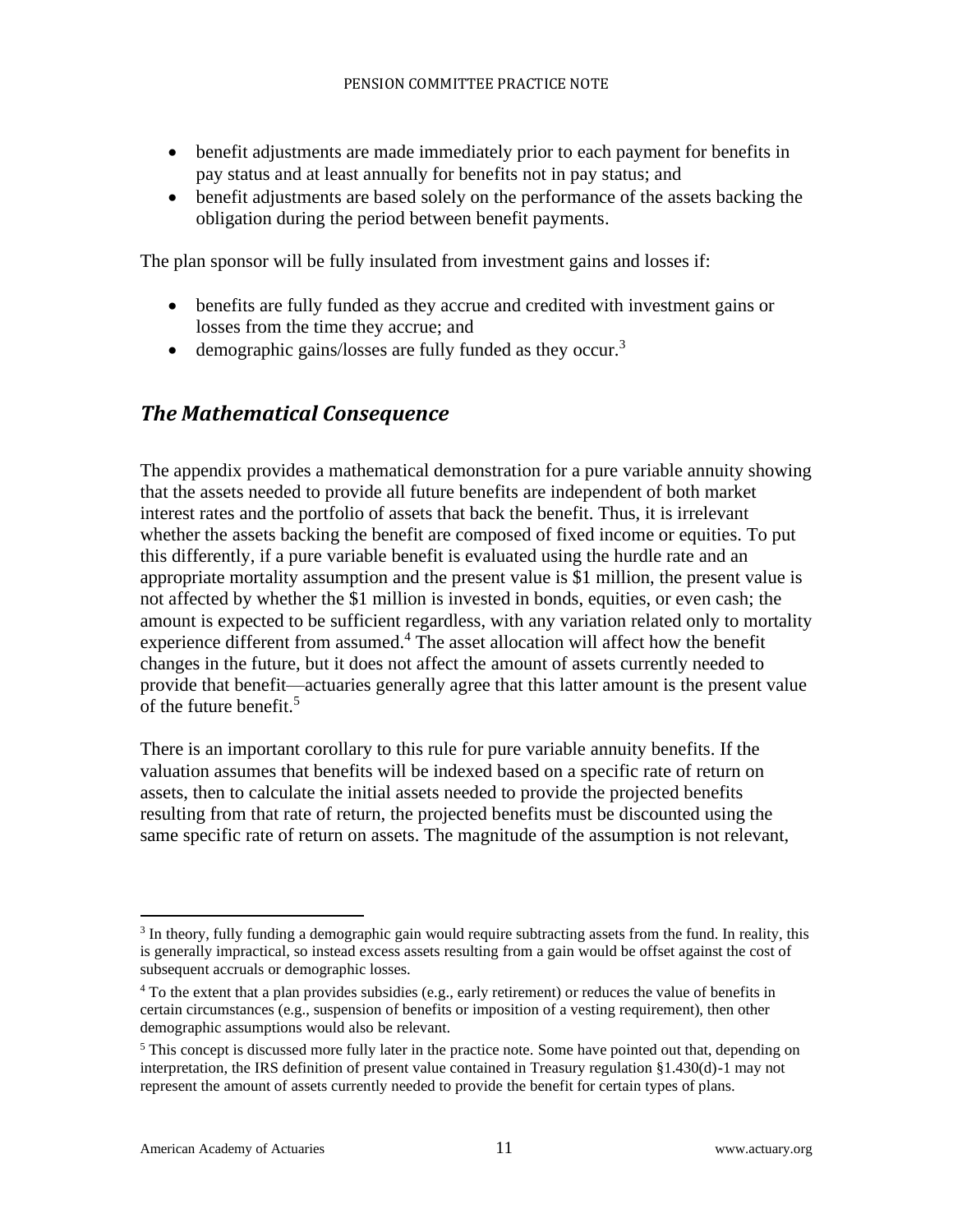but the return on assets assumption and the discount assumption must be identical to determine the necessary starting assets.<sup>6</sup>

This corollary may also be expressed with the discount rate set first. If the valuation assumes projected benefits will be discounted at a specific rate, then to calculate the initial assets needed to provide the projected benefits, the projected benefits must be assumed to be indexed based on asset returns equal to the discount rate. Any other asset growth assumption will result in a present value that is either inadequate or excessive to provide the projected benefits.

The mathematical consequence and corollary apply to pure variable plans that base the benefit adjustments on the return on the plan assets that back the benefit. Other plans that base adjustments on a return other than the plan assets (e.g., a plan that bases adjustments on the S&P 500 index, for which assets are not invested solely in the S&P 500) will not have these characteristics.

<sup>&</sup>lt;sup>6</sup>It is not strictly necessary for these assumptions to match on a year-by-year basis, as long as they match over the life of the obligation. In other words, one can use a series of non-uniform returns or discount rates both to project benefits and to discount the resulting payments, or calculate a single equivalent rate of return which, in conjunction with the non-uniform discount rate assumption, produces the same calculated liability.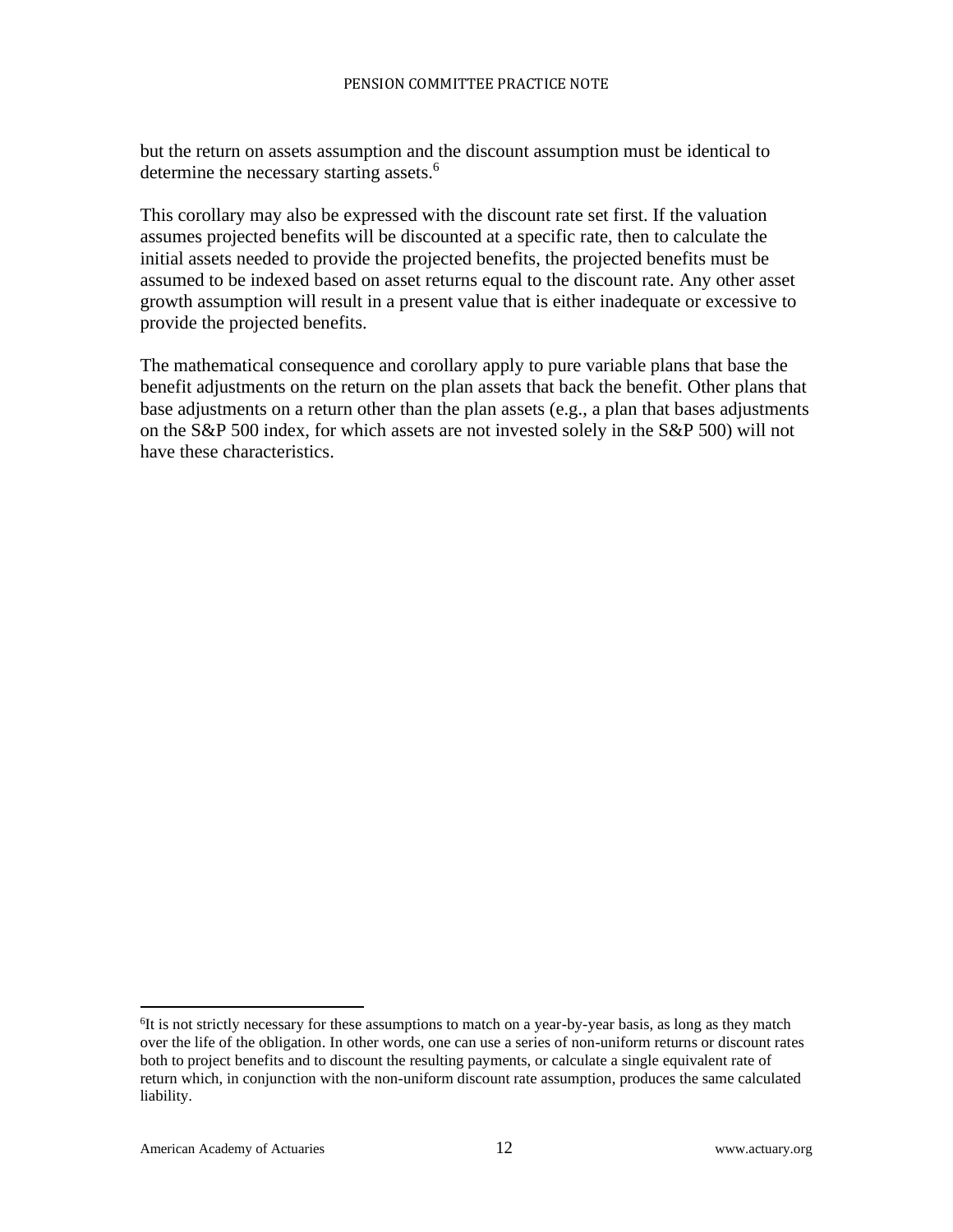# <span id="page-13-0"></span>**Variations on Pure Variable Design**

A pure variable design can be modified in a variety of ways. Any variation from the pure model is likely to cause some deviation from the mathematical consequences previously demonstrated. Whether these deviations are material and how the deviations affect issues addressed in this practice note are important considerations for the actuary and plan sponsor. These modifications include:

### <span id="page-13-1"></span>*Benefit payment frequency different from benefit adjustment frequency*

The most common deviation from the pure variable model is monthly payment of benefits with only annual adjustment of benefit amounts. To facilitate administration, the actual change in benefit amounts is usually delayed a month or more to allow the administrator to determine these adjustments and implement the change. For a calendar year plan, the actual return on the portfolio of assets is generally determined for the calendar year and benefit adjustments are typically implemented in February or March of the following year, usually without any retroactive adjustment.

### <span id="page-13-2"></span>*Separate non-variable floor benefit formula*

A plan may provide the better of a variable benefit or a fixed "floor" benefit. This floor benefit may be set based on the same formula as the variable benefit (e.g., both fixed and variable formulas are 1% of pay for each year of service). Alternatively, it may be set at a different (typically lower) level to provide some limit on the downward adjustment to the benefit in the event of adverse investment experience (e.g., the benefit is the greater of a variable benefit of 1% of pay or a fixed benefit of 0.9% of pay). The floor benefit generally applies to the benefit in total, rather than applying separate floors to each year's accrual.

### <span id="page-13-3"></span>*Grandfathered frozen benefit*

When a plan is converted to a variable plan, the change is usually made prospectively, affecting only future accruals (the so-called A+B transition). However, it is possible to apply the variable adjustment to some or all of the accrued benefit as well. In such case, for U.S. qualified plans the accrued benefit as of the date of conversion must be protected as a minimum, in which case it acts as a floor benefit described above. Over time, as additional benefits are earned, the floor benefit is likely to become less significant (this is known as "wearaway"). On the other hand, for a participant who terminates employment shortly after the conversion, the floor benefit promise may continue to have significant value.

If the variable benefit plan is considered a statutory hybrid plan (i.e., a U.S. qualified plan and the hurdle rate is less than 5%), the frozen accrued benefit may need to be maintained without wearaway in addition to all prospective variable benefits. In this case, most sponsors will likely conclude that the A+B transition approach is the only practical option.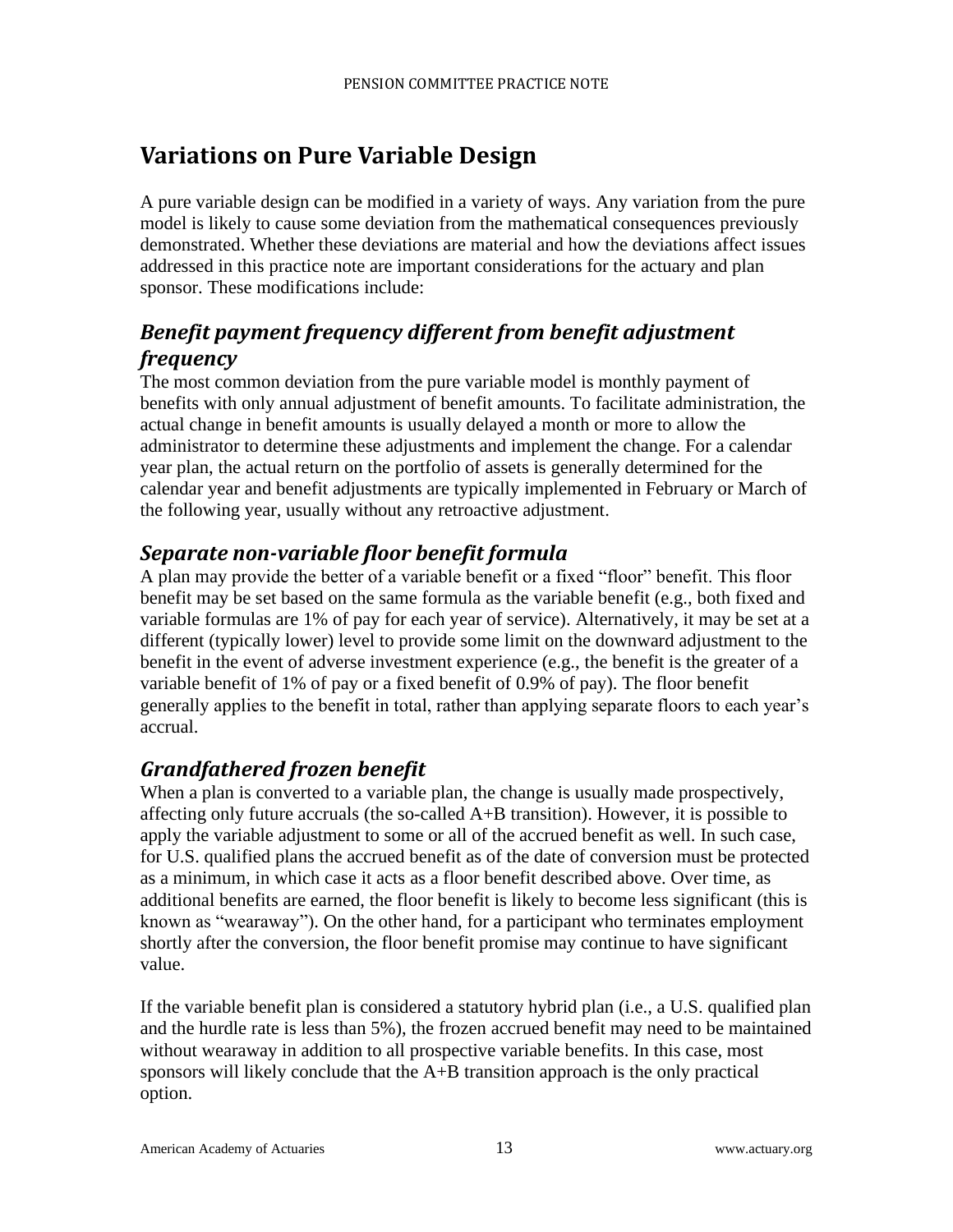### <span id="page-14-0"></span>*Limit on the annual benefit adjustment*

The amount the benefit can be reduced or increased in any given year may be limited to a specified percentage (e.g., 5%). Any adjustment beyond this amount may either be carried forward to future years in a separate notional account to be used as an offset against future adjustments, or be treated as a plan gain or loss. Similarly, the annual adjustment may be smoothed over multiple years, rather than being recognized all at once.

### <span id="page-14-1"></span>*Conversion from variable to fixed annuity at retirement*

The plan may limit the variable benefit adjustment to active and terminated vested participants, permitting or requiring the conversion of the variable benefit to a fixed benefit at retirement. If prevailing market interest rates at which the benefit can be effectively annuitized are close to the hurdle rate, this conversion is likely to have minimal cost. If market rates differ from the hurdle rate, the conversion will have a cost that must be borne by (i) the participant (in the form of a benefit adjustment); (ii) the sponsor (in the form of an increase/decrease in plan costs); or (iii) other participants (in the form of an adjustment to the annual increase/decrease in benefits). Where some group of participants is excluded from the annual benefit adjustment, assets backing the benefits of those participants are typically excluded when calculating the asset return used to determine the annual benefit adjustment. Any such exclusion would presumably have to be specified in the plan document.

### <span id="page-14-2"></span>*Conversion from fixed to variable annuity at retirement*

The plan may offer variable annuities as an optional form of payment at retirement (e.g., active participants may accrue fixed benefits, but be permitted to select a variable benefit at retirement). The conversion to a variable benefit can be made without gain or loss to the plan if the fixed benefit is converted to its equivalent lump sum value at current market rates and then the lump sum value is converted to a variable annuity using the variable hurdle rate.<sup>7</sup> If current market rates are close to the hurdle rate, the adjustment in the annuity amount may be small. However, when market rates are significantly different than the hurdle rate, the adjustment will be large. Alternatively, the plan may define a fixed basis for conversion from a fixed benefit to a variable benefit, but this structure introduces the potential for gains or losses and possible arbitrage. This approach may also distort the relative value of various optional forms of benefit.

### <span id="page-14-3"></span>*Maximum benefits*

Qualified plans are subject to the maximum benefit limitations of IRC Section 415. Qualified plans may also adopt lower maximum benefits, and non-qualified plans may adopt any type of maximum benefit. To the extent these limits affect the periodic adjustments to the benefits, the plan will vary from the pure variable model. This variation could be significant if a non-de minimis percentage of plan participants are

 $<sup>7</sup>$  As discussed below and in the appendix, the value of a pure variable benefit is usually calculated using</sup> the hurdle rate, thus the conversion from lump sum to equivalent annuity would use the hurdle rate.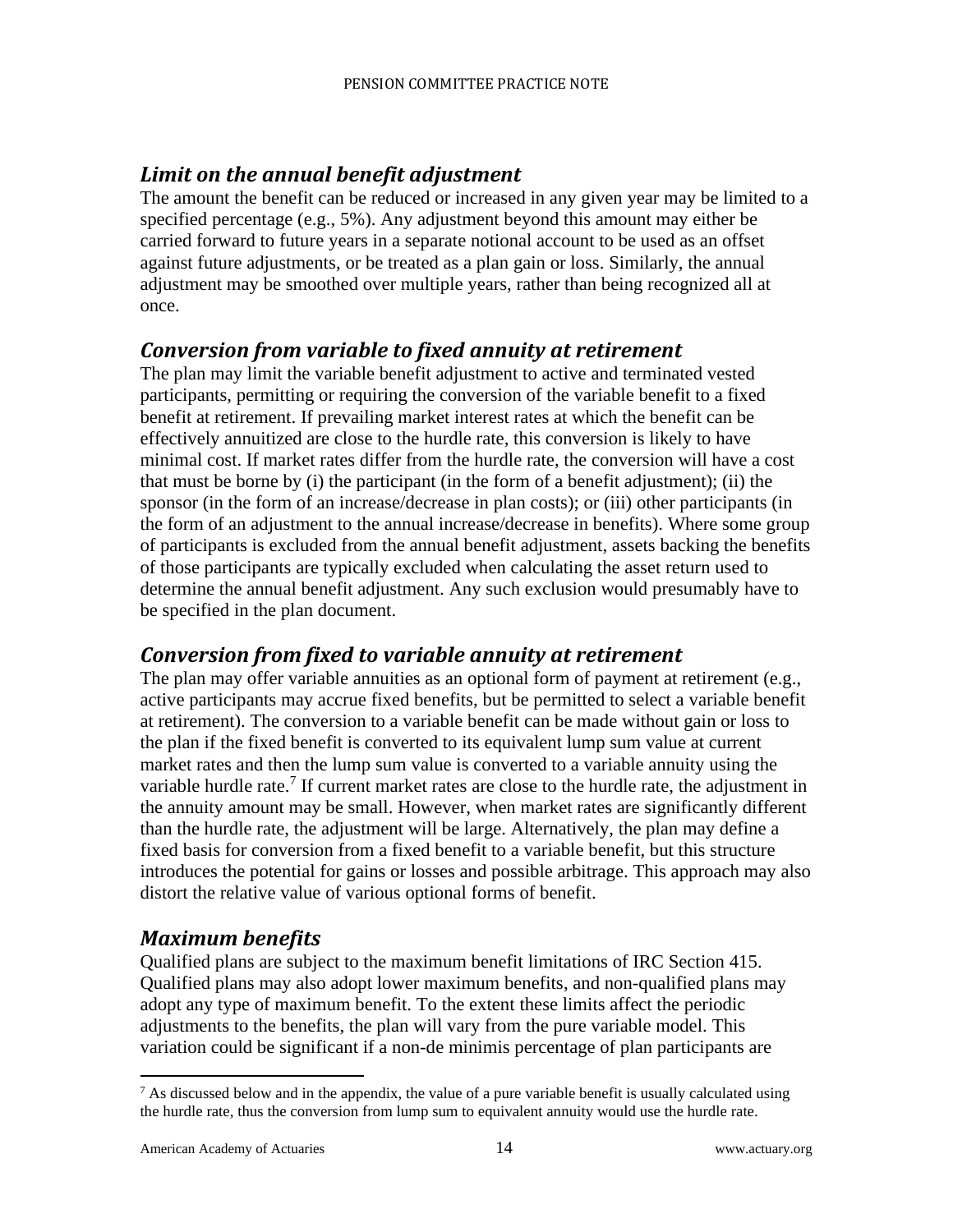materially affected by 415 limits, as the full upside adjustment may not be available. In this situation one would expect the liability to be lower than would be the case with a pure variable benefit.

This is not an exhaustive list of possible variations. Plans may include more than one of these or other variations. When designing a new variable annuity plan, thorough evaluation of each variation may be appropriate to determine the effects of deviation from the pure model. For some plans, the deviation from the pure model may be quite significant. Whether to start with the pure variable model and adjust to account for the effect of these deviations, or to start with the traditional valuation model and adjust for the effect of variable features, is a matter of actuarial judgment. Whether the IRS or a court would find the pure variable annuity or any of these design variations acceptable for a U.S. qualified plan under current statutes and regulations is uncertain. For example, IRC Section  $411(a)(9)$  raises a question for variable plans.<sup>8</sup> In addition, any variation of benefit indexing that could exceed a "market rate of return" as defined by the current Treasury regulations may conflict with those regulations.

<sup>&</sup>lt;sup>8</sup> This section requires that the amount of the normal retirement benefit be equal to the greater of the largest early retirement benefit under the plan and the benefit under the plan commencing at normal retirement age. See the discussion in the *Minimum Benefit Based on Prior Early Retirement Benefit* section of this practice note.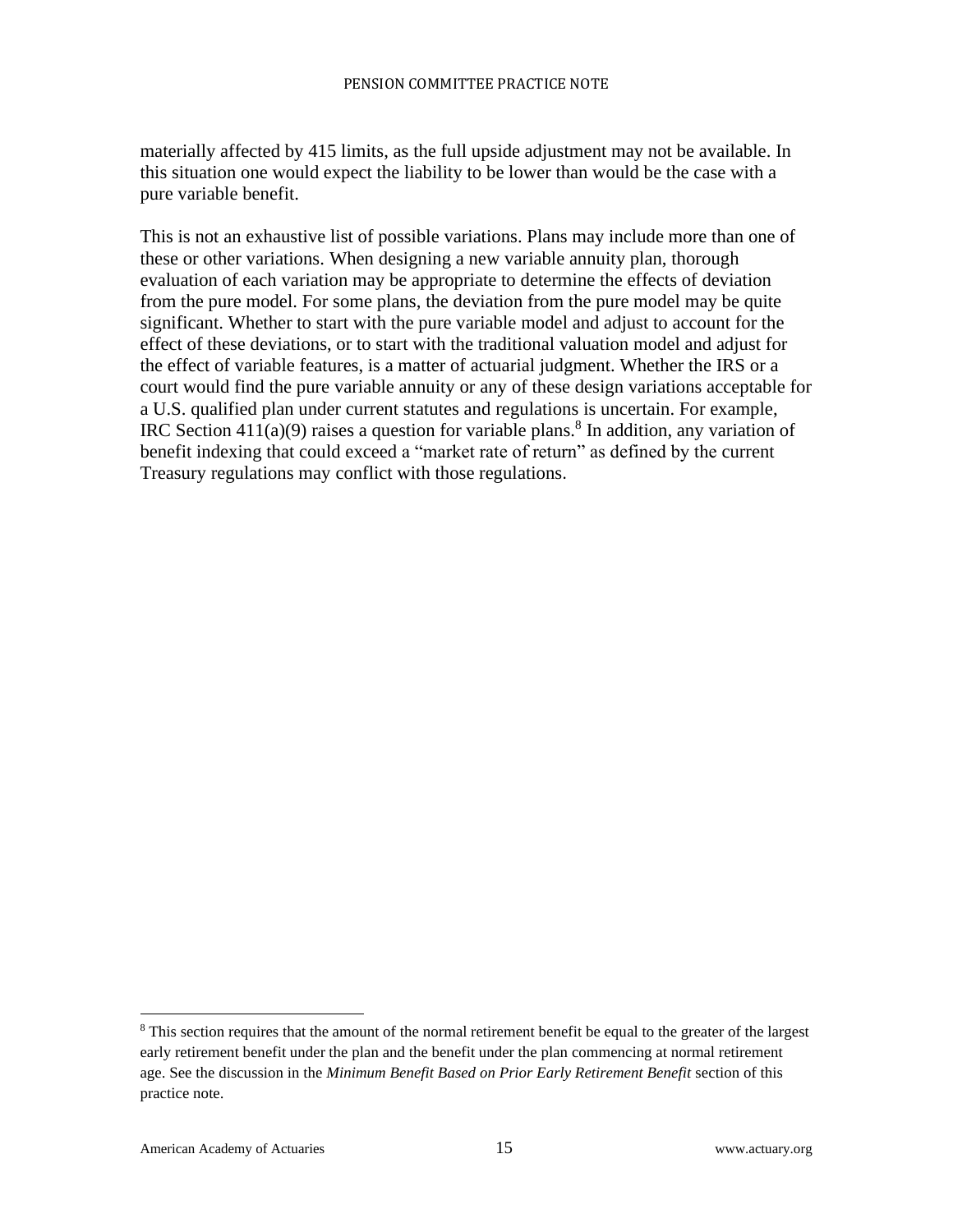# <span id="page-16-0"></span>**Guidance From Actuarial Standards of Practice**

Actuarial Standard of Practice No. 27, *Selection of Economic Assumptions for Measuring Pension Obligations* (ASOP 27), 9 and Actuarial Standard of Practice No. 4, *Measuring Pension Obligations and Determining Pension Plan Costs or Contributions* (ASOP 4), 10 provide guidance to the actuary on selecting certain assumptions and on measuring the associated obligation that are essential to properly valuing variable annuities. Although neither ASOP 27 nor ASOP 4 specifically addresses variable annuities, they contain provisions that can aid the actuary.

Section 3.2 of ASOP 27 is particularly helpful and is reproduced here:

3.2 Identification of Economic Assumptions Used in the Measurement—The actuary should consider the following factors when identifying the types of economic assumptions to use for a specific measurement:

- a. the purpose of the measurement;
- b. the characteristics of the obligation to be measured (measurement period, pattern of plan payments over time, open/closed group, materiality, volatility, etc.); and
- c. materiality of the assumption to the measurement (see section  $3.5.2$ ).

The types of economic assumptions used to measure obligations under a defined benefit pension plan may include inflation, investment return, discount rate, compensation increases and other economic factors such as Social Security, costof-living adjustments, rate of payroll growth, growth of individual account balances, and variable conversion factors.

Similarly, section 3.3 of ASOP 4 provides:

Purpose of the Measurement—When measuring pension obligations and determining **periodic costs** or **actuarially determined contributions**, the actuary should reflect the purpose of the measurement.

Several purposes of the measurement are considered in this practice note, including funding calculations, financial disclosure, and determining actuarial equivalence. The unique characteristics of the variable annuity obligation in conjunction with the purpose of the measurement are integral to valuing variable annuities.

Section 3.12 of ASOP 27 deals with the consistency of material economic assumptions selected by the actuary and generally requires that all such assumptions for a particular measurement be consistent. In some cases, the actuary will be required to use a

<sup>9</sup> Revised September 2013.

<sup>&</sup>lt;sup>10</sup> Revised December 2013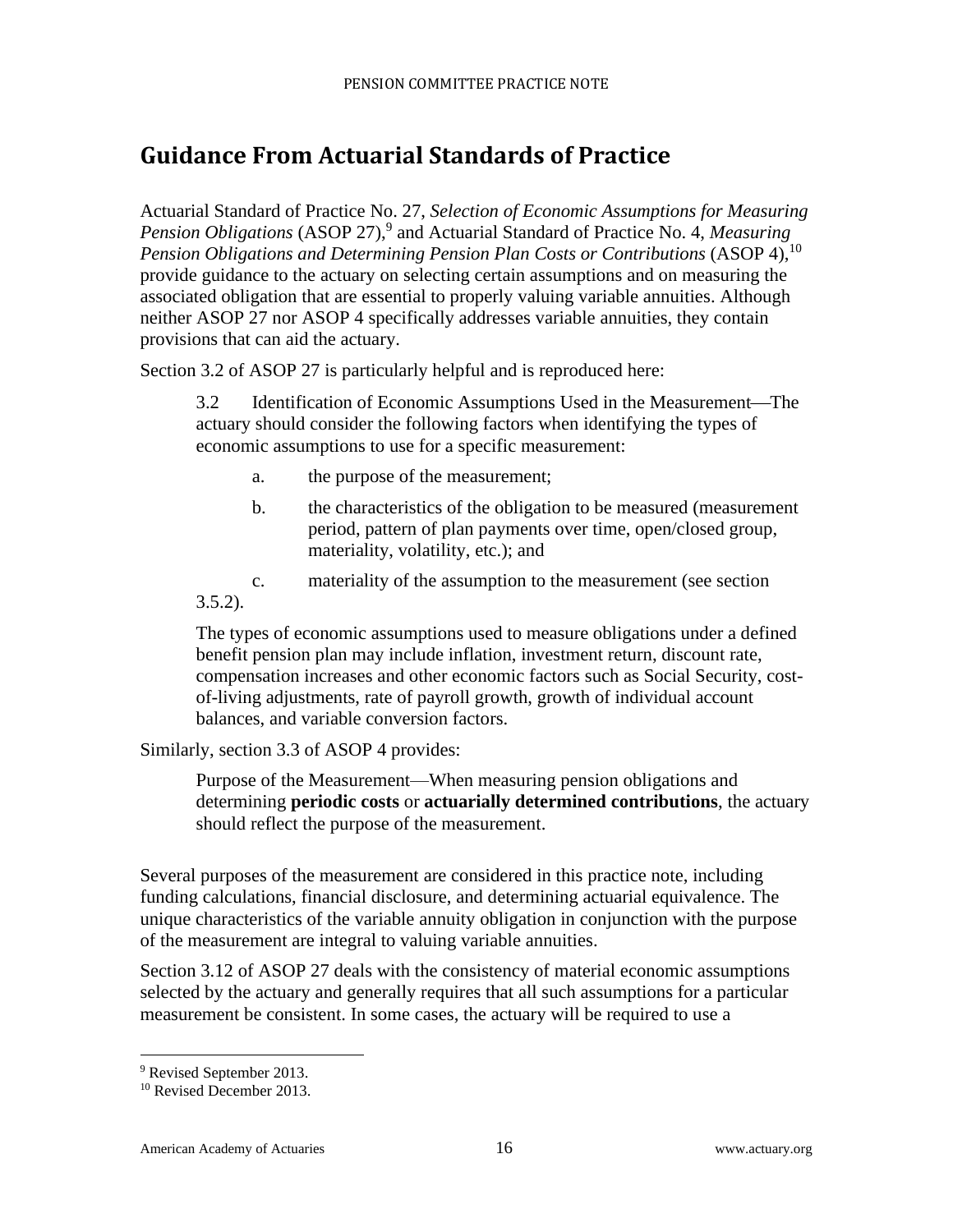prescribed assumption.<sup>11</sup> Regarding this, section 3.12 of ASOP 27 provides that "Assumptions selected by the actuary need not be consistent with prescribed assumptions, which are discussed in section 3.13." IRC sections 430(h)(2) and (3) prescribe the discount rate and mortality assumptions respectively that are required to be used for valuations under The Pension Protection Act of 2006 (PPA).<sup>12</sup>

Based on consideration of the purpose of the measurement and the characteristics of the variable annuity, some actuaries believe it may be necessary to select economic assumptions that are consistent with the prescribed discount rate assumption in order to obtain an appropriate result. The primary basis for this conclusion is that the prescribed discount rate assumption represents a return on an asset portfolio (albeit a theoretical portfolio), and that any assumption regarding benefit indexing based on portfolio returns would be based on the same assumption. The rationale for this argument is discussed in more detail in the next section.

Section 3.6 of ASOP 27 requires that each economic assumption selected by the actuary be reasonable. Some actuaries read section 3.6 as requiring that the actuary select an expected return on assets that represents a reasonable expectation of returns on the actual asset portfolio. However, consistent with the discussion in the preceding paragraph, other actuaries believe that the discount rate represents a prescribed assumption regarding the return on the asset portfolio, and thus the expected return on assets is also a prescribed assumption for this purpose, not an assumption "selected by the actuary."

The section titled "Valuing Variable Annuity Plan Variations" discusses features that may be incorporated within a variable annuity plan that may complicate the measurement of the associated obligation.

Section 3.5.3 of ASOP 4 provides guidance that is relevant in valuing these features:

**Plan Provisions That Are Difficult to Measure**—Some plan provisions may create pension obligations that are difficult to appropriately measure using traditional valuation procedures. Examples of such plan provisions include the following:

- a. gain sharing provisions that trigger benefit increases when investment returns are favorable but do not trigger benefit decreases when investment returns are unfavorable;
- b. floor-offset provisions that provide a minimum defined benefit in the event a participant's account balance in a separate plan falls below some threshold;

 $11$  ASOP 27 defines a prescribed assumption as a specific assumption that is either (1) selected by another party, to the extent that law, regulation, or accounting standards give that party responsibility for selection of the assumption (Section 2.5), or (2) mandated or selected from a specific range or set of assumptions deemed acceptable by applicable law (statutes, regulations, and other legally binding authority) (Section 2.6).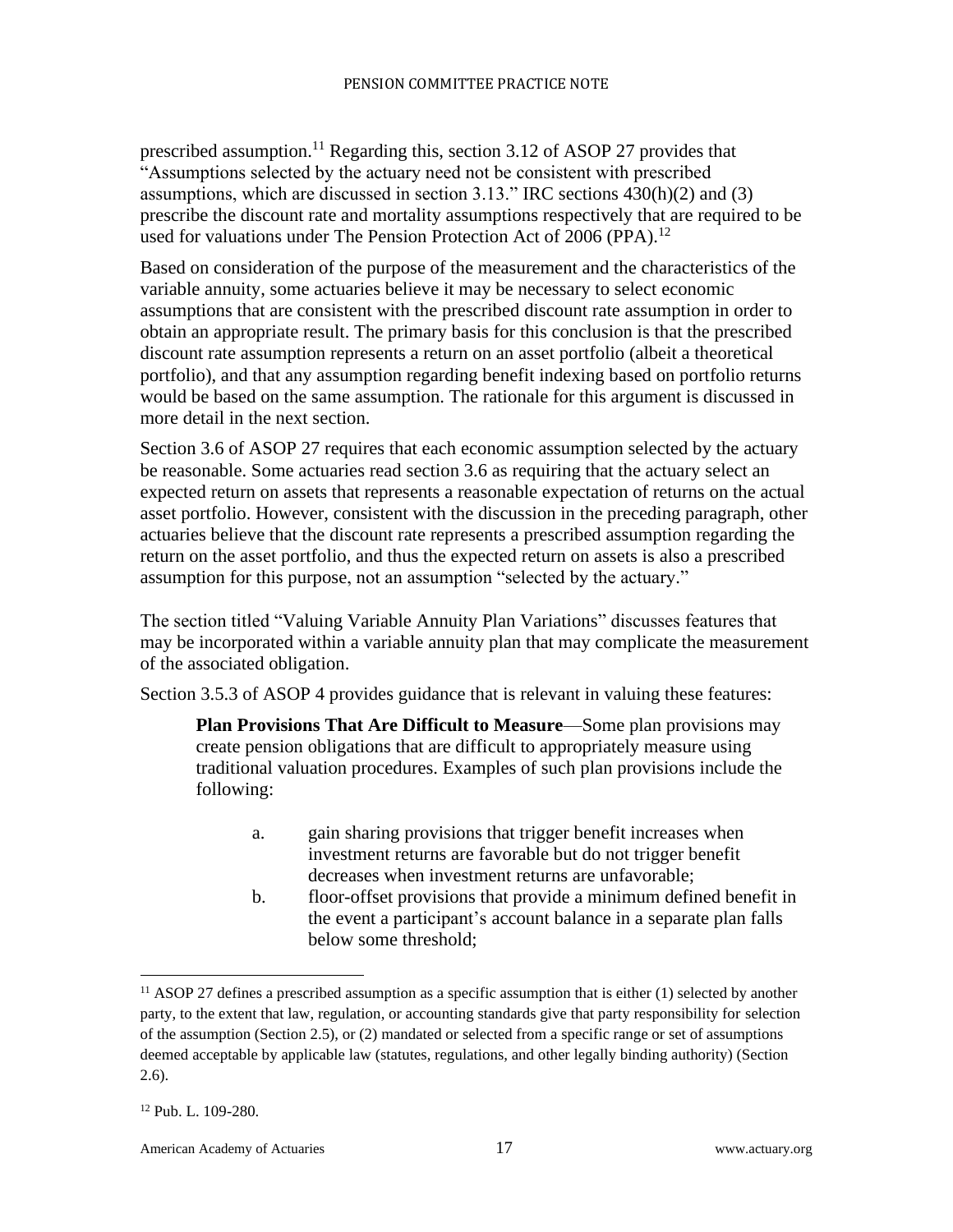- c. benefit provisions that are tied to an external index, but subject to a floor or ceiling, such as certain cost of living adjustment provisions and cash balance crediting provisions; and
- d. benefit provisions that may be triggered by an event such as a plant shutdown or a change in control of the plan sponsor.

For such plan provisions, the actuary should consider using alternative valuation procedures, such as stochastic modeling, option-pricing techniques, or deterministic procedures in conjunction with assumptions that are adjusted to reflect the impact of variations in experience from year to year. When selecting alternative valuation procedures for such plan provisions, the actuary should use professional judgment based on the purpose of the measurement and other relevant factors.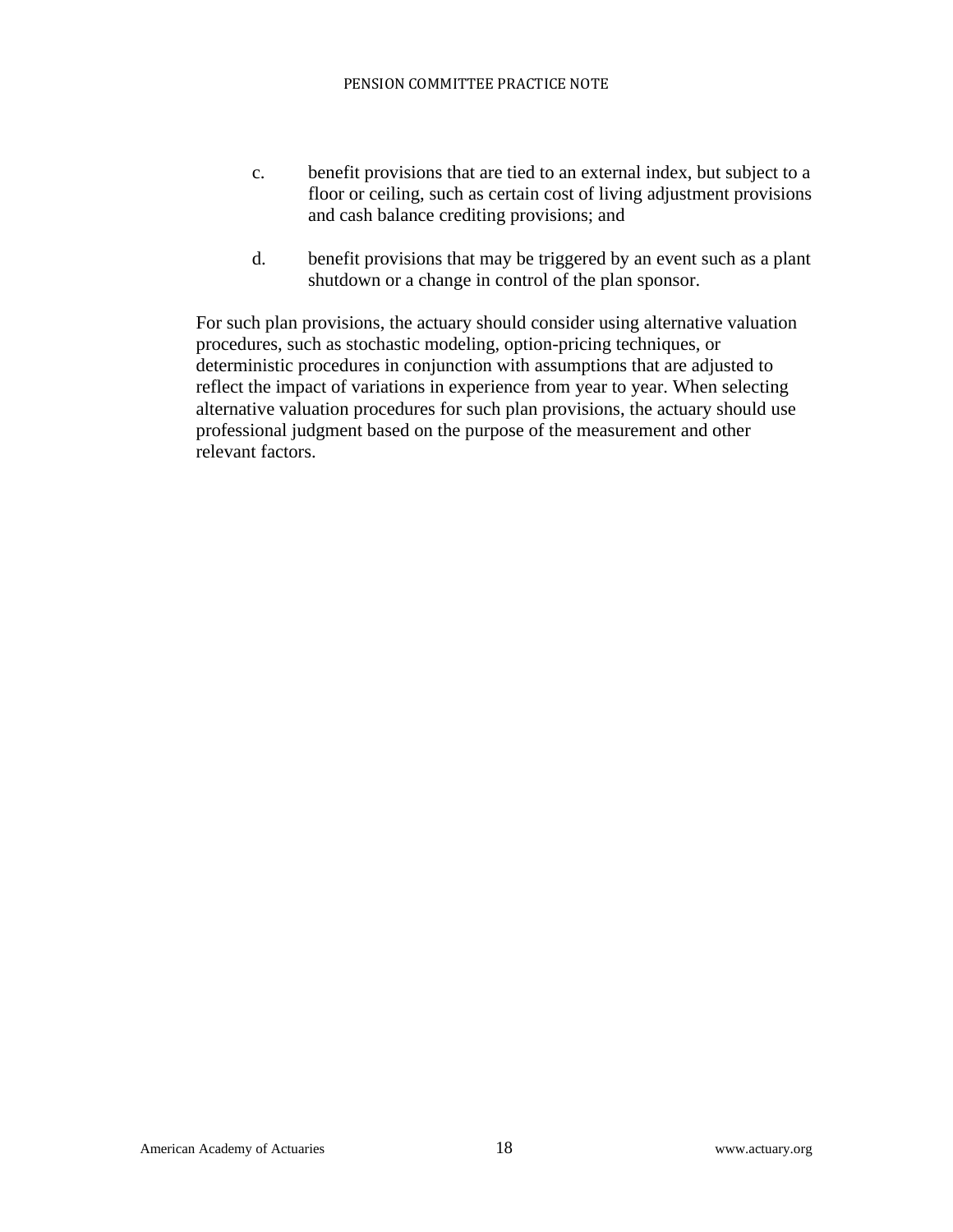# <span id="page-19-0"></span>**Traditional Liability Measurement of Pure Variable Benefits**

The plan sponsor's commitment in a pure variable annuity plan can be thought of as the promise to fund a lifetime annuity under the assumption that plan assets always earn a return equal to the hurdle rate. If the sponsor funds the full value of the benefits that accrue each year, the benefit obligation will increase or decrease based on actual investment experience. If investment experience matches the hurdle rate, then the plan benefits are not adjusted and the assets will be sufficient to precisely cover all benefits (assuming other underlying assumptions—particularly mortality<sup>13</sup>—are met).

If the assets earn more than the hurdle rate, the benefits are adjusted upward by the same percentage difference so that the benefit obligation increases in lockstep with the assets. If the assets return less than the hurdle rate, the benefits are adjusted downward so that the benefit obligation decreases in lockstep with the assets. Investment gains and losses do not create surplus or unfunded liabilities; however, as noted, other non-investment experience gains or losses may lead to a surplus or deficit. If the sponsor adjusts contributions to account for the non-investment gains or losses as they emerge, assets and liabilities will remain in balance.

The sponsor's obligation is also independent of market interest rates. Because the obligation is tied directly to the performance of the portfolio of assets, changes in market interest rates have no effect on the sponsor's obligation. This is demonstrated mathematically in the appendix. Note that the benefit obligation described in the appendix is general and applies to both an accrued benefit and the annual incremental accrual of the benefit.

Traditionally, actuaries have often valued variable benefit plans by simply valuing a level annuity equal to the current nominal benefit  $(B_0)$  at the hurdle rate. The sponsor's obligation can be thought of as the amount needed to fund a level annuity at the hurdle rate. Any investment gains or losses adjust the actual benefits payable to the participant. If there are other gains or losses (e.g., mortality), the sponsor funds these as they emerge. Under the traditional method, the actuary would define the liability at time  $t = 0$  of a benefit in pay status as: $14$ 

$$
L_0 = B_0 \times (1 + v^1 + v^2 + v^3 + \dots + v^{n-1})
$$

where  $v = 1/(1 + h)$  and *n* represents the number of years that payments are expected to be made.

American Academy of Actuaries 19 and 19 www.actuary.org

<sup>&</sup>lt;sup>13</sup> Other potential sources of gain or loss, such as early or late retirement, can be eliminated by providing actuarially equivalent benefits in those contingencies (with equivalence determined using the hurdle rate). <sup>14</sup> In all demonstrations in this practice note, mortality is omitted to simplify the demonstration. In practice, the probability of survivorship is applied to all benefit amounts, but this has no effect on the conclusions demonstrated herein.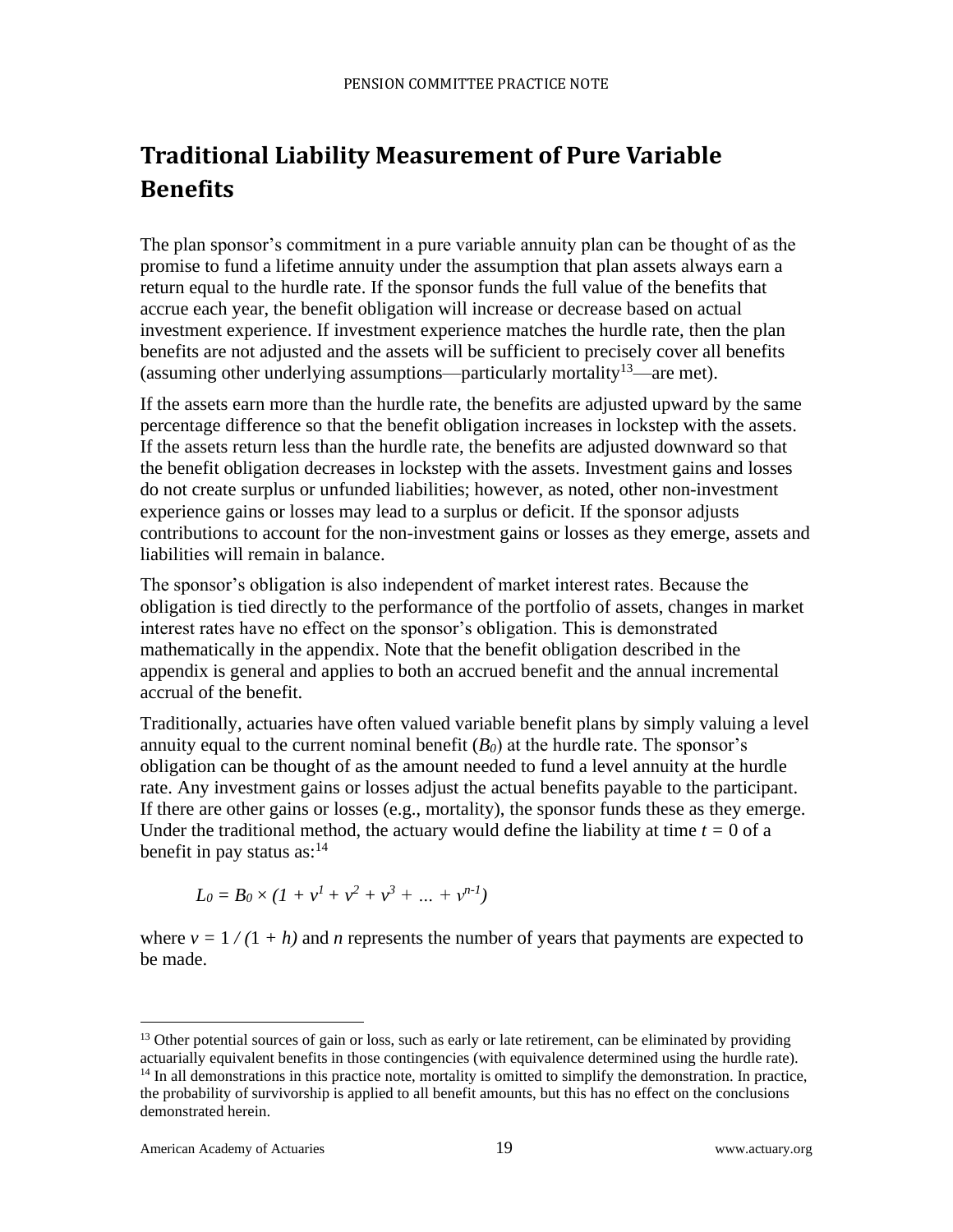If the actual assets at time  $t = 0$  ( $A_0$ ) are not equal to  $L_0$ , the plan has a surplus or deficit. If there is a deficit, the deficit is equal to  $U_0$  where:

$$
U_0=L_0-A_0
$$

 $U_0$  is the amount needed at time  $t = 0$  to fully fund the plan. If this amount is not immediately funded, but is rather amortized over future years, the balance of the unfunded liability will grow with the rate of return on assets.<sup>15</sup>

As discussed above, if benefits are fully funded, then all investment gains and losses are passed on to participants and the plan will remain fully funded. If benefits are not fully funded, the plan sponsor's future funding obligation will be adjusted for any asset gains and losses on the unfunded portion of the benefit liability.

For example, consider a plan where the value of variable benefits earned at time *t =* 0 is \$1,000,000 based on a 5% hurdle rate. If plan assets are \$1,000,000, the plan will remain fully funded one year later (assuming there are no further benefit accruals), without regard to the asset return during the year. However, if plan assets are only \$800,000 at time  $t = 0$ , the unfunded liability is \$200,000. The sponsor might expect to be able to meet this obligation by contributing \$210,000 (\$200,000 increased at the 5% hurdle rate) to the plan on the next valuation date, but the actual contribution required to fully fund the benefit at that time will depend on the investment return during the year. If assets earn 15%, they will grow to \$920,000. Plan liabilities will grow by the same 15% (5% interest at the hurdle rate, plus an approximately 10% adjustment to benefits for returns in excess of the hurdle rate) to \$1,150,000. This means the sponsor would now have to contribute \$230,000 to cover the unfunded liability. This \$20,000 loss is equal to the 10% excess of the actual return (15%) over the 5% hurdle rate, applied to the \$200,000 unfunded amount.

This example illustrates a fundamental difference between a pure variable plan and a traditional fixed benefit plan. In a traditional fixed benefit plan, investment gains will reduce any existing unfunded liability. In a pure variable benefit plan, investment gains will cause any existing unfunded liability to increase.

<sup>&</sup>lt;sup>15</sup> Assuming no gains or losses from non-investment sources.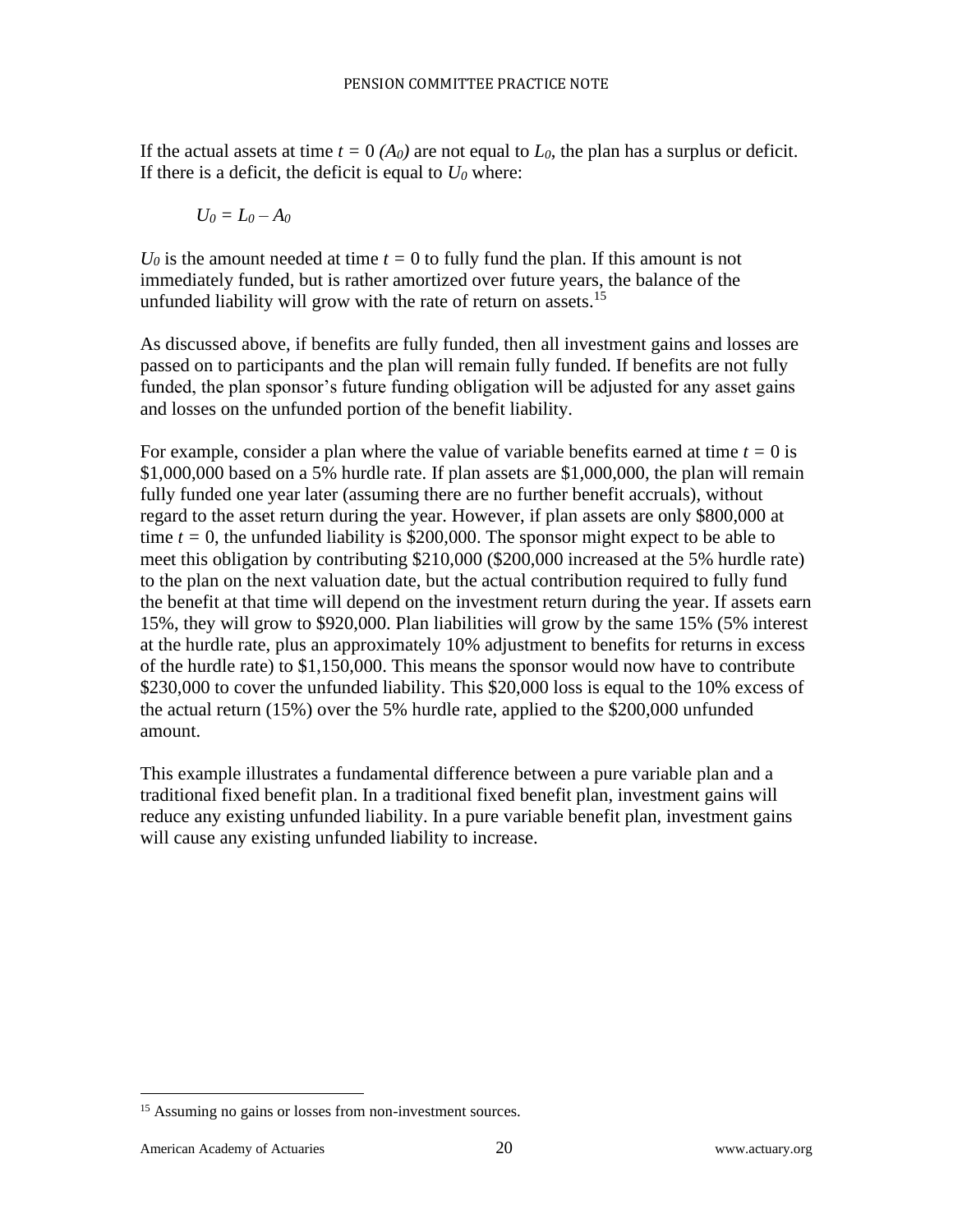# <span id="page-21-0"></span>**Potential Liability Measurement of Pure Variable Benefits Under Accounting and Regulatory Requirements**

Measurement of pension obligations, particularly the selection of the discount rate used to determine the obligation, is regulated or influenced in multiple ways. Pension obligations are determined for multiple purposes including funding, accounting, potential benefit restrictions, and disclosure. Most regulatory guidance is formulated under the implicit assumption that benefit obligations have a fixed value dependent on marketbased bond yields or expected returns on plan assets. When applied to a pure variable annuity plan without a consistent adjustment to the expected indexing of plan benefits, this approach could produce a measurement of the obligation that would be either inadequate or excessive to fund the projected benefits. The following sections discuss this anomalous result and its implications in further detail.

To understand the interaction between the discount rate and the payment stream being valued, it is helpful to first consider some basic questions about a discount rate. In particular, what is it an assumption about?

This may seem like an unnecessary question, but it is an important one in the context of measuring variable benefits. The discount rate could be viewed simply as a prescribed component of a calculation that produces a value ultimately used in determining financial measures, such as required contributions or financial disclosure entries. As a prescribed component of a calculation, the discount rate has little or no implication on the other assumptions involved in the calculation.

When used as an assumption for future plan experience rather than simply a prescribed component of a calculation, the discount rate helps determine a present value of future payments that will be sufficient to provide those future payments assuming the present value grows at the discount rate. Thus, the discount rate by its very nature is both the rate at which the future payments are discounted and the rate at which the present value is assumed to grow.

A pension obligation, or liability, when expressed as a present value (rather than simply as a calculation component) represents an estimate of the amount of money needed today to meet some future obligation (expressed as a projected stream of benefit payments). In calculating the present value, **the presumption is that the amount set aside will be sufficient to back the obligation if the plan's assets earn a return equal to the discount rate**. In other words, the discount rate is the assumption for the investment earnings on assets that would be sufficient to back the obligation. If this presumption proves correct, there will be sufficient assets to settle the obligation. If the presumption proves incorrect, the assets will be either insufficient or excessive. Regardless of actual experience, the presumption is that the liability will grow at the discount rate (with appropriate adjustments for new accruals and benefit payments). In general, discount rates may be established with reference to different portfolios representing different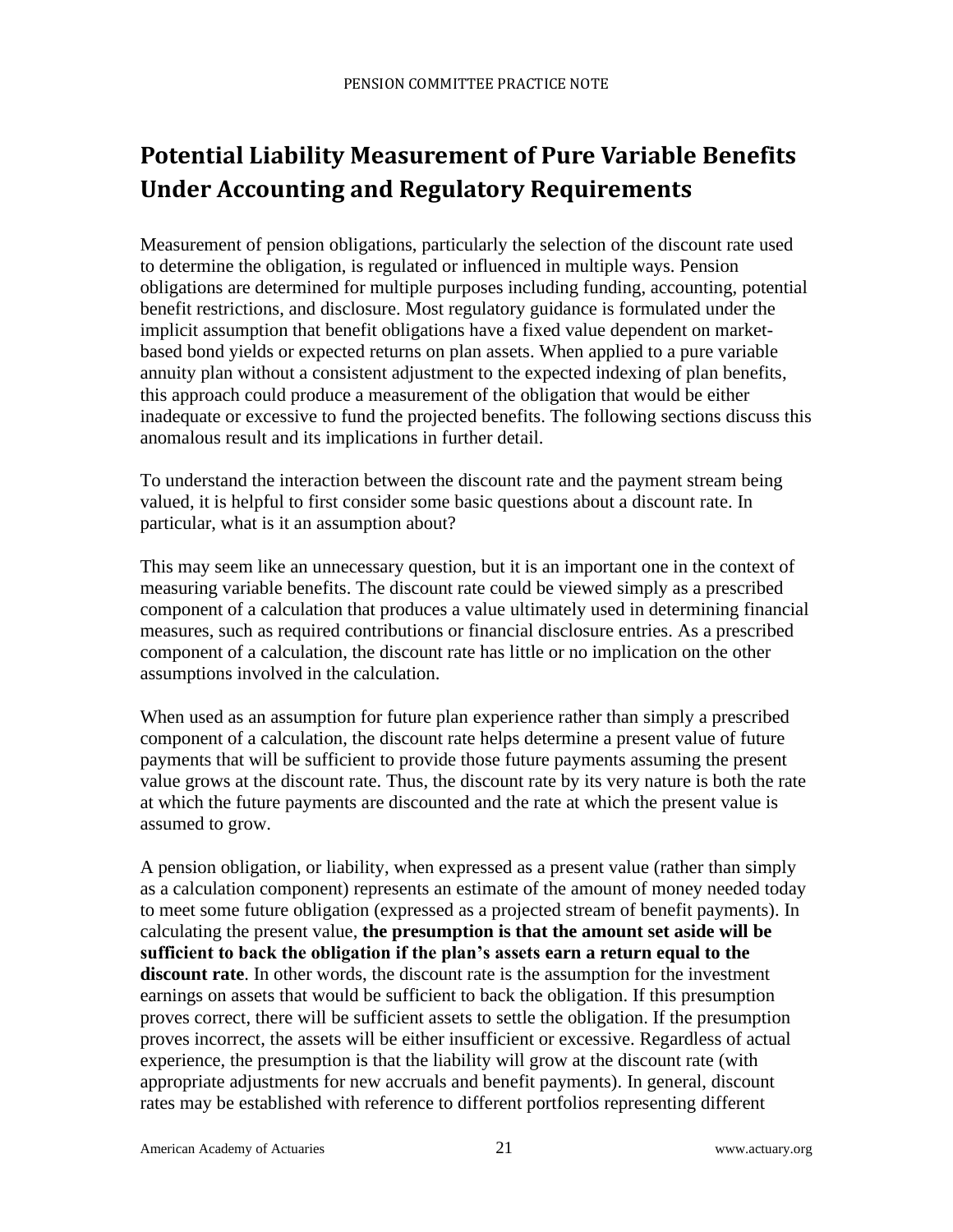levels of risk, but in all cases, the discount rate represents an investment return. We will refer to this as the "amount needed today" view of present value.

One might question whether the value of future cash flows, discounted to the present using a set of prescribed discount rates, represents an alternate view of present value. We will refer to this as the "discounted cash flow" view of present value. However, if an amount of assets equal to the present value so derived earns a return consistent with the discount rate then the resulting assets will precisely cover those future cash flows. This demonstrates the general consistency between these two views.<sup>16</sup>

This analysis holds for any type of pension plan. The actuary may not believe that a prescribed discount rate is reasonable for the purpose of the measurement. However, it is nevertheless true that if assets backing the obligation are equal to the calculated liability and if those assets earn a return equal to the discount rate (and the other assumptions are also realized), then there will be sufficient assets to meet the plan's obligations.

This analysis is also consistent with private sector financial accounting, even though such accounting introduces an expected rate of return on assets that is different from the discount rate.<sup>17</sup> Financial accounting provides that the discount rate is generally based on high-quality fixed income investments, and represents the return that those investments might be expected to provide if held to maturity. The expected return on assets, which is only used as a component of pension cost, is based on the actual investments of the pension fund and may be independent of the growth in liabilities. The benefit obligation grows at the discount rate, not the expected return on assets, thus supporting the concept that the assumption concerning the discounting of future cash flows and the growth of the obligation is one and the same assumption.

Treasury regulation §1.430(d)-1(b)(4) defines present value as follows:

"The present value of a benefit (including a portion of a benefit) with respect to a participant that is taken into account under the rules of paragraph (c) of this section is determined as of the valuation date by multiplying the amount of that benefit by the probability that the benefit will be paid at a future date and then discounting the resulting product using the appropriate interest rate under  $§1.430(h)(2)-1..."$ 

<sup>&</sup>lt;sup>16</sup> Investopedia, for example, defines present value as "the current worth of a future sum of money or stream of [cash flows](http://www.investopedia.com/terms/c/cashflow.asp) given a specified [rate of return.](http://www.investopedia.com/terms/r/rateofreturn.asp) Future cash flows are [discount](http://www.investopedia.com/terms/d/discount.asp)ed at the discount rate, and the higher the [discount rate,](http://www.investopedia.com/video/play/discounting-discount-rate/) the lower the present value of the future cash flows." This definition seems to take for granted the equality between these two definitions of present value.

 $17$  Under international accounting standard (IAS) 19, the expected return on assets is effectively the discount rate; a separate return assumption based on the plan's investment portfolio is no longer identified. The comments in this section apply to U.S. GAAP reporting.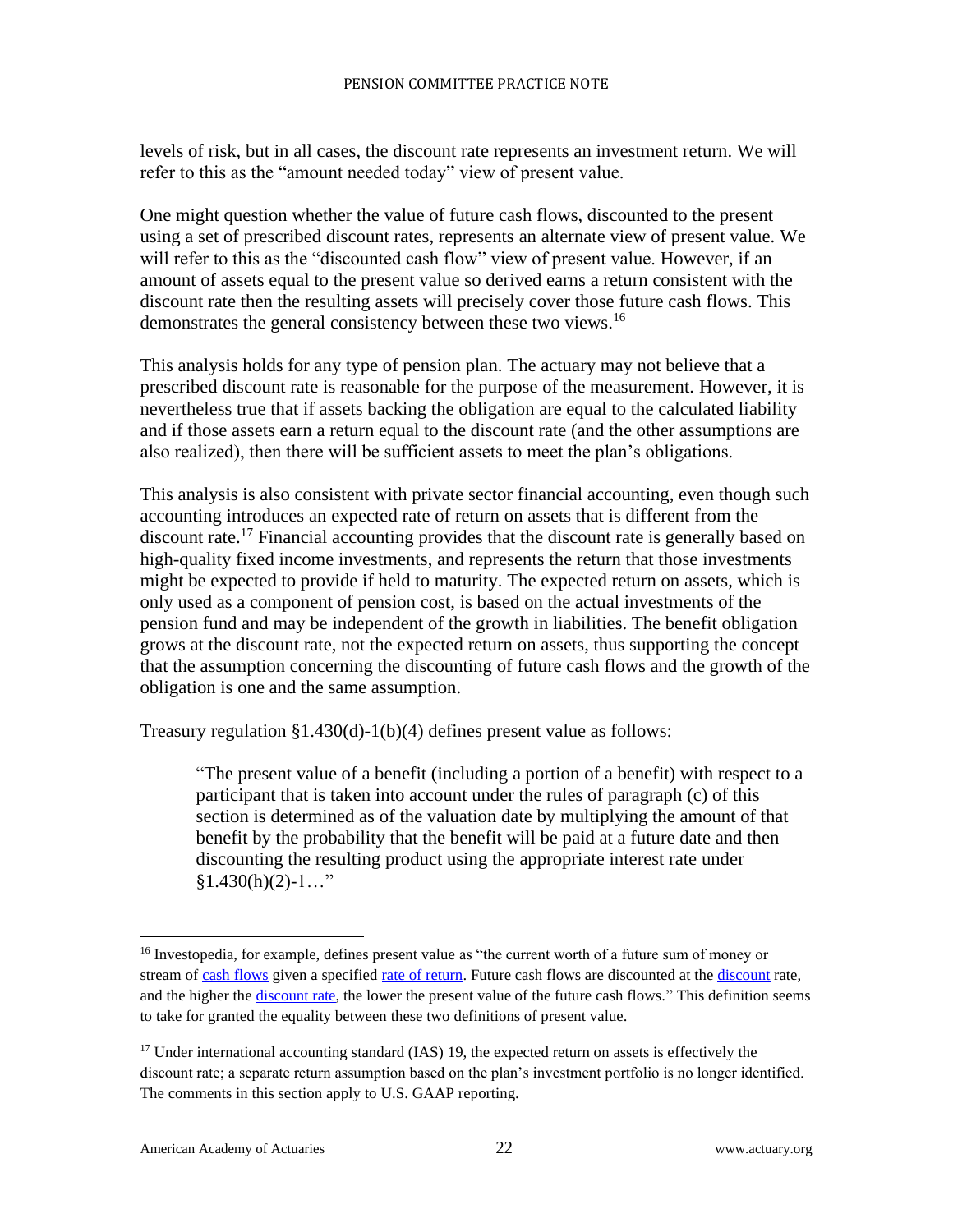$§1.430(h)(2)-1$  defines the interest (discount) rates as the corporate bond yield curve (YC) or the segment rates based on the corporate bond yield curve. Because the segment rates are an artificial construct—in particular the stabilized rates, which are based on a 25-year average of bond yields—one might argue that since these rates don't necessarily represent a reasonable expectation of returns, the IRS might intend a definition of present value that is consistent with the discounted cash flow view, but that is *not* consistent with the "amount needed today" view (i.e., that the present value is not intended to represent an amount of money that, if assumptions are met, will grow to be sufficient to provide for the benefit). However, as discussed above, these two views of present value need not conflict with each other. If returns are consistent with the segment rates, the present value of future cash flows discounted using these rates will, in fact, be sufficient to provide for the benefit (as long as other assumptions are also met).

A pure variable annuity plan uses the same portfolio to determine the benefit indexing and to back the obligation. Determining the benefit adjustment based on the return on one portfolio of assets but discounting the obligation based on the expected return on a different portfolio of assets would be internally inconsistent and produce a fundamental mismatch. If the obligation is discounted based on the expected return on a particular portfolio (e.g., high-quality fixed income securities), then the underlying presumption is that assets set aside to back the obligation earn a return equal to the discount rate. Consequently, if the benefit indexing is consistent with the discount rate, the present value will be sufficient—if all other assumptions are met—to provide the benefits, and will align with both the "amount needed today" and "discounted cash flow" views of present value. If the benefit indexing is not consistent with the discount rate, the present value will be either insufficient or excessive for providing the benefits.

Indexing benefits in a pure variable annuity plan based on one rate of assumed return and discounting the resulting payment stream using a different rate of assumed return is mathematically possible. However, the result would not be consistent with the "amount needed today" view of present value (although mathematically it would still be consistent with the "discounted cash flow" view of present value). The IRS definition of present value could be interpreted to provide such a divergent result if one interprets the IRS regulations as requiring a different return assumption for projecting the benefit in a pure variable annuity plan than is used for discounting. Possible interpretations of the IRS regulations are discussed later in this practice note.

The implications of this view are fundamentally different for a pure variable annuity plan than for any other type of pension plan. For a plan in which benefit amounts are independent of the return on plan assets, these two views of present value will always be consistent—the liability is the amount that would be sufficient to back the benefits if all of the assumptions (including asset returns equal to the prescribed discount rate) are met. For a pure variable annuity plan that uses different rates to determine benefit indexing and to discount the payments, these two views of present value will always be in conflict—the calculated obligation is guaranteed to be different from the amount needed to provide benefits because all assumptions cannot simultaneously be met.

American Academy of Actuaries 23 23 www.actuary.org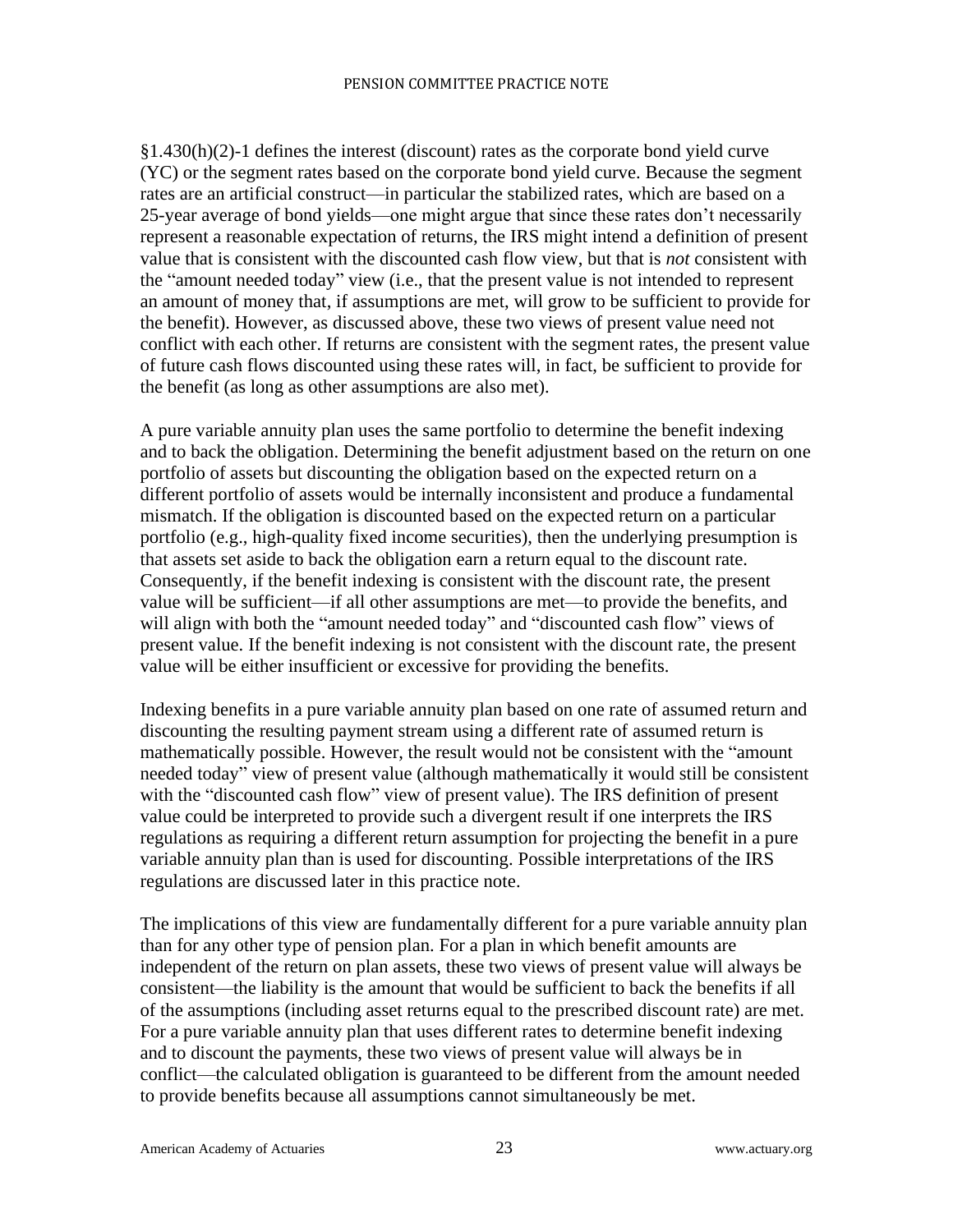Although few, if any, plans would be regarded as pure variable annuity plans, some plans deviate only modestly from the pure variable annuity model. For example, some plans pay benefits monthly but adjust benefits quarterly, semiannually, or annually. These plans will experience a gain or loss equal to the difference in the benefits actually paid compared to the benefits that would have been paid if monthly adjustments had been made. This amount will generally be relatively small unless the actual investment experience is significantly different from the hurdle rate. The annual adjustment could also be calculated to reflect this gain or loss, thus further limiting the effect. Accordingly, for plans that deviate only modestly from the pure model, an appropriate starting point for valuing these plans may be the pure variable model, modified as necessary to capture the cost of the deviation from the pure variable design.

### <span id="page-24-0"></span>*Financial Accounting in the Private Sector*

Financial accounting standards for U.S. private sector employers that sponsor singleemployer plans require a benefit obligation to be discounted at the rates at which the benefit obligation could be effectively settled, while also providing certain guidance on acceptable means of estimating those rates, as follows:

#### ASC 715-30-35-43<sup>18</sup>

"Assumed discount rates shall reflect the rates at which the benefits could be effectively settled. It is appropriate in estimating those rates to look to available information about rates implicit in current prices of annuity contracts that could be used to effect settlement of the obligation (including information about available annuity rates published by the Pension Benefit Guaranty Corporation). In making those estimates employers may also look to rates of return on highquality fixed-income investments available and expected to be available during the period to maturity of the pension benefits."

This description provides the actuary with two possible approaches for determining the benefit obligation for a pure variable annuity plan:

**Method 1:** One could look to the discount rate inherent in insurer pricing of similar variable annuities. Although insurers typically do not publish these discount rates, it is possible to infer a discount rate by comparing the cost of comparable annuities with different hurdle rates. It will usually be more practical to compare pricing of individual annuities, rather than group annuities, as individual quotes are readily available from insurers. This analysis will generally demonstrate that for a pure variable annuity product, the pricing is consistent with valuation of the fixed benefit at the hurdle rate. This result makes sense, because, as discussed above, the funds needed to pay benefits for a pure variable annuity can be determined by valuing a level annuity at the current nominal

 $18$  Accounting Standards Codification Topic 715 (ASC 715) is the standard that prescribes the accounting for pension benefits under U.S. private sector accounting rules.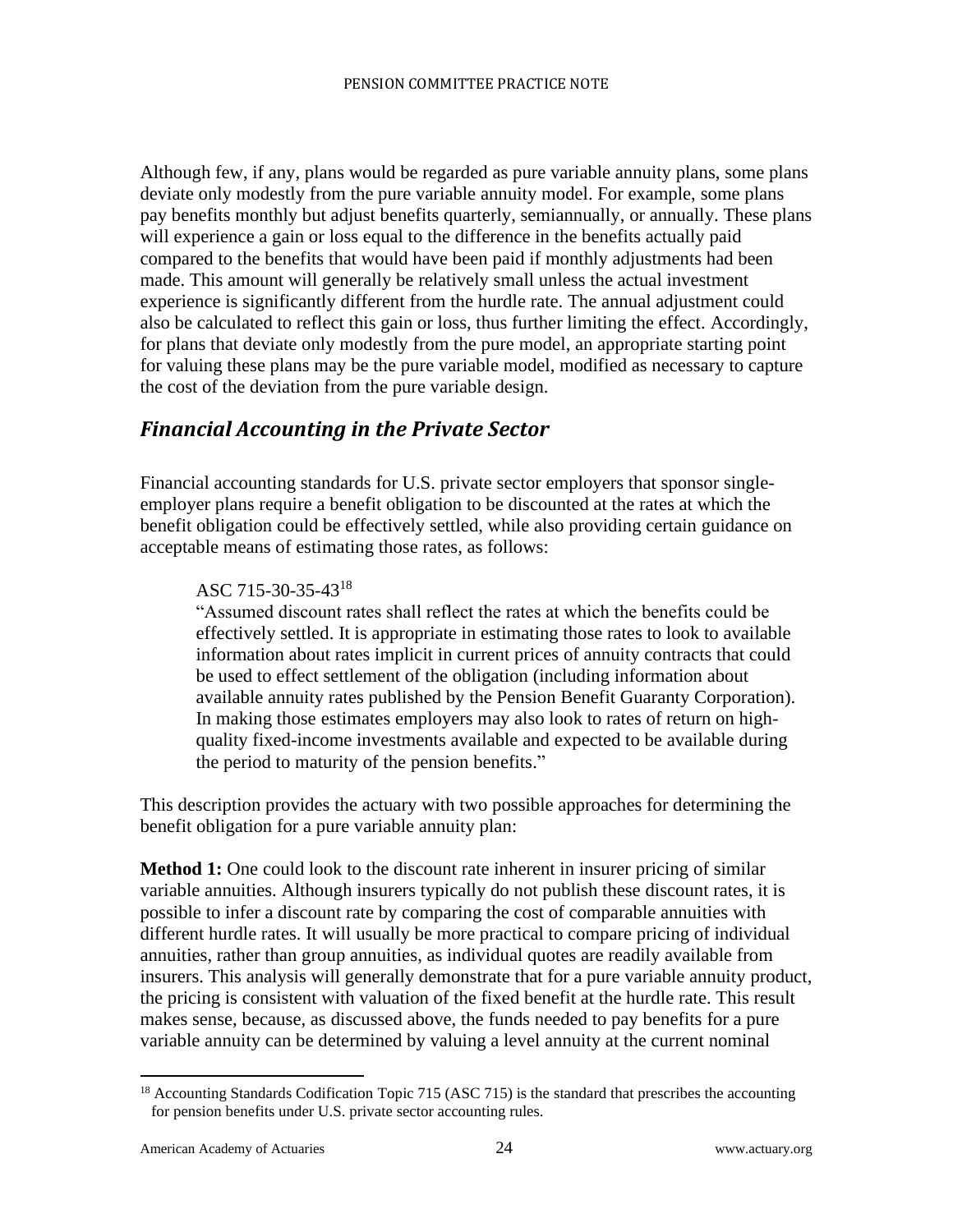value of the benefit using a discount rate equal to the hurdle rate. It is therefore reasonable to conclude that insurer pricing for the plan as a whole would be determined in this manner.

The insurer would not select separate assumptions for expected returns and discounting, as this would produce an amount different from the amount needed to provide the benefit. Rather, the insurer will value the nominal annuity using the hurdle rate (with appropriate other assumptions).

This result is mathematically identical to assuming a discount rate equal to the expected return on the underlying assets and assuming benefit indexing based on that same return.

Some actuaries, preparers of financial statements, or auditors may be troubled by this method because disclosing a discount rate equal to the hurdle rate, or equal to the expected return on a portfolio of underlying assets, may seem inconsistent with the accounting standards' requirements for setting the discount rate. This concern can potentially be addressed by a disclosure that the value of the benefits is based on a settlement interest rate that is independent of current market rates because of the nature of the obligation.

**Method 2:** Future indexed benefits can be discounted at a rate consistent with highquality fixed income investments at the measurement date. In this case, an assumption also needs to be made regarding the future indexation of the variable benefits.

<span id="page-25-0"></span>Whichever approach is used, the actuary may anticipate having discussions with the plan sponsor's auditors about the appropriate methodology. In practice, a number of auditors have been comfortable with an approach that effectively values liabilities at the hurdle rate.

### **Indexing Assumption Consistent With Discount Rate**

The indexed benefits would be assumed to be indexed to the same high-quality fixed income investments as are used to determine the discount rate. The benefit stream would then increase (or decrease) based on the spread between the hurdle rate and the discount rate. This method is consistent with the basic presumption that a liability expressed as a present value of future obligations will grow at the rate at which the future obligation was discounted. It is also consistent with the fundamental objective of ASC 715 regarding discount rate setting. For example, ASC 715-30-35-44 provides that "The objective of selecting assumed discount rates using that method is to measure the single amount that, if invested at the measurement date in a portfolio of high-quality debt instruments, would provide the necessary future cash flows to pay benefits when due." This objective can only be achieved if the indexed benefits are assumed to be indexed to the same highquality fixed income investments.

As demonstrated in the appendix, the amount needed to provide a pure variable benefit (that is, the present value of the future payments) is independent of the asset mix used to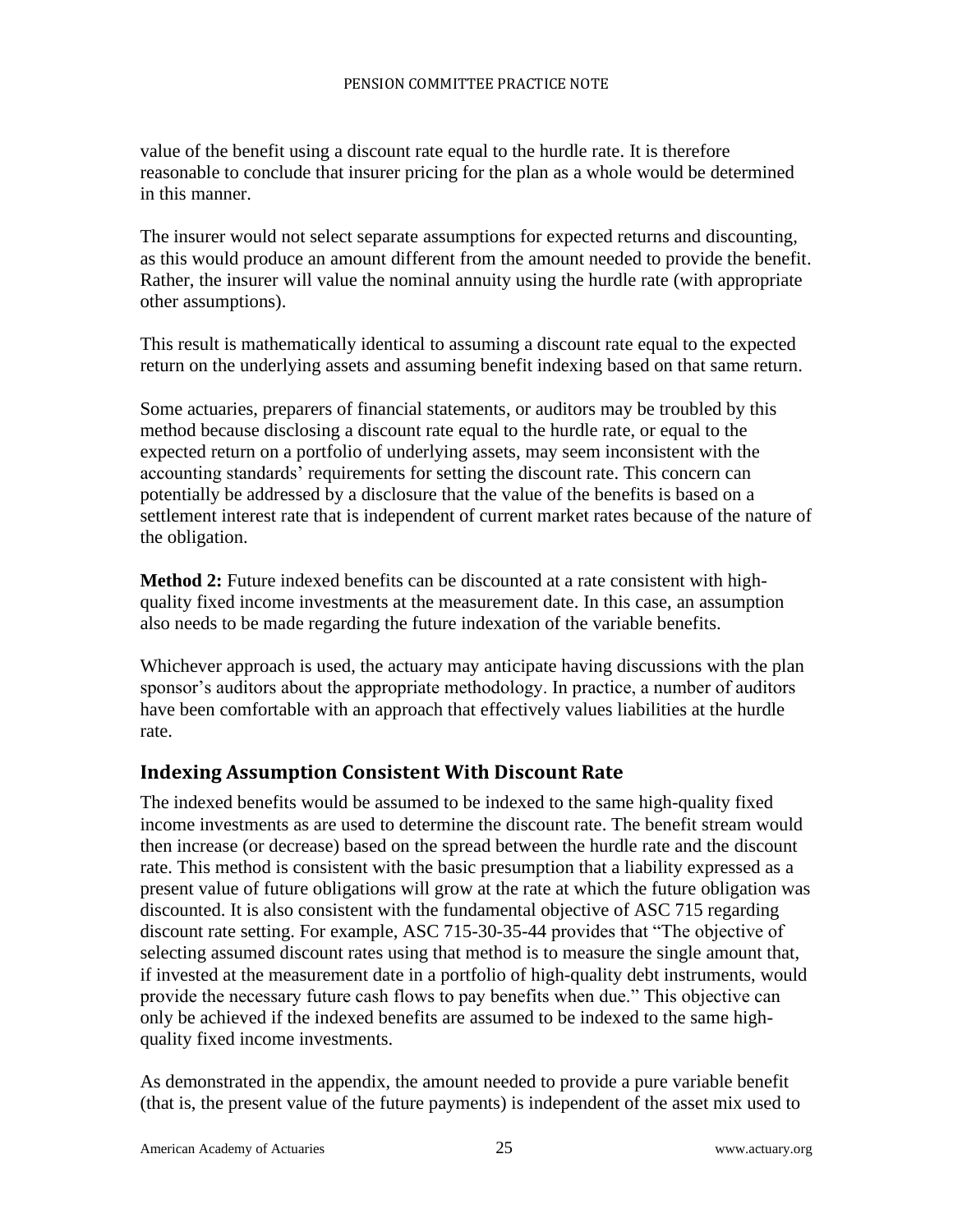determine the adjustment to the benefit, because the benefit stream will be adjusted to reflect actual investment return. Valuing the obligation substituting any asset mix for the actual asset mix will not change the amount needed to provide the underlying benefit, so long as the asset mix assumed for indexing purposes is consistent with that assumed for discounting purposes.

Assuming a discount rate based on high-quality fixed income assets but a benefit adjustment based on a different asset mix would produce a result that is inconsistent with the ASC 715 objective of determining the amount at which liabilities could effectively be settled, and a present value that would be either inadequate or excessive to provide the benefits, regardless of the actual return.

#### <span id="page-26-0"></span>**Indexing Assumption Independent of Discount Rate**

It is possible to develop an assumption for future indexing based on the expected return on the asset mix used to index the variable benefits and independent of the discount rate used to measure the benefit obligation. As noted, this result could be viewed as inconsistent with the principles underlying ASC 715, because the benefit obligation would not represent the amount for which the benefits could effectively be settled.

However, some sponsors and their auditors may view this approach as more consistent with the ASC 715 requirement that each significant assumption used reflect the best estimate solely with respect to that individual assumption.

The arguments for and against setting the indexing assumption independent of the discount rate, and whether these are truly independent assumptions, are explored in more detail in the *Single-Employer Private Sector Funding* section of this practice note, below.

#### <span id="page-26-1"></span>**Plans That Base Benefit Adjustments on an Outside Index or Fund**

Basing variable benefit adjustments on an investment index (e.g., the S&P 500) or mutual fund without investing in that index/fund introduces risk, but arguably does not change the obligation. Some actuaries believe that there is a meaningful distinction that can be drawn between plans that determine benefits based on their own internal rate of return and those that determine benefits based on an external index/fund. In particular, for the pure variable plan, as demonstrated above, any portfolio of assets can be used to back the obligation because the return on those assets and the corresponding adjustments to the benefits cancel out. Thus any portfolio of assets with a market value equal to the liability can be considered a settlement portfolio. When benefit adjustments are instead based on a specified index/fund, on the other hand, one can only effectively settle that obligation by investing in that index. Thus there is only one settlement portfolio. Investment in any other portfolio would result in a mismatch between assets and liabilities.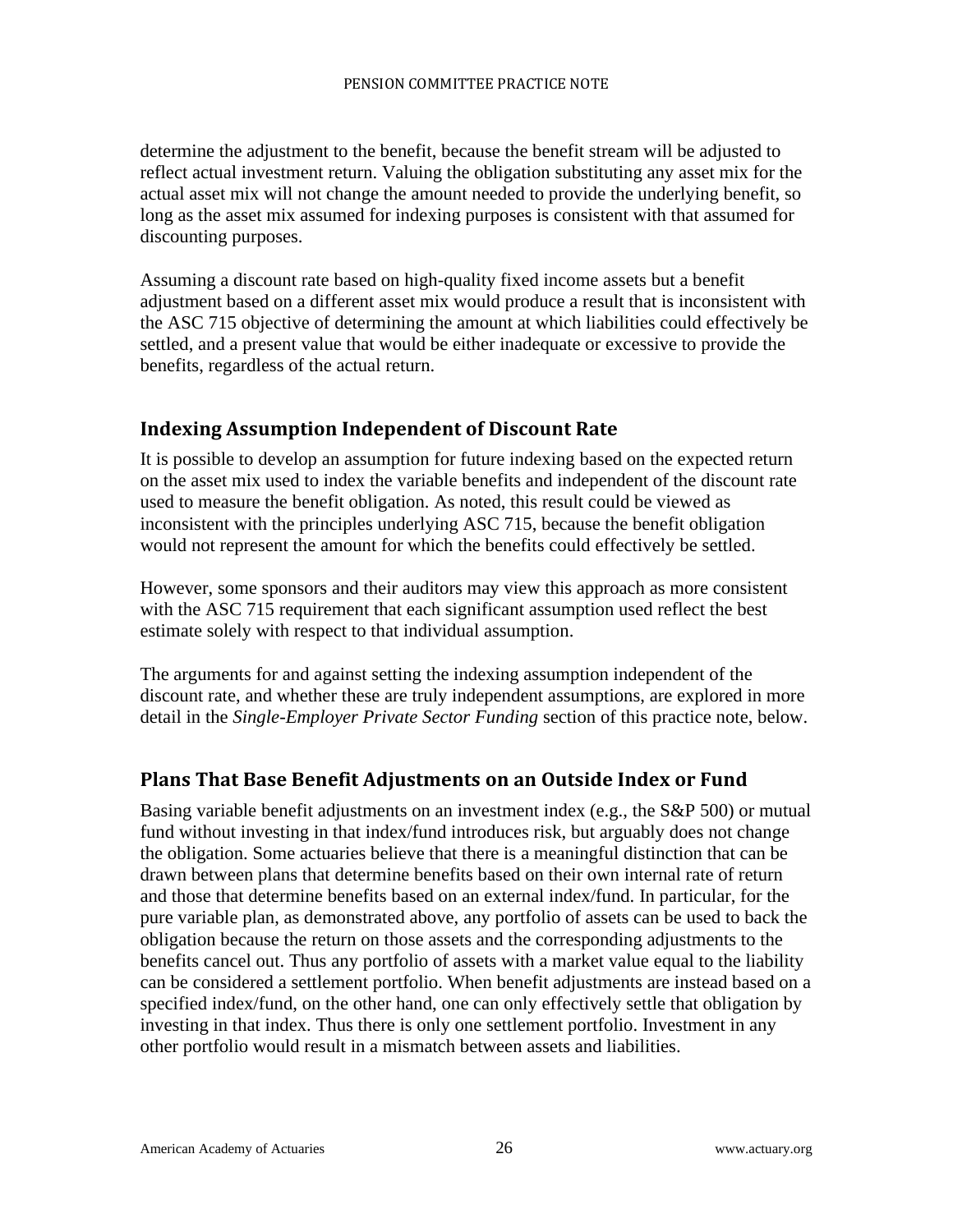If the outside index/fund is regarded as the settlement portfolio, then the expected return on this portfolio may be used as the discount rate and also for benefit indexing. This approach yields the same result as for the pure variable design. As the same liability measure is obtained by valuing a fixed obligation at the hurdle rate, the hurdle rate could be used as a shortcut in place of the expected return on the underlying portfolio.

This approach creates the opportunity for plan assets to be invested in something other than the index used to adjust benefits, thus breaking the direct link between the growth of assets and the growth of liabilities. Setting the indexing assumption independently of the discount rate may be more appropriate in this circumstance. For example, benefits might be indexed to an outside equity index, while plan assets could be invested in fixed income securities. Although this investment approach seems to parallel the theoretical settlement portfolio for a traditional plan, it would not provide a settlement portfolio for the variable annuity plan. For a traditional plan, a settlement portfolio of high-quality fixed income securities can be constructed such that the market value of the portfolio will match the value of plan benefits, even as economic conditions change. For a variable annuity plan tied to an outside index, the settlement portfolio is a portfolio invested in the outside index. A portfolio of fixed income investments will not match plan obligations unless the outside index/fund comprises similar fixed income investments or the return on the fixed income portfolio happens to match the return on the index over the life of the plan.

#### <span id="page-27-0"></span>**Expected Return on Plan Assets**

If the indexing assumption is consistent with the discount rate, then plan assets and liabilities for a pure variable annuity plan would be expected to grow at the same rate. It then makes intuitive sense for the interest cost and the expected return on plan assets to be calculated using the same rate. However, this view may not fit comfortably with the language in the accounting standard that the expected asset return assumption reflect "the average rate of earnings expected on the existing assets that qualify as plan assets and contributions to the plan expected to be made during the period." On the premise that plan assets are automatically a settlement portfolio for a pure variable plan, then the expected return on those assets could be used as the discount rate and to determine benefit indexing. This approach clearly results in consistency between interest cost and expected return. Mathematically equivalent results are obtained by valuing a fixed obligation at the hurdle rate; therefore, using the hurdle rate for all purposes (including the expected return) can be viewed as simply a calculation convenience. As this latter approach may not tie to a literal reading of the accounting standard, the actuary will likely want to discuss this calculation with the plan sponsor and its auditors.

As discussed above, for a plan that uses an outside index to adjust benefits, plan assets would only be regarded as a settlement portfolio if they match the outside index. Nevertheless, one could likewise argue that the expected return on this settlement portfolio is an appropriate discount rate. In this situation, expected return and discount rate would not necessarily match unless the plan was invested to match the index.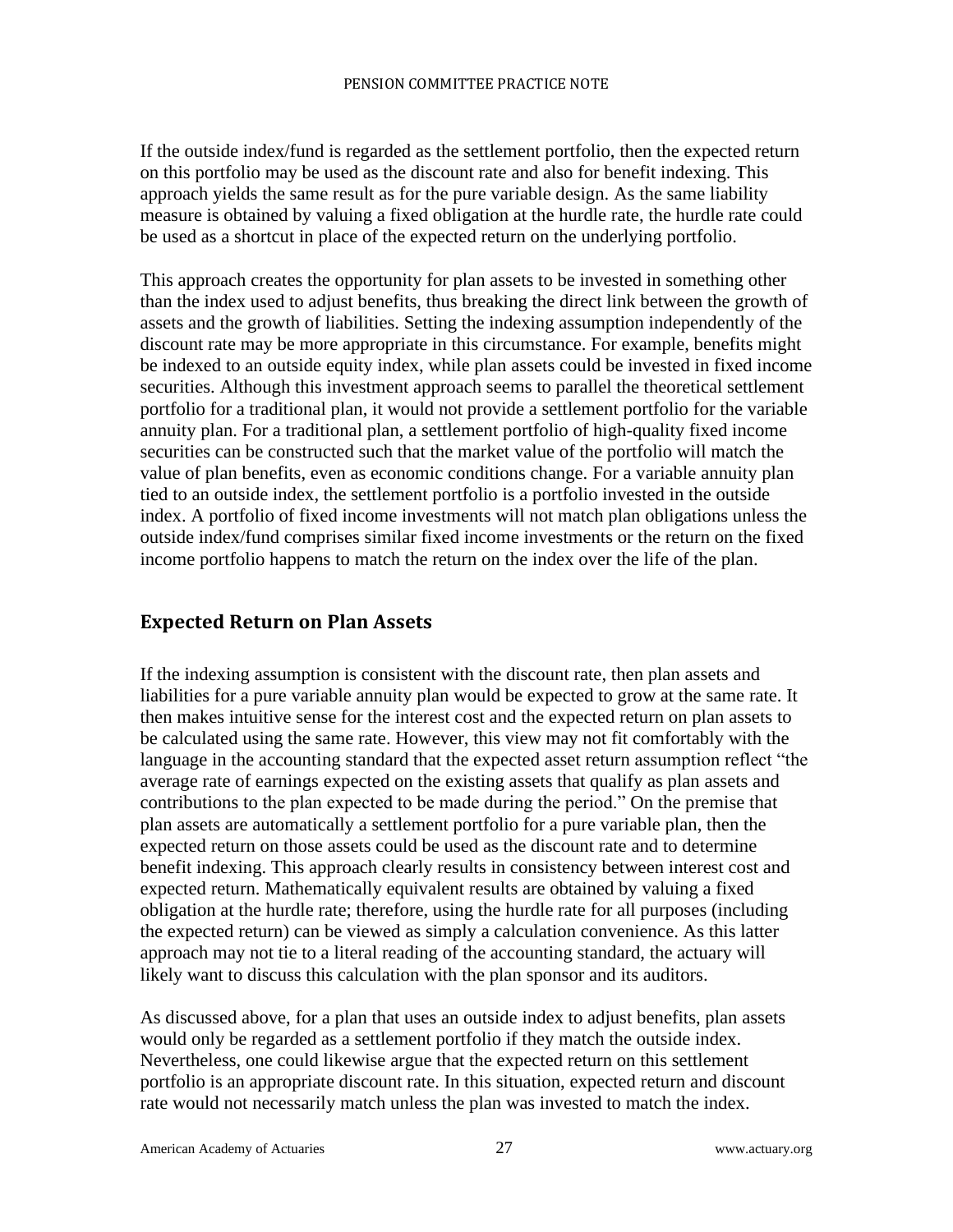#### <span id="page-28-0"></span>**PBO vs. ABO**

The benefit attribution method required by ASC 715 is the projected unit credit method, which for some plans will produce a projected benefit obligation (PBO) in excess of the value of benefits currently accrued—the accumulated benefit obligation (ABO). In the general case where the benefit attributable to past service does not change based on future compensation (i.e., a career average rather than final average design), some have argued that the ABO is a more meaningful liability measure and should therefore be used as the basis for accounting calculations.

However, FASB has indicated that even a career average pay plan (perhaps more properly called career accumulation, because it need not calculate an average) should generally use the projected unit credit method with service prorated to determine PBO. For a variable annuity plan, another argument distinguishing the accrued benefit from a projected and prorated benefit amount is that the benefit that has already been accrued is fundamentally different in nature from benefits not yet accrued because the accrued benefit is already subject to variation due to fluctuations in asset value, while future accruals are not yet subject to that variation.

To the extent that the attribution method results in a PBO in excess of the ABO, the valuation approach described above may need some modification. As established above, once a benefit is earned, its value is determined using the hurdle rate. Before a benefit is earned, there is no adjustment for the difference between actual and expected returns, and thus no guarantee that the obligation can be settled at the hurdle rate. The obligation relating to the portion of the benefit that is not yet earned (the excess of the PBO benefit over the ABO benefit, often called the effect of future salary increases but more accurately the effect of prorating the projected benefit) can be viewed as equivalent to the obligation to pay a lump sum on the date the benefit is earned equal to that benefit valued at the hurdle rate. The value of that obligation on the valuation date would then be that amount calculated at the date the benefit is earned, discounted back to the valuation date using an appropriate discount rate. The hurdle rate may not be the best rate to use for discounting during the period between the valuation date and the accrual date because there is no automatic connection between liabilities and assets that would cancel out the effect of returns above or below the hurdle rate.

For many plans, the excess of PBO over ABO may be relatively small, and the effect of discounting this piece of the obligation from the accrual date back to the valuation date at a different rate may not produce a significantly different result from simply using the hurdle rate as the discount rate (i.e., Method 1).

Discussing these issues with the plan sponsor and auditor and reaching a consensus could avoid misunderstandings.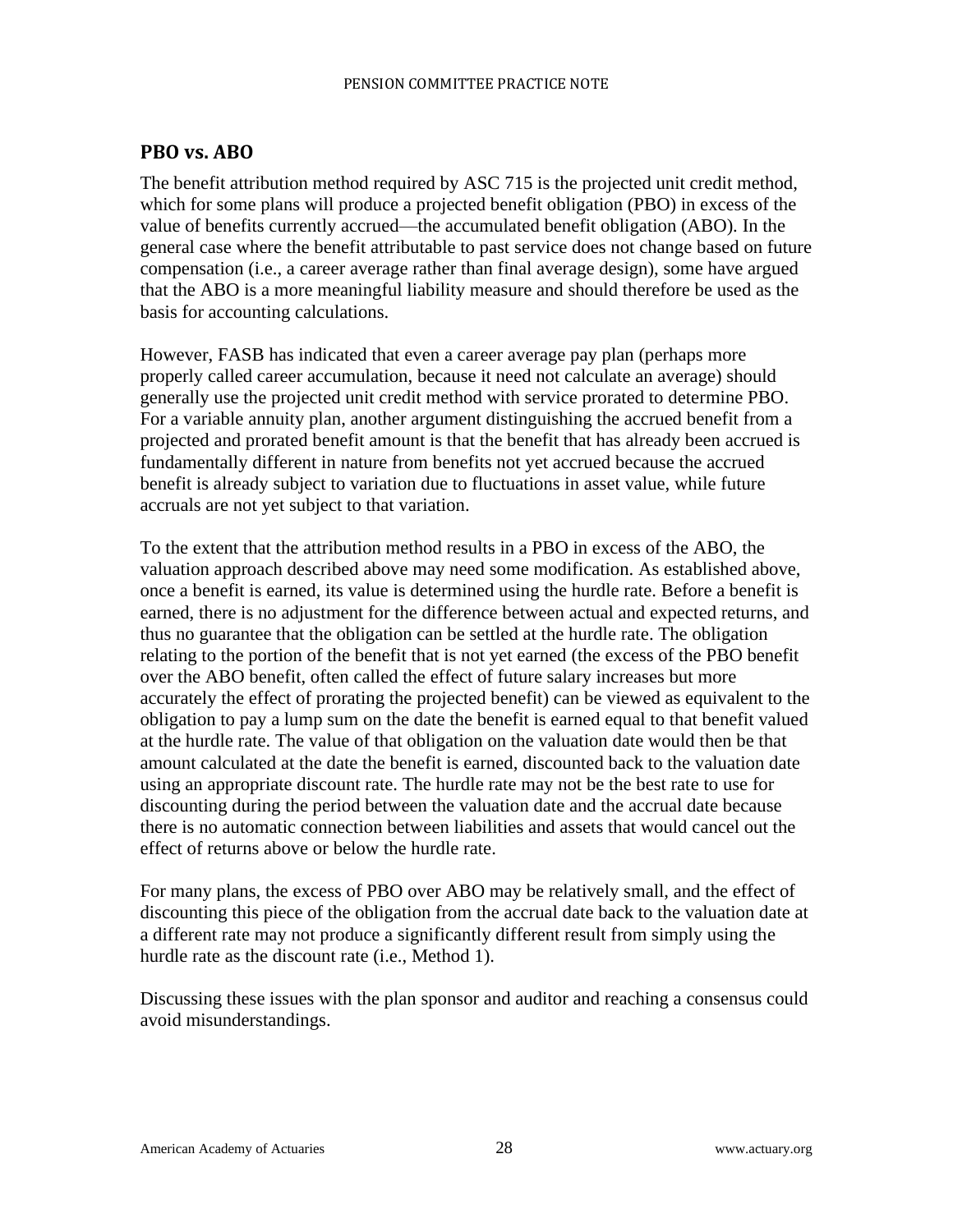### <span id="page-29-0"></span>*Financial Accounting in the Public Sector*

Governmental Accounting Standards Board (GASB) Statement No. 67 requires that benefit obligations be measured using the entry age normal (EAN) method and a discount rate equal to the expected rate of return on plan assets  $(EROA)$ .<sup>19</sup>

The requirement to use the EROA works well with pure variable benefit plans. The actuary can assume that benefits change each year based on the EROA and discount at this same rate. Liabilities for all inactives will be identical to valuing benefits at the hurdle rate.

As discussed above under *Financial Accounting in the Private Sector*, any time the actuary recognizes an obligation for benefits that have not yet been earned (as will typically be the case with the EAN method), there will be a period of time between the valuation date and the date the benefit is earned, during which there is no benefit escalation. During this period, for this portion of the benefit, a discount rate other than the hurdle rate may be appropriate. Applying the EAN method using a benefit escalation factor equal to the EROA/discount rate will likely yield an appropriate result, but one that will differ from discounting using the hurdle rate.

### <span id="page-29-1"></span>*Single-Employer Private Sector Funding*

The PPA requires the actuary to discount expected future benefit payments using the full yield curve or segment rates under IRC Section 430. Therefore, it is necessary to make an assumption regarding the future change in benefit amounts. IRC Section 430 regulations and informal IRS guidance could be read to suggest that even when benefit payments are tied to the return on plan assets, the expected benefit payments—and thus the expected return assumption—are determined without regard to whether discounting those expected benefit payments with IRC Section 430-mandated interest rates would yield a funding target that would be sufficient to pay the benefits.

The final 430 regulations provide some guidance to actuaries concerning the benefit change assumption. The regulations provide that assumptions other than prescribed assumptions "must be reasonable (taking into account the experience of the plan and reasonable expectations)." In addition, the non-prescribed assumptions "must, in combination, offer the plan's enrolled actuary's best estimate of anticipated experience under the plan based on information determined as of the valuation date."

American Academy of Actuaries 29 29 www.actuary.org

 $19$  In the event of projected insolvency, the rate would be a blend of the EROA and the yield on 20-year AA/Aa or higher tax-exempt municipal bonds. We expect that this would be an unlikely outcome for a variable annuity plan and have not addressed it further in this practice note.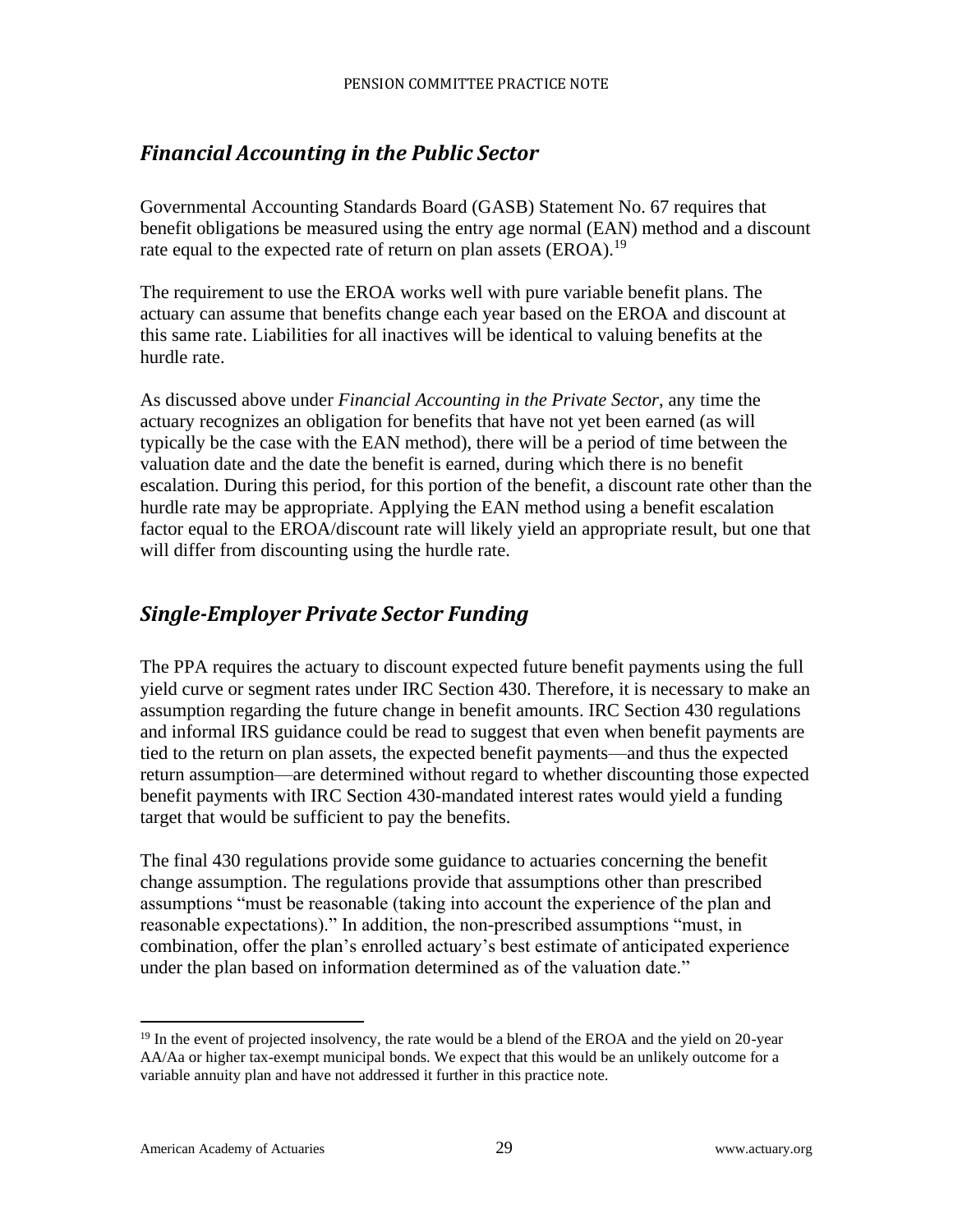Q&A #6 of the 2010 Enrolled Actuaries Meeting Gray Book is also pertinent.<sup>20</sup> The question asks whether the actuary can use the hurdle rate to value a variable benefit or whether the actuary can assume that investment returns will equal those implied by the full yield curve. The answer states, "The actuary develops the best estimate of benefits using the actuary's best estimate of the return on plan assets. The simplifications described in this question are appropriate only if they represent the actuary's best estimate."

Note also that IRC Section 430 requires a determination of an expected return on assets for asset smoothing purposes, also suggesting that an expected return on plan assets must be determined without regard to the discount rate.

However, the actuary might also consider the long-standing and generally accepted definition of a "reasonable assumption" as one that does not generate actuarial gains or losses if the assumption is exactly realized. This requirement is included in pre-PPA regulation §1.412(c)(3)-1(c)(2) ("If each actuarial assumption is exactly realized under a reasonable funding method, no experience gains or losses are produced"). Pre-PPA IRC Section  $412(c)(3)$ , on which the cited regulation is based, required assumptions to be individually reasonable or to produce, in the aggregate, total contributions equivalent to those that would be determined by individually reasonable assumptions, and, in combination, to offer the actuary's best estimate of anticipated experience under the plan. Its successor, IRC Section  $430(h)(1)$ , includes similar language to  $412(c)(3)$ , requiring that non-prescribed assumptions must be individually reasonable and in combination offer the actuary's best estimate of experience under the plan. The IRS has not yet clarified the extent to which  $\S1.412(c)(3)-1(c)(2)$  applies to PPA valuations, if at all. As the pre-PPA version of IRC Section  $412(c)(3)$  was repealed by PPA for most singleemployer plans, one could reasonably argue that, although  $$1.412(c)(3)-1(c)(2)$  was not explicitly repealed, the no-gain/-loss requirement no longer applies. It is worth noting, however, that the no-gain/-loss principle still generally holds under the PPA for most pension plans. That is, if all assumptions are realized (including returns consistent with the discount rate), gains and losses will not occur. For a variable annuity plan, on the other hand, determining expected benefits using an independently determined expected return, and then discounting those expected benefit payments using IRC Section 430 interest rates, will generate gains and losses regardless of experience (even when the return on assets assumption is exactly realized, or when the return on assets is equal to the discount rate), as demonstrated in the example in the *Expected Return Independent of Discount* section below.

Thus there are two views regarding how to set the expected return on plan assets assumption for a pure variable annuity plan. Similar to the approaches discussed above in *Financial Accounting in the Private Sector*, these theories are 1) that the expected return should be consistent with the discount assumption (which we will refer to here as the

<sup>&</sup>lt;sup>20</sup> Note that Gray Book Q&As are not formal guidance, do not undergo the level of review within IRS or the public exposure of more formal IRS guidance, and cannot be relied upon.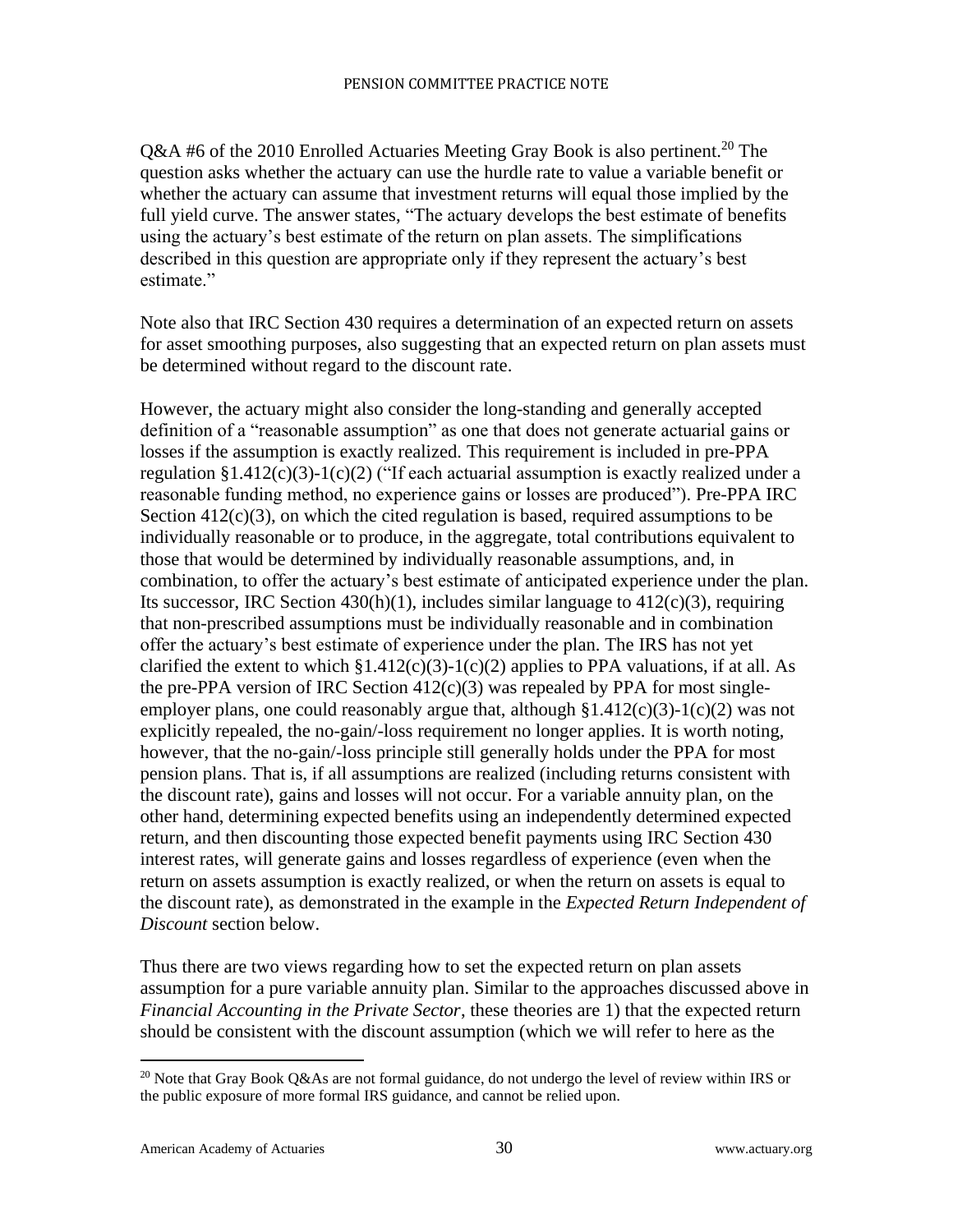"single assumption" approach), and 2) that the expected return should be independent of the discount assumption (the "Independent Expected Return" approach). The support for each of these approaches for funding purposes is discussed in more detail below. Enrolled actuaries will likely need to consider these issues when determining the approach to use for IRC Section 430 funding valuations if the actuary has concluded the valuation is best approached by beginning with the pure variable model. To the extent that the expected return and discount rate are not viewed as a single prescribed assumption, the actuary would presumably also consider guidance from the actuarial standards of practice when setting non-prescribed assumptions under the PPA for these plans.

An enrolled actuary signing the Schedule SB or certifying the Adjusted Funding Target Attainment Percentage (AFTAP) may also consider these risks in determining the related plan liability measures and minimum required contribution. Based on one reading of the regulation, the regulation example cited below, and informal guidance (2010 Gray Book Q&A 6), many actuaries are more comfortable with the Independent Expected Return approach—particularly when it might be viewed as the more conservative (i.e., higher liability) option—despite its theoretical shortcomings. This practice note does not presume that either approach is preferable from a compliance perspective and it is possible that both approaches will ultimately be accepted by the IRS. Legal counsel may also be a helpful resource in deciding between approaches.

#### <span id="page-31-0"></span>**Expected Return and Discount Rate Are a Single Assumption**

The "single assumption" approach recognizes that the typical definition of a present value involves a discount rate and a return assumption that are the same. A present value is the current amount that, if fully funded, will provide the future cash flows if the assets consistently earn a return equal to the discount rate. From this perspective, the discount rate and the return on assets can be considered one assumption.

Under the PPA, this equivalence between expected return and discount rate is automatic for most plans, as there is no separate expected return assumption used to measure liabilities. In effect, the expected return can be seen as a prescribed assumption equal to the discount rate, not an independent assumption subject to the actuary's best estimate.

For a pure variable annuity plan, this viewpoint is consistent with the fact that the amount needed to provide benefits is independent of how the plan assets are invested (as demonstrated in the appendix), and also with the basic presumption that a liability grows at the discount rate used to calculate that liability. An expected return equal to the discount rate is the only rate that produces an obligation equivalent to the assets needed to provide the benefits—that is, it is the only rate that produces a liability that satisfies the "amount needed today" definition of a present value. Using an expected return in excess of the discount rate would result in the calculation of additional incremental liabilities that can only arise if there is an offsetting change in the plan assets, and that, if funded, would result in surplus assets regardless of future asset returns. An expected return less than the discount rate would result in a funding target that would be insufficient to provide the benefits.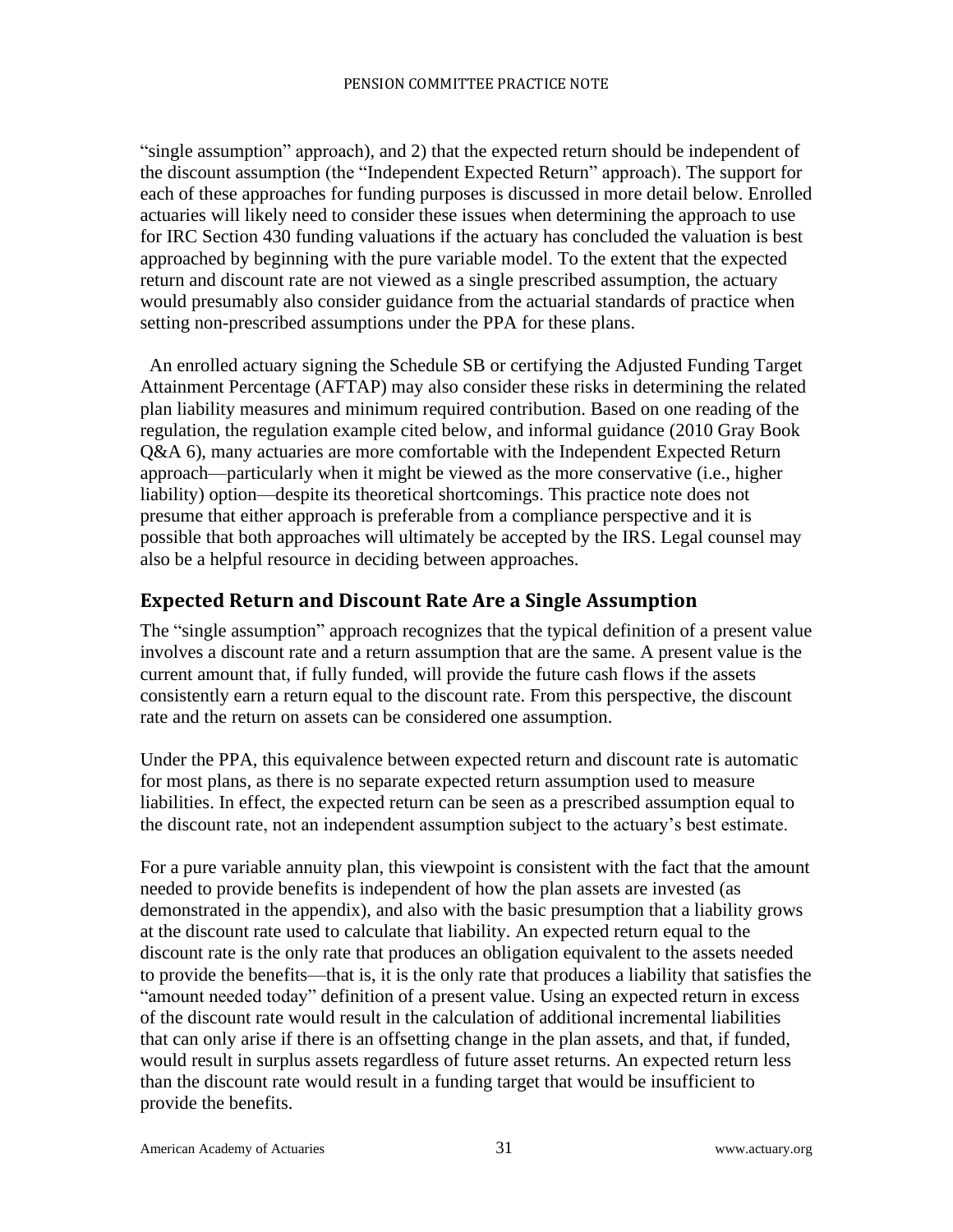In other words, when the discount rate is prescribed, liabilities calculated reflecting an assumed return consistent with that rate will produce the amount needed to provide the benefits, assuming all other assumptions are realized. If the plan is fully funded, any asset mix will provide the promised benefits. The IRS has applied a similar concept in prescribing how to adjust the maximum benefit limitations under IRC Section 415 for a variable annuity in pay status.<sup>21</sup>

Where the obligation is measured using segment rates (as opposed to the full YC) there is some smoothing introduced in the calculation, especially after reflecting the interest rate stabilization enacted in the Moving Ahead for Progress in the 21<sup>st</sup> Century Act (MAP- $21$ ,<sup>22</sup> the Highway and Transportation Funding Act of 2014 (HATFA),<sup>23</sup> and the Bipartisan Budget Act of 2015 (BBA 2015).<sup>24</sup> Nonetheless, the underlying theory still holds. If assets are set aside equal to the obligation and if returns on those assets are equal to the rate used to discount benefits, the benefit adjustment cancels out the effect of differences between the discount rate and the hurdle rate, producing the same result, regardless of the discount rate. In this case, the return assumption is defined not as a single rate, or even as a single set of annual rates, but rather with reference to the discount curve. Thus, different underlying return scenarios would apply for measurements that use different discount curves (whether stabilized, non-stabilized, PBGC premium purposes, or some other basis), yet each measurement would produce substantially the same result—exactly as would be expected for an obligation that is not interest-rate-sensitive.

This result can be demonstrated mathematically as follows:

An EROA that matches the return of the YC or segment rates would be an array of returns. This array can be expressed as

$$
I_t = I_1, I_2, I_3, ..., I_n
$$

where each element of the array reflects the annual effective return from the measurement date  $(t = 0)$  to the benefit payment date  $(t = n)$ . Expressed alternatively, for every value of *t* from 1 to *n*,

$$
I_t=(1/v^t)^{1/t}-1
$$

where  $v^t$  is the effective discount factor of the YC or segment rate at time  $t$ .

The benefit array to be valued then can be seen to be

<sup>21</sup> Reg. §1.415(b)-1, Example 10

<sup>22</sup> Pub. L. 112-141.

<sup>23</sup> Pub. L. 113-159.

<sup>24</sup> Pub. L. 114-74.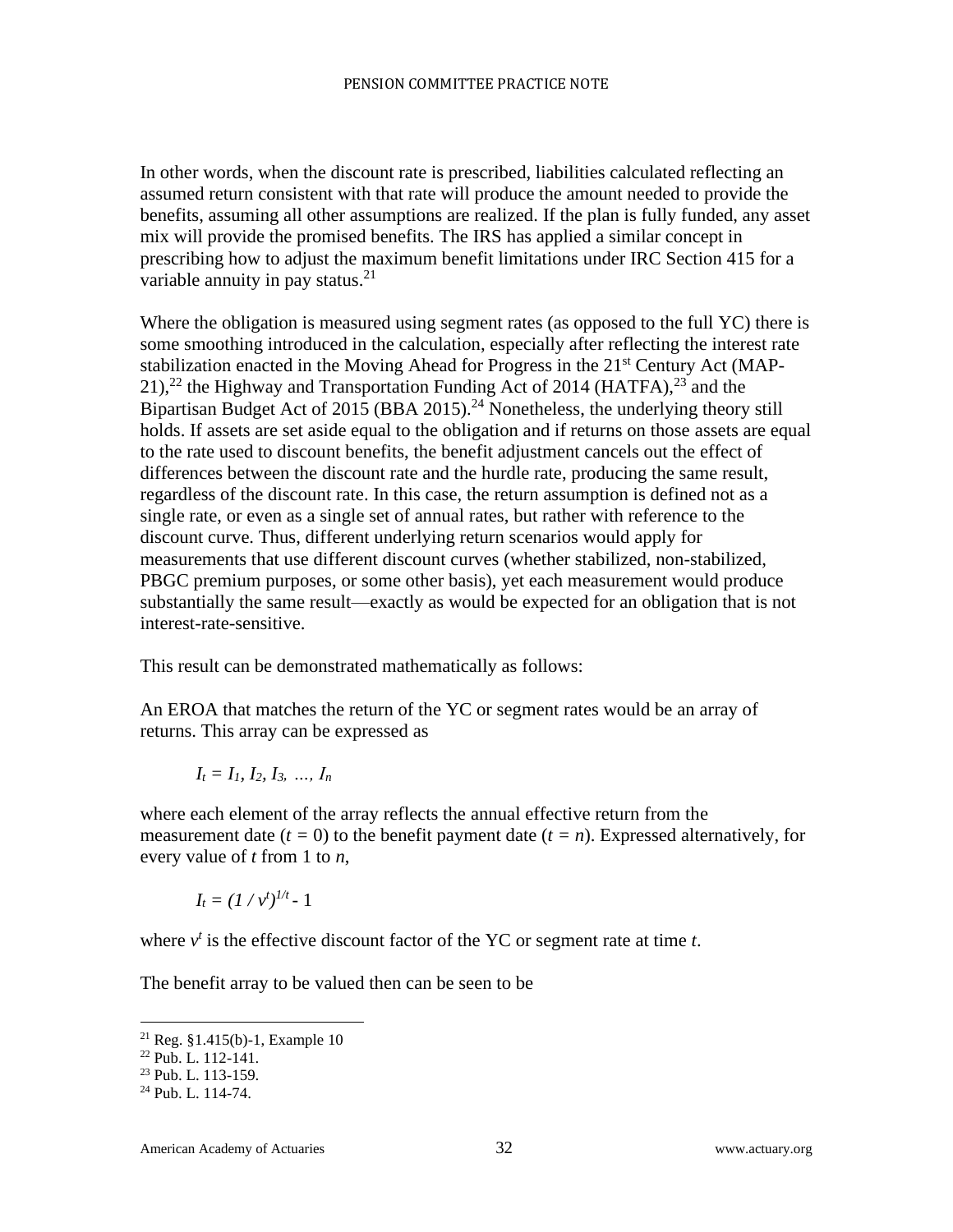$$
B_n = B_0
$$
,  $B_0 \times (1 + I_1) / (1 + h)$ ,  $B_0 \times (1 + I_2)^2 / (1 + h)^2$ , ...,  $B_0 \times (1 + I_n)^n / (1 + h)^n$ 

This array of benefits then is discounted based on the YC or segment rates. Because the EROA array is defined in terms of the YC or segment rates, the discount factor can be expressed in terms of the EROA as follows:

$$
v^t = 1/(1 + I_t)^t
$$

Substituting the right side of this equation for  $v<sup>t</sup>$  in the normal expression for the liability, the liability can be expressed as:

$$
L_0 = B_0 x \left( 1 + \frac{1 + l_1}{1 + h} x \frac{1}{1 + l_1} + \frac{(1 + l_2)^2}{(1 + h)^2} x \frac{1}{(1 + l_2)^2} + \dots + \frac{(1 + l_{n-1})^{n-1}}{(1 + h)^{n-1}} x \frac{1}{(1 + l_{n-1})^{n-1}} \right)
$$

This equation easily simplifies to a level annuity of  $B_0$  evaluated at the hurdle rate, the same result as the traditional method. Thus, if the array of returns is consistent with the discount curve (full YC or segment rates), this method produces the same liability as the traditional method.

Note that the array is expressed as a series of compound annual returns through each year. These could be converted to an array of successive annual returns, but the resulting assumption may be a bit awkward to describe in this manner. For example, if the first segment rate is 3% and the second segment rate is 4%, the assumed compound annual return through year 4 is 3% and through year 5 is 4%. This implies that the "return" during year 4 is 8.09%  $(1.04^5 / 1.03^4 - 1)$ . A similar discontinuity in the assumed return would occur at year 19. This anomaly results because the segment rates are not really market interest rates, but simplified representations of market rates. If one uses a market yield curve, such as the IRS full YC, the implied returns would be smoother. Even then, the forward rates connecting the successive yields might not be the best estimate of annual returns on a fixed income portfolio. However, the overall yield to maturity of the portfolio (which would represent the return on that portfolio if each bond is held to maturity, assuming no defaults) would be a reasonable estimate of the average annual return. It may therefore be preferable to describe the expected returns as those implied by the yield curve, or as a series of compound annual returns, or to use a single average annual return reflecting the aggregate effect of the discount rates. This concept is discussed in greater detail in the appendix.

Actuaries supporting this method take the view that there is only one assumption involved—i.e., the discount rate and the rate at which the present value grows are the same and are prescribed, an interpretation consistent with the "amount needed today" definition of a present value calculation.

They also observe that: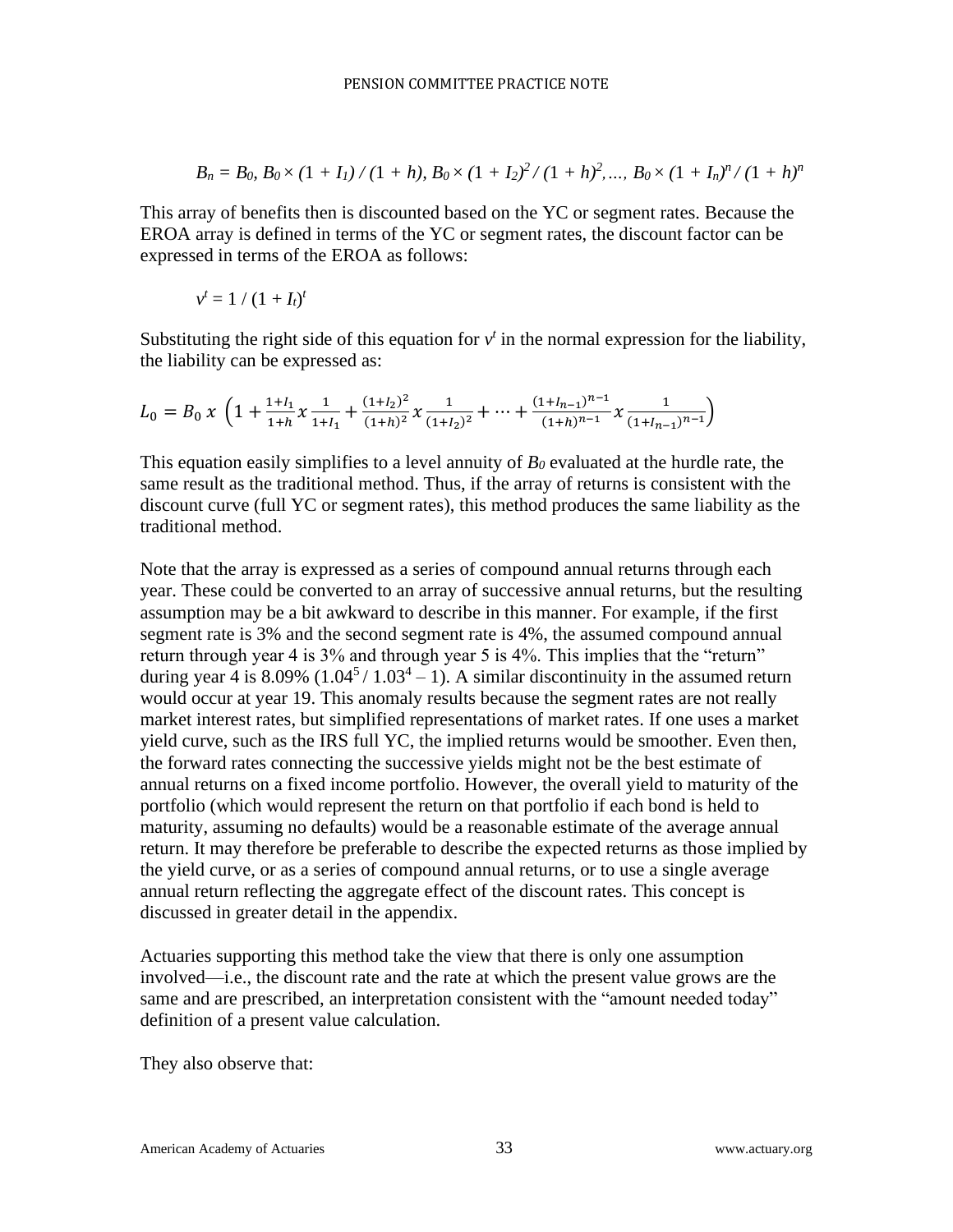- The asset allocation of the portfolio is irrelevant to determining the amount needed to provide the benefits for a pure variable plan.
- Liabilities and assets growing at the same rate precisely meet the actuary's best estimate of anticipated experience for a pure variable annuity plan.<sup>25</sup>
- Prior to the PPA, the discount rate and expected return on assets were always the same, and the PPA does not change the fact that a present value grows at the rate at which it is discounted.
- The rate implied by the yield curve is a risk-adjusted expected return for any portfolio.<sup>26</sup>

Finally, this interpretation is consistent with a generally accepted definition of a reasonable funding method. As discussed above, IRS regulations have long provided that "under a reasonable funding method, no experience gains or losses are produced" if each actuarial assumption is exactly realized. For a pure variable annuity plan, having an assetreturn assumption that differs from the discount rate will produce gains or losses each year, and will therefore not be a reasonable funding method under the IRS definition. One can reconcile the regulations under IRC Section 430 and IRC Section 412 by recognizing that, under the PPA, when valuing a pure variable annuity plan, the expected return is effectively a prescribed assumption equal to the discount rate—that is, they represent a single prescribed assumption.

**Although there is significant theoretical merit to this method, there is no official guidance specific to variable annuity plans supporting this interpretation.** If the IRC section 412 regulations do not apply to PPA valuations because the related minimum funding requirements are now defined in IRC Section 430, then there would be no need to reconcile them to the IRC Section 430 regulations. The fact that gains and losses can occur for variable annuity plans even when all assumptions are met need not indicate a problem with the valuation methodology. Accordingly, the actuary must exercise professional judgment to determine whether to view the expected return and discount rate as a single assumption or separate assumptions when performing valuations on plans with variable benefit designs.

### <span id="page-34-0"></span>**Expected Return Independent of Discount Assumption**

Under the "Independent Expected Return" approach, the expected return is considered to be a separate, non-prescribed assumption. Actuaries following this approach interpret Treasury regulation §1.430(d)-1(f)(3) to require a determination of an expected return

<sup>&</sup>lt;sup>25</sup> Reg. §1.415(b)-1, Example 10 could also be seen as providing support for this view. The discount rate used in adjusting the 415 limit to alternative payment forms and commencement dates is 5%. The assumed rate of return for benefit indexing is the same 5%, regardless of asset mix.

<sup>&</sup>lt;sup>26</sup> Any higher EROA is only higher because more risk is being taken. If the extra risk is discounted for separately, then the remaining discounting is based on the yield curve.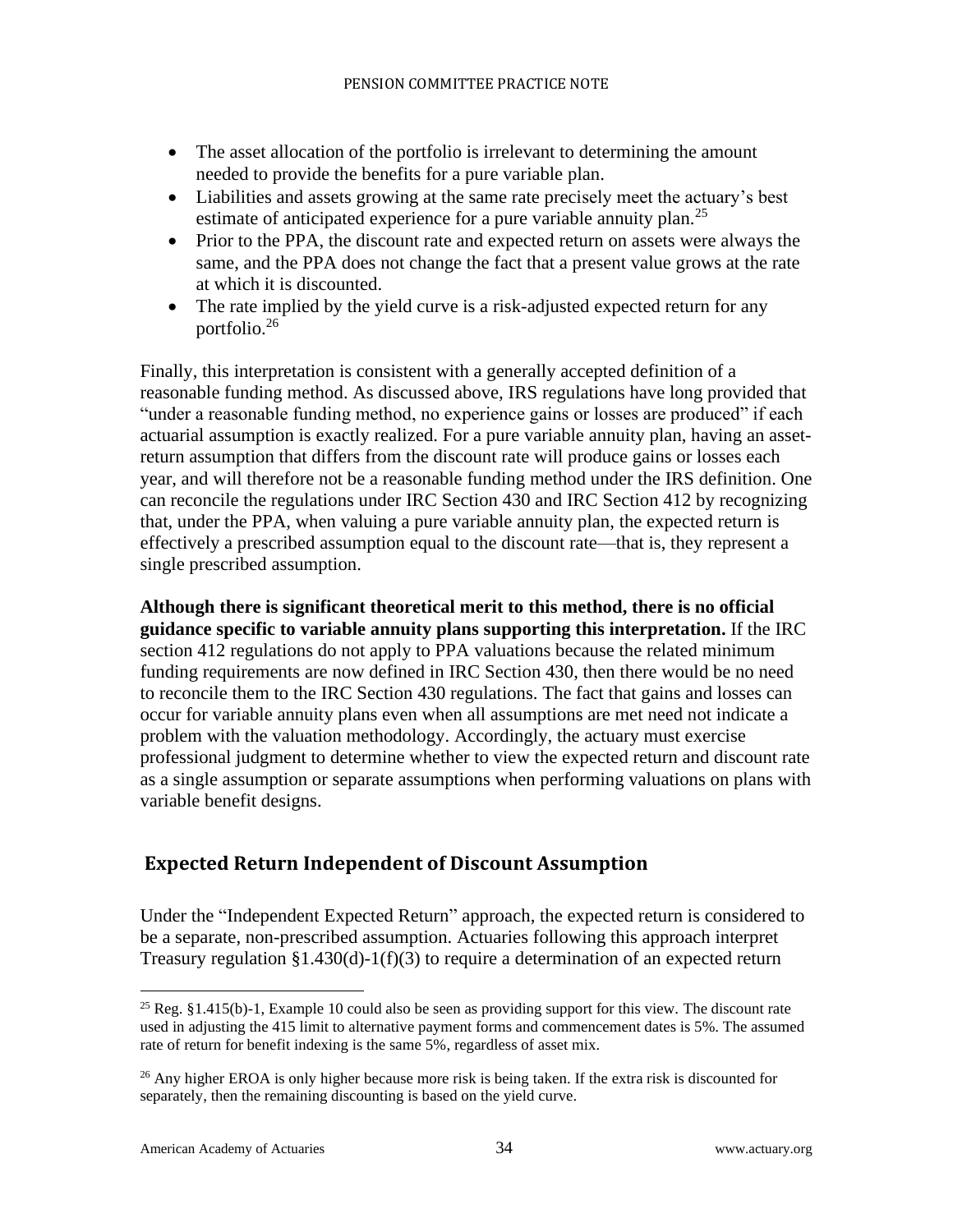based on the asset allocation of the fund and expected long-term returns on asset classes. The expected return could be an array of rates or a single level return. This return would likely differ from the return implied by the segment rates or YC. The 2010 Gray Book Q&A 6 appears to be consistent with this view.

Under this method, the liability at time  $t = 0$  would be expressed as:

$$
L'_{0} = B_{0} x
$$
\n
$$
\left\{ 1 + \frac{1 + ER_{1}}{1 + h} x \frac{1}{1 + I_{1}} + \frac{(1 + ER_{2})^{2}}{(1 + h)^{2}} x \frac{1}{(1 + I_{2})^{2}} + \dots + \frac{(1 + ER_{n-1})^{n-1}}{(1 + h)^{n-1}} x \frac{1}{(1 + I_{n-1})^{n-1}} \right\}
$$

*L'*<sup>0</sup> (i.e., the funding target produced by the "Independent Expected Return" approach) will not equal *L*<sup>0</sup> (the funding target produced by the "single assumption" approach) unless one of two conditions are met. Either 1)  $ER_t = I_t$  for every possible value of *t*, or 2) the differences between  $ER_t$  and  $I_t$  are both positive and negative to the degree that they exactly offset. These cases would be extremely rare. Note that when *L<sup>0</sup>* does not equal  $L'$ <sup>0</sup>, either amount could be greater. In other words, if  $\Delta$  is defined as:

$$
\Delta = L'o - Lo
$$

 $\Delta$  can be positive or negative. Furthermore, it can easily be demonstrated that if the initial asset is anything other than  $L_0$ , say  $L_0 + \Delta$ , and no further contributions are made, then at time *n* the assets will be

$$
A_n=B_n+\Delta\times (1+AR)^n
$$

where *AR* is the effective periodic actual rate of return over the entire period. In other words, if  $\Delta$  is positive there will be surplus assets after the last payment, and if  $\Delta$  is negative there will be insufficient assets to make the last payment.

Actuaries supporting this approach interpret the expected return assumption as a different assumption than the discount rate based on the regulations under IRC Section 430  $(\S1.430(d)-1(f))$ , in particular the requirement that each non-prescribed assumption should be reasonable. There are also close parallels between this approach and the calculation methodology described in the regulations for cash balance plans, which require that the interest credits on a cash balance benefit be estimated, the benefit projected, and the expected benefits discounted using IRC Section 430 interest rates.<sup>27</sup> For a cash balance plan with interest credits equal to the return on plan assets, this process would produce a funding target different than the account balance, and proponents of this approach may argue that Treasury would be unlikely to require a

<sup>&</sup>lt;sup>27</sup> §1.430(d)-1(f)(5)(i) and Example 13 of §1.430(d)-1(f)(9).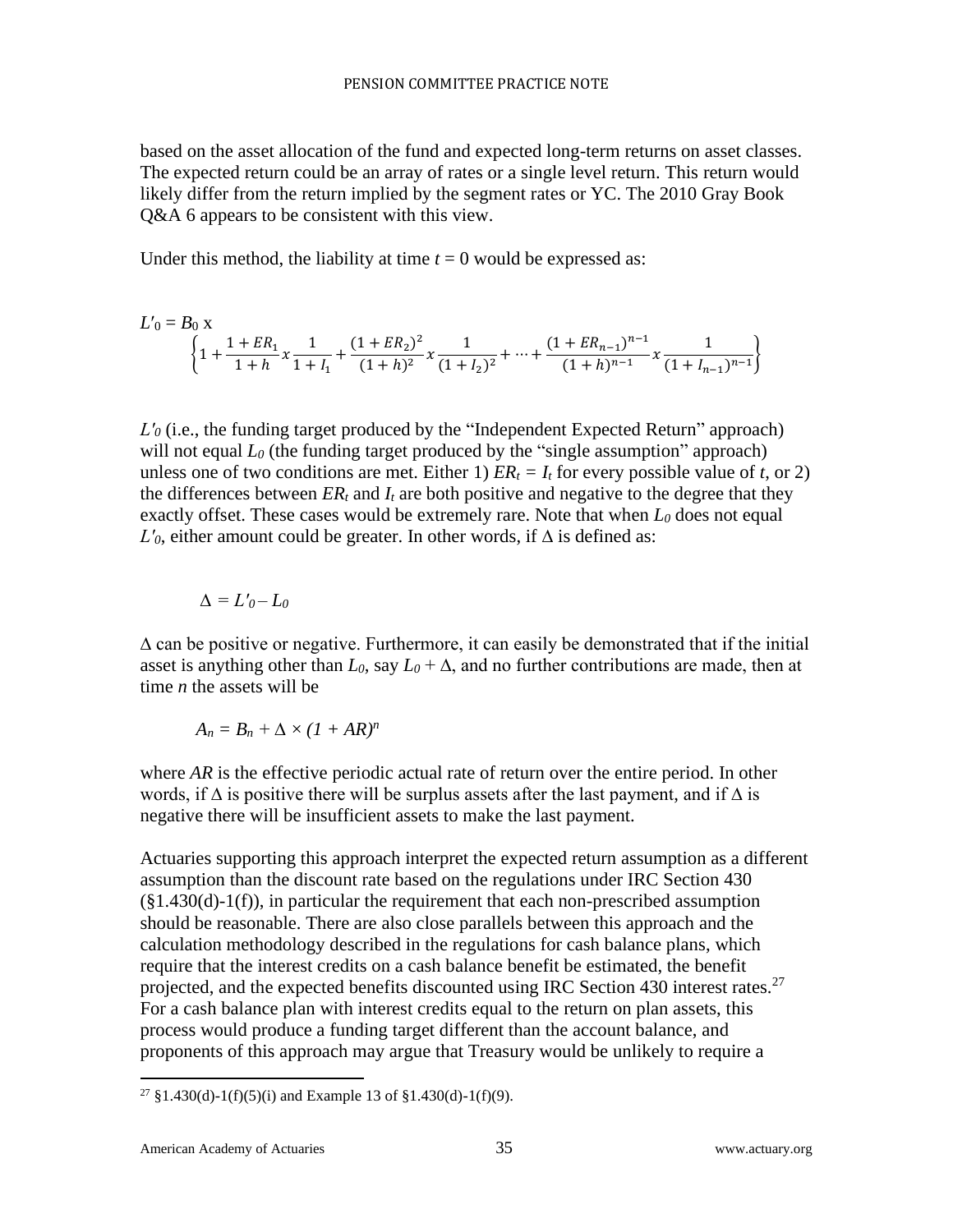project-and-discount approach for one type of indexed plan (cash balance plans) but endorse a different approach for another type of indexed plan. On the other hand, critics of this approach would point out that there is no official guidance illustrating this result specific to variable annuity plans, and that the cash balance plan illustrated in the example in the regulations is one that credits interest based on a specified index, not based on the return on plan assets, so that there is as of yet no formal guidance specific to plans that base benefit adjustments on returns on plan assets. In addition, a regulatory example illustrating a calculation in line with the "Independent Expected Return" approach does not necessarily preclude the use of the other approach.

In addition, critics of this approach would note that when both assets and liabilities are considered, this approach will generally produce gains or losses when all assumptions are precisely realized, which would appear to violate pre-PPA regulation §1.412(c)(3)-  $1(c)(2)$  if it is still applicable. For example, consider a plan with a 5% hurdle rate that is exactly fully funded based on an assumed rate of return on assets of 5.5% and a discount rate of 6%.<sup>28</sup> If both of these assumptions are exactly realized over the course of a year (that is plan assets earn 5.5% and the discount rate remains 6%), then liabilities will grow at the 6% rate, while assets will grow at the 5.5% rate, resulting in a plan that is 0.5% underfunded at year-end. Alternatively, if plan assets were to grow at the 6% discount rate (a result that normally would avoid the growth in underfunding in a traditional plan), then liabilities would grow at a rate of 6.5% (the 6% discount rate, plus a 0.5% loss due to benefits growing faster than anticipated), again resulting in a plan that is 0.5% underfunded at year-end. In other words, gains and losses will generally occur even though assumptions were exactly realized (i.e., discount rates remained unchanged and the expected return on assets was precisely realized). The anomalous result does not occur with a traditional fixed annuity plan where all assumptions are realized.

Actuaries following this approach may want, or be required by the ASOPs, to explain the implications to plan sponsors. If the return on assets assumption is less than the discount assumption, the required contributions will result in inadequate assets to provide the benefits and any future investment gains will increase the amount of the deficiency. Actuaries using this method in these circumstances could consider recommending contributions above the minimum funding requirement. Conversely, if the return on assets assumption is greater than the discount rate, the funding target will exceed the amount needed to provide the benefits. The actuary might consider advising the sponsor concerning the degree of this excess and the implications for funding policy.

Of course, for any plan the measured liability is unlikely to represent the "true" cost of benefits, as future gains or losses are a virtual certainty. But the actuary typically cannot anticipate these gains or losses, as would be the case for gains or losses arising from a mismatch between the expected return assumption and the discount rate in a pure variable annuity plan.

 $28$  For purposes of this example we have simplified the calculation by using a single effective interest rate, rather than the three PPA segment rates. This simplification has no bearing on the conclusion.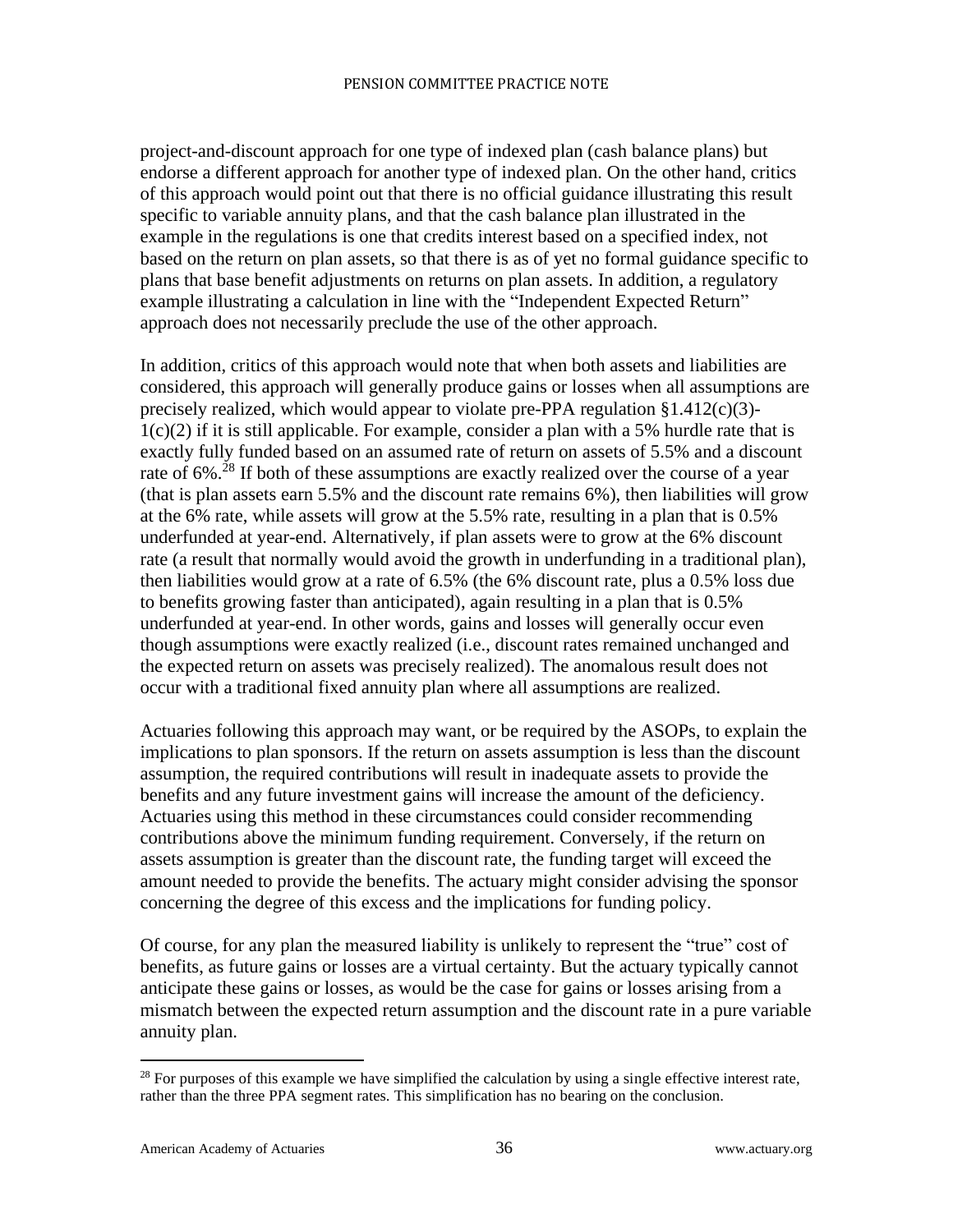**As with the method discussed in the preceding section, actuaries choosing this method for reflecting future benefit indexing should be aware that there is no official guidance supporting this interpretation.<sup>29</sup>** However, some actuaries who have considered this issue have concluded that given the existing regulatory language, along with informal guidance, this method currently poses a lower degree of regulatory risk than the "single assumption" approach, and that even if the IRS clarifies its guidance in the future to support the "single assumption" approach, it is reasonable to expect it would be unlikely to disallow the use of the independent assumption approach retroactively.

#### <span id="page-37-0"></span>**Interest Rate Stabilization Issues**

With the exception of plans using the full YC, MAP-21, HATFA, and BBA 2015 require the actuary to determine benefit obligations for various purposes using either stabilized or non-stabilized rates, while not changing other assumptions. If stabilized and nonstabilized interest rates differ, and the expected return or benefit adjustment assumption is the same for the stabilized and non-stabilized calculations (the "Independent Expected Return" approach), then the resulting reported liabilities will be different under these different measures.

If the expected return is changed when the discount rates are changed (the "single assumption" approach), liabilities disclosed using stabilized and non-stabilized rates would be the same. The actuary may want to include a statement in the assumptions and methods disclosures in the valuation report and Schedule SB filing that the variable benefit liabilities are not sensitive to the discount rate as a means of explaining the selected non-prescribed assumptions.

### <span id="page-37-1"></span>*Multiemployer Private Sector Funding*

Multiemployer plans use the actuary's reasonable estimate of the expected return to value plan liabilities for funding. Because: 1) plan liabilities are independent of future returns, 2) these plans are not subject to IRC Section 430, and 3) IRC Section 412 includes the "no gain or loss when assumptions are exactly realized" requirement, actuaries use the

<sup>&</sup>lt;sup>29</sup> Treasury regulation §1.430(d)-1 covers the determination of the funding target and target normal cost. Example 13 of  $\S1.430(d)-1(f)(9)$  describes this calculation for a market-based cash balance plan where the rate used to project benefits is based on a best estimate of return, rather than on the discount rate (the funding segment rates). Some cite this as indicative of the view that the IRS is likely to take on variable annuity plans. It is worth noting, however, that the plan in Example 13 adjusts the account balance based on an outside index, rather than on the return on plan assets.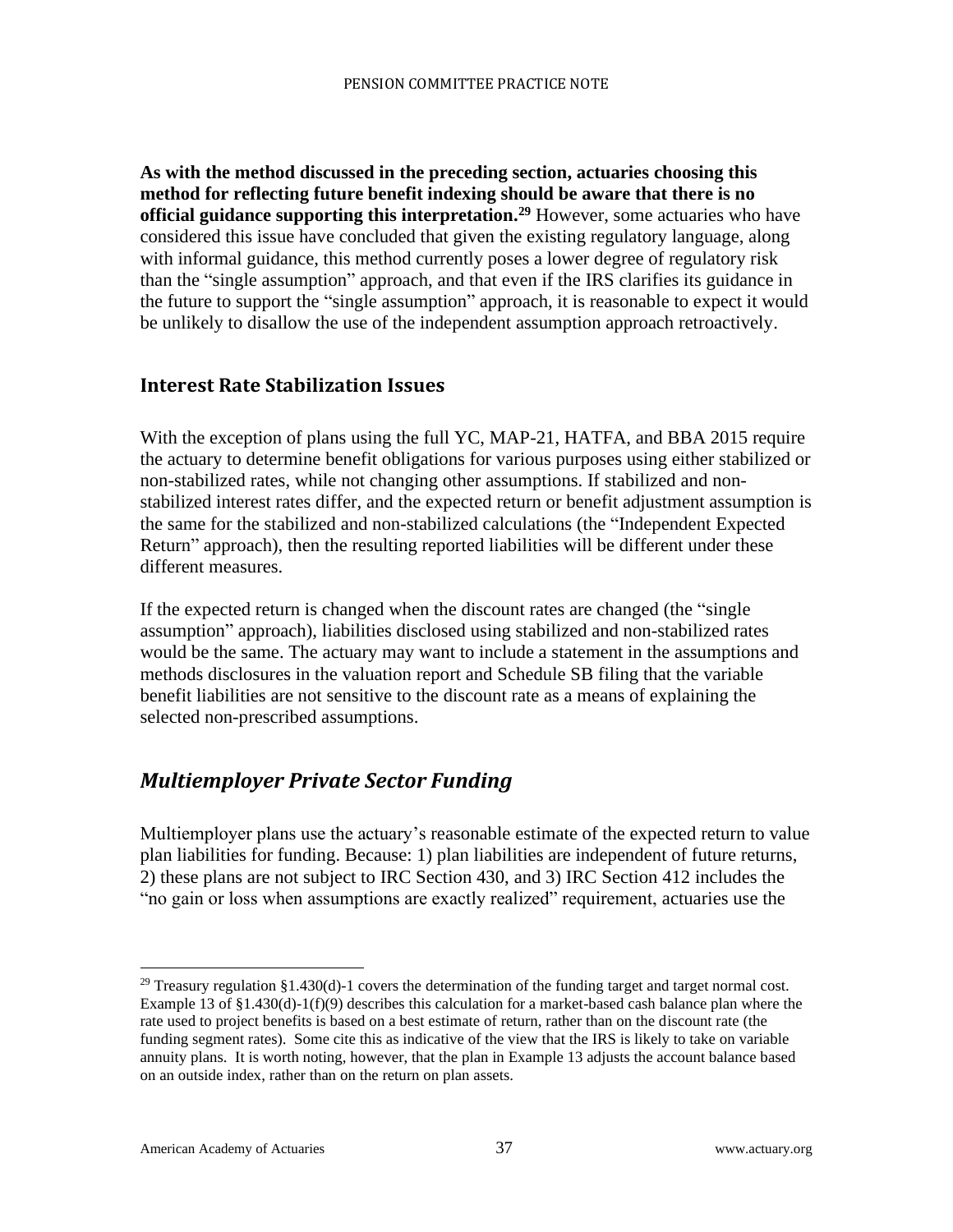hurdle rate for this purpose when valuing a pure variable annuity plan.<sup>30</sup> Alternatively, the same result can be obtained using any expected return to adjust benefits and then discounting benefits at the expected return. Either method of expressing the plan's benefit obligation produces the same result.

Multiemployer plans are able to select one of six actuarial cost methods to determine plan liabilities and normal cost. Funding 100% of the unit credit liability is the method that minimizes investment gains or losses, but the unit credit method can produce increasing contribution patterns for maturing plans. Some sponsors prefer the more level contribution requirements of other methods.

Multiemployer plans must also calculate a current liability. The discount rate used to calculate the current liability is mandated by law. As a result, some of the same considerations discussed above for choosing between the two approaches under the PPA would apply when calculating current liability. However, because only IRC sections 412 and 431 apply, and not IRC Section 430, actuaries may be more likely to consider the "single assumption" methodology described in the "Expected Return and Discount are a Single Assumption" section under *Single-Employer Private Sector Funding* as appropriate.

Alternatively, the actuary may consider using the "Independent Expected Return" methodology described in the "Expected Return Independent of Discount Assumption" section above.

### <span id="page-38-0"></span>*Public Sector Funding*

Public sector pension plans do not have a single, common set of funding requirements. The traditional method or any of the techniques described in other sections may be considered for valuing liabilities. To the extent that local legislation may dictate a discount rate to be used, the analysis in the other sections may prove useful in determining how to approach the calculation of the plan's benefit obligation.

Variable annuity designs may be more common in the public sector than in the private sector, but still not common overall. More significant is the fact that most public sector variable annuity designs are not pure variable annuities, and some have significant asymmetric design features.

 $30$  Although the funding rules for multiemployer plans were moved from IRC Section 412 to IRC Section 431, the Section 431 rules parallel the old Section 412 rules and many of the regulations under Section 412 are applied to Section 431 calculations.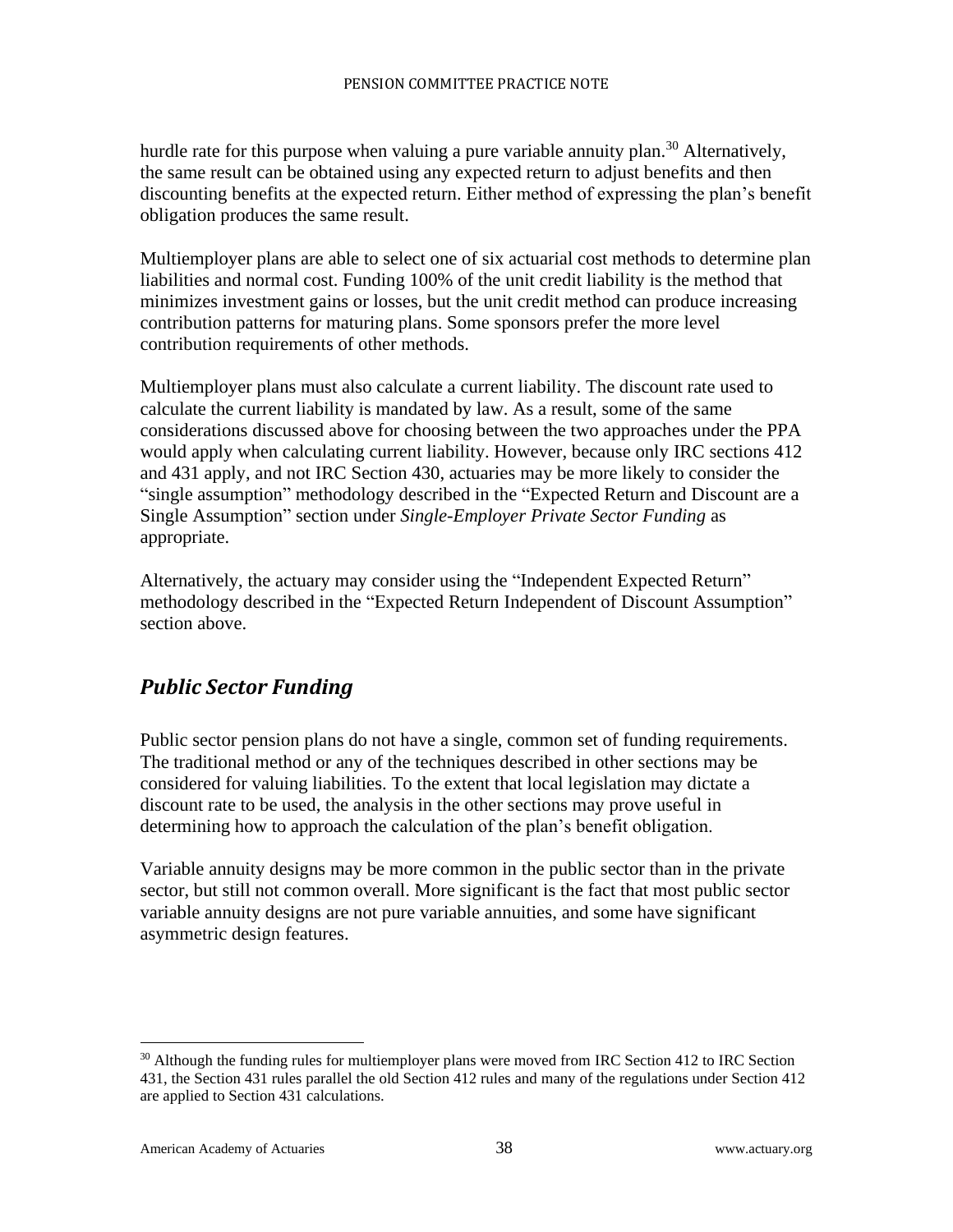# <span id="page-39-0"></span>**Deviation From the Pure Variable Design**

No variable annuity plan precisely fits the fully funded pure variable model. Some sources of deviation include:

- frequency of benefit adjustments that do not match the frequency of benefit payment;
- administrative delay in making a benefit adjustment beyond the end of the period for which asset performance is measured;
- demographic gains or losses that produce a mismatch between assets and liabilities;
- other more significant embedded options, such as floors or caps on benefit adjustments; and
- other plan features, such as a subsidized early retirement or disability benefit or the absence of an actuarial increase after normal retirement age.

The closer the design is to the pure variable model, the closer the liability will likely be to the pure variable liability. Plans with features that introduce a small increase or decrease in costs but do not substantially affect liability behavior may still be valued as pure variable plans, but with an appropriate load applied to capture the value of the feature.

Significant embedded options call for more substantial adjustments. Depending on the nature of the option, these features might be valued most appropriately by a) valuing all benefits as variable and adding a load to reflect the deviation, b) valuing all benefits as fixed and adding a load to reflect the variable features, or c) valuing the benefit directly with an options pricing model.

### <span id="page-39-1"></span>*Benefits Indexed to a Portion of Plan Assets*

Not all variable benefit plans index the benefit to the return on all plan assets. Qualified plans often have both fixed and variable benefits. Many of these plans split the total plan assets into two accounts—a fixed benefit account and a variable benefit account. Variable benefits are generally indexed to the return on the variable benefit account. This allows a plan sponsor to implement different investment policies for funding fixed and variable benefits. Fixed benefits are generally paid from the fixed account and variable benefits from the variable account, although all assets are available for the payment of any benefits. Final statutory hybrid plan regulations issued in 2014 make it clear that using a subset of plan assets is permissible provided the assets meet certain diversification requirements and the assets that generate the return on which the indexing is based approximately equal the liabilities for the variable benefits.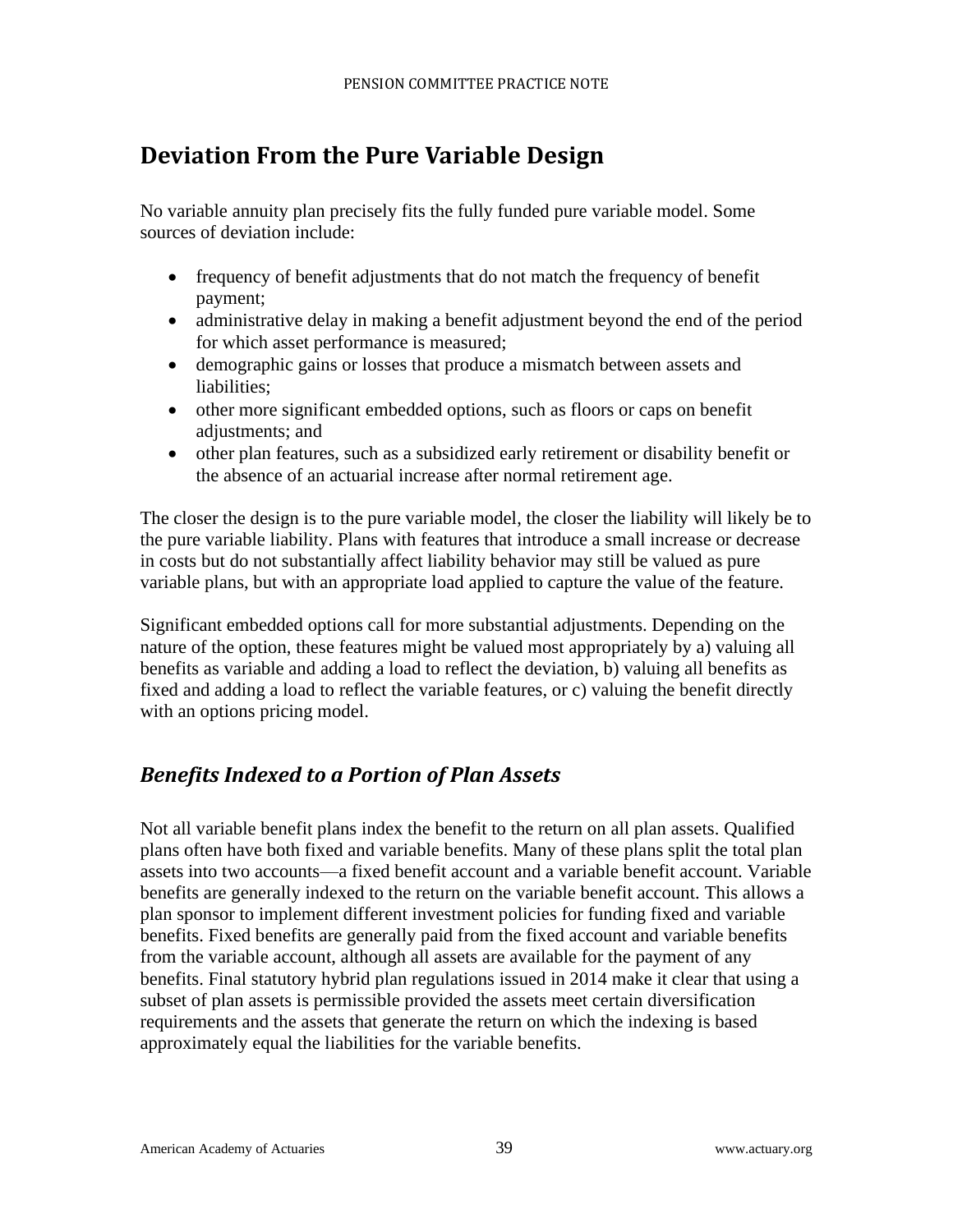The indexing of the benefits to the return on part of the fund does not change any aspect of the liability calculation for variable benefits.<sup>31</sup>

### <span id="page-40-0"></span>*Benefits Indexed to an External Rate of Return*

Some variable benefits are indexed to returns other than the plan return. Examples include an investment index (e.g., the S&P 500 index) or a specific mutual fund. In such a plan, the variable benefits will change based on the return of the investment index or mutual fund, which is referred to here as the external fund.

The plan sponsor can fully hedge the plan's liability by fully funding the plan and investing the assets to mimic the external fund. The amount needed to fully hedge the variable benefit obligation is *L<sup>0</sup>* (see the *Single-Employer Private Sector Funding* section), determined under either the traditional method or the alternative method where the assumed indexation is consistent with the discount rate (described in the *Financial Accounting in the Private Sector* section).

If the sponsor in fact invests to match the external fund, then the plan behaves like a pure variable plan. Specifically, the plan would avoid any funded status gain or loss due to a mismatch between the assets backing the obligation and those used to adjust benefits. Accordingly, it would seem logical to value the obligation in the same manner.

If the plan sponsor chooses to invest in assets that do not mimic the external fund, asset/liability mismatch is introduced and the actuary may want to consider whether a value needs to be assigned to this mismatch. To illustrate, consider the following examples of three plans that are identical in all respects except for the indexing methods. The obligation of each plan determined using the hurdle rate is \$1 million and each plan has \$1 million in assets.

**Plan A**: Indexing is based on the actual return on plan assets compared to a hurdle rate of 5%.

**Plan B**: Indexing is based on an S&P 500 index fund and all assets are invested in an S&P 500 index fund.

**Plan C**: Indexing is based on an S&P 500 index fund and all assets are invested in fixed income securities.

Plan A's benefits are driven by the asset returns regardless of how assets are invested. Regardless of whether the assets are invested in equities or fixed income, the current assets will be sufficient to fund the benefits. There is no asset/liability mismatch.

 $31 \text{ } \frac{1}{2} 1.411(b)(5) - 1 \text{ (d)}(5)(ii) \text{ (B)}$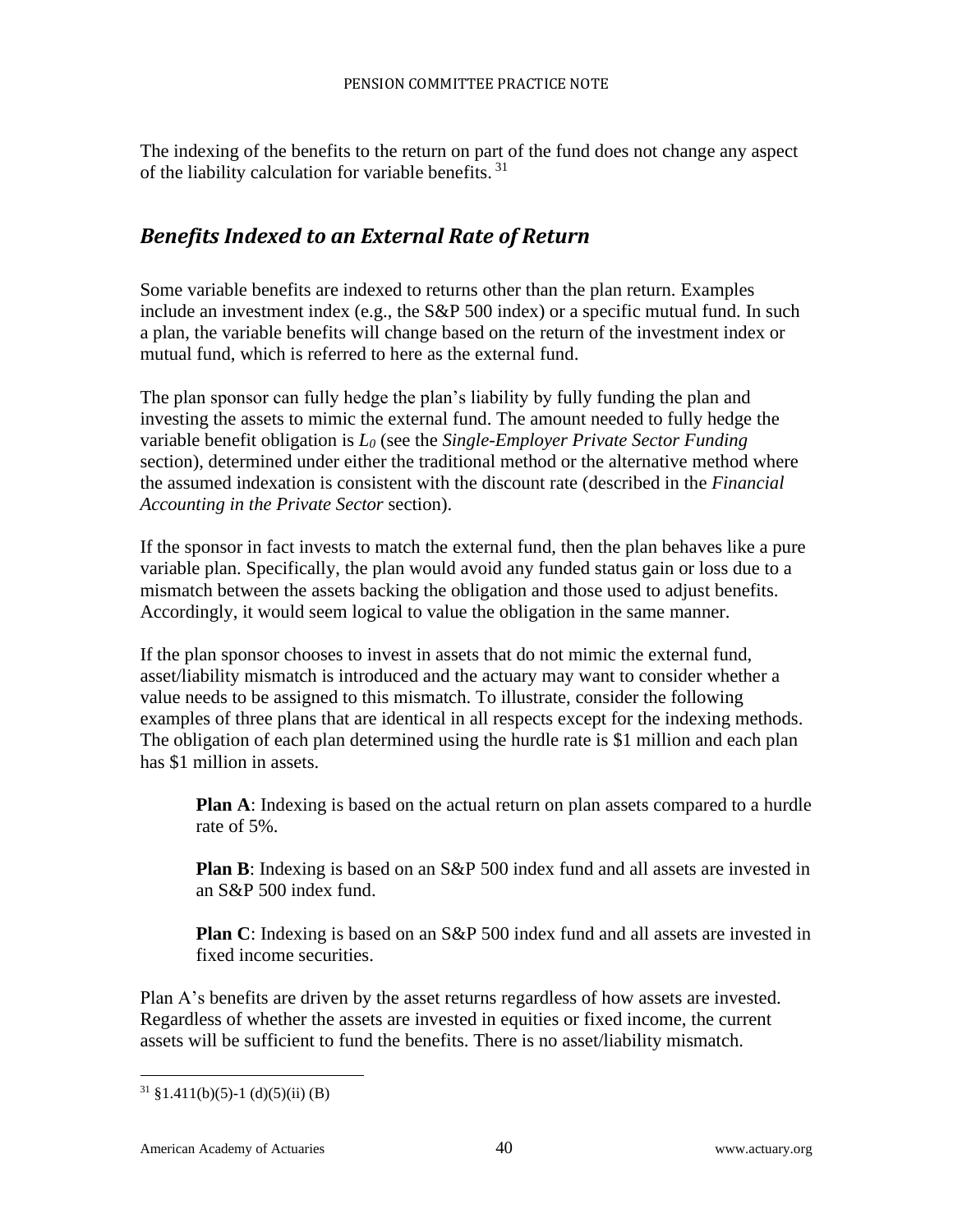Plan B's benefits are driven by the S&P 500 index fund and assets are invested in that same fund. There is no asset/liability mismatch and the assets will be sufficient to fund the benefits, as long as the sponsor continues to invest in a manner that matches the benefit indexing promised by the plan.

Plan C's benefits are also driven by the S&P 500 index fund and will grow exactly the same as Plan B's benefits, but there is currently an asset/liability mismatch and a potential for investment gains and losses.

Question: Should Plan C's funding target be different than Plan B's because of the additional risk of the asset/liability mismatch?

In Plan C, increases in benefits due to returns in excess of the hurdle rate (or decreases due to returns lower than the hurdle rate) are not automatically offset by corresponding increases or decreases in the plan assets based on the plan's current investment policy.

Some actuaries suggest that the additional risk introduced by this mismatch should be quantified and added to the funding target. This adjustment might be accomplished by a load to the liabilities or by determining an expected return on the actual portfolio and indexing future benefits to the difference between that expected return and the hurdle rate. This approach is similar to the "Independent Expected Return" approach discussed under *Single-Employer Private Sector Funding* and may produce a substantially different liability than valuing the obligations as a pure variable plan.

Other actuaries suggest the plan should be valued as a pure variable plan and point to the basic objective of accounting rules and PPA funding rules:<sup>32</sup> determining the amount required to secure or settle the obligation. The fact that a sponsor may choose to invest in a manner that introduces risk should be irrelevant to the determination of the amount required to secure the benefit obligation, which is determined by valuing a fixed annuity at the hurdle rate. The obligation can only be secured by investing this amount in the index fund used to adjust benefits, but investing differently does not change the amount that would be needed. This view would parallel the treatment of traditional plans, where the benefit obligation and PPA liability are independent of the sponsor's choice of investment. Investing in a manner that creates a mismatch would be regarded as simply an investment choice made by the plan sponsor—one that could be changed at any point to eliminate the mismatch (assuming the plan was fully funded at that point) and have the plan behave just like plans A and B.

In essence, two main arguments support valuing this type of plan in the same manner as a pure variable annuity plan:

 $32$  Some actuaries suggest that the MAP-21, HATFA, and BBA 2015 modifications to the funding rules fundamentally change the objective of PPA funding. Others point to the gradual phase-out of these rules and conclude that the objective is only temporarily, if at all, changed.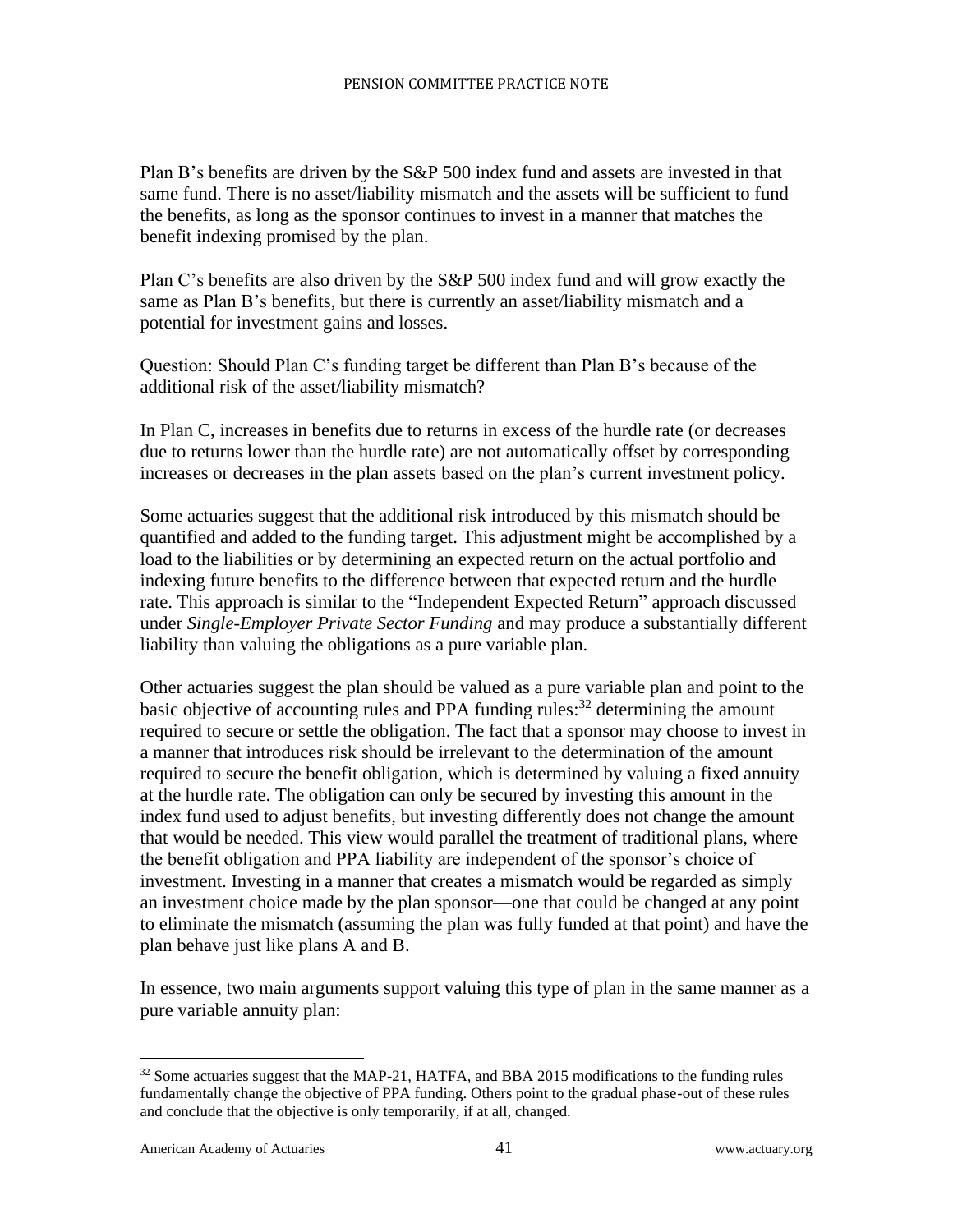- 1) From both a participant and sponsor or insurer point of view, the obligations of this plan still behave like those of a pure variable annuity plan. The only difference is that there is only one portfolio that avoids introducing investment risk (the external fund that indexes the benefits), instead of an infinite choice of portfolios (when indexing is based on actual plan assets, any portfolio is possible). However, if the plan obligations are fundamentally equivalent to a pure variable plan, the plan should be valued as such.
- 2) The rationale behind the PPA and accounting approach to discounting benefits using a fixed income yield curve is that bonds provide a good match to pension cash flows and thus the resulting liabilities represent a reasonable estimate of the amount needed to secure the pension obligation with low risk. In contrast to fixed benefits, fixed income investments cannot secure variable annuity benefits if the benefit adjustments are based on a non-fixed income index or return. Valuing the liability at the hurdle rate or projecting growth and discounting benefits at a consistent rate are the only approaches that are consistent with the PPA and accounting settlement liability rationale.

The main concern with this approach is that the sponsor of Plan C has already demonstrated a willingness to invest in a manner that breaks the connection between assets and liabilities. If it is reasonable to presume that the sponsor will continue to invest in such a manner, then the actual cost of providing the promised benefits will, in fact, differ from that of a pure variable plan. As a result, many of the arguments in support of the pure variable annuity model may no longer hold. In particular, gains and losses are more likely to be avoided in this scenario if the discount rate is based on fixed income yields and benefit indexing is based on expected equity returns (i.e., the "Independent Expected Return" approach). In this example it is possible for both of these assumptions to be met simultaneously. In fact, the expected value of the gain or loss is likely smaller using the "Independent Expected Return" approach than would be the case if the discount rate and expected return were set to the same rate.

Having a liability that varies based on the plan's investment policy may be troubling to some actuaries— especially given the fact that a reasonable settlement portfolio exists. However, it seems reasonable to many in this situation to reflect the additional cost attributable to the sponsor's decision not to invest in that settlement portfolio.

The relevant regulatory bodies have not issued any guidance on this specific issue. The actuary and plan sponsor will need to agree on the appropriate treatment.

### <span id="page-42-0"></span>*Valuing Variable Annuity Plan Variations*

When a variable annuity plan provides caps, floors, or other features that depart from the pure variable design, the cost of those features are typically reflected in determining plan costs. Where a benefit is predominantly variable (i.e., the variable mechanism is likely to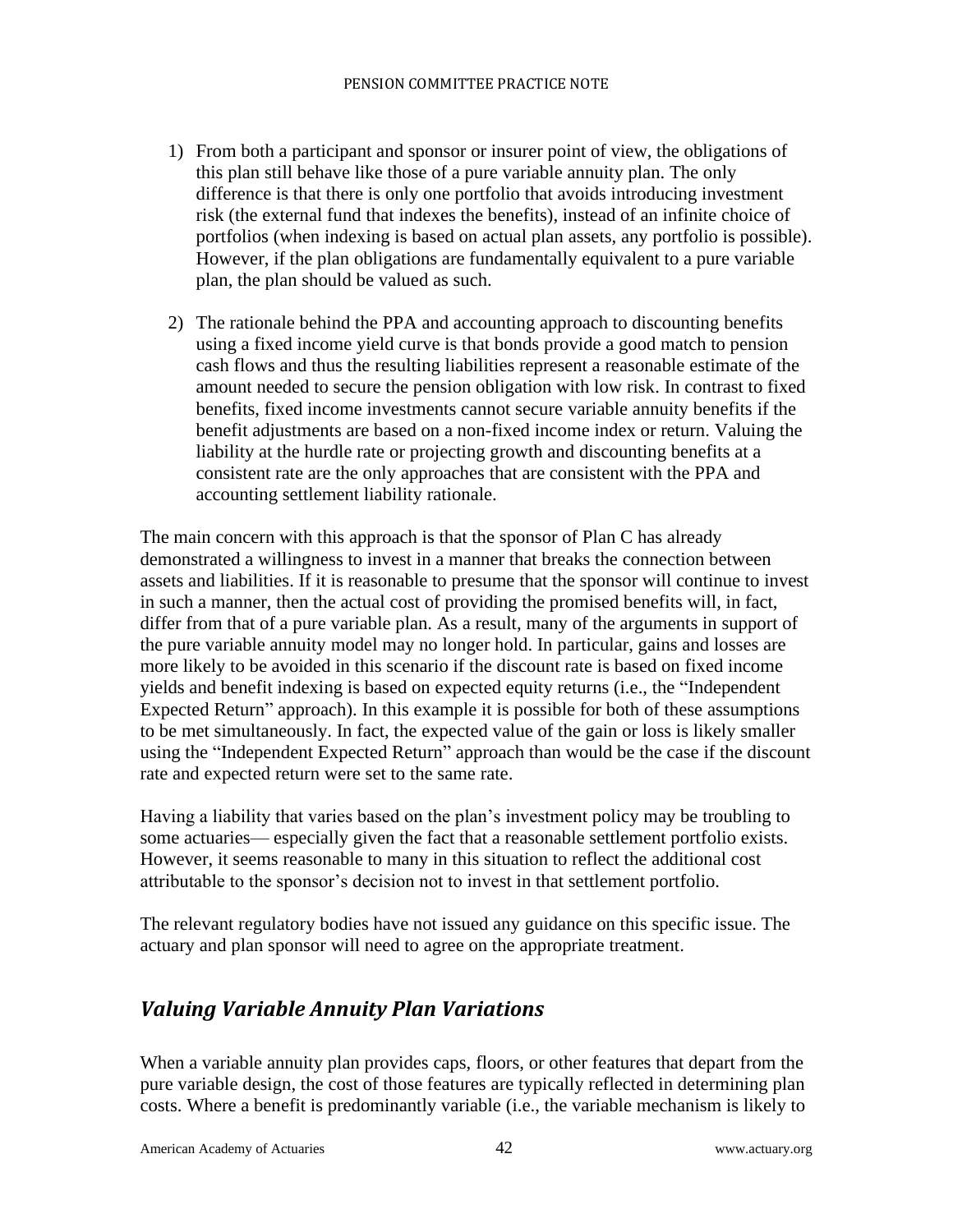drive the benefit actually paid), it may be reasonable to value the benefit as a pure variable benefit, and then apply an appropriate load to adjust for the value of the other features. An example of this type of benefit might be a variable benefit with a current face amount of \$100, adjusted based on a 5% hurdle rate, with a floor benefit level of \$90. In this case, the benefit paid in any given year will most likely be the adjusted variable benefit, but the floor benefit likely has a non-trivial value.

Where a benefit is predominantly fixed (i.e., there is a variable mechanism, but it is not expected to drive the benefit ultimately paid in most years), it may be reasonable to value this benefit as a fixed benefit, with an appropriate load for the value of the variable feature. An example of this type of benefit might be a variable benefit with a current face amount of \$100, adjusted based on a 5% hurdle rate, but where the floor benefit is \$125. In this case, the floor benefit will drive payments, at least in the near-term, but in the longer term the variable feature may come into play.

Following is a discussion of how some caps, floors, or other features may affect the valuation of a variable benefit promise.

**Separate non-variable floor benefit formula:** In the typical situation, this plan is designed to be predominantly variable. The benefit may be valued as a pure variable benefit with a load for the value of the fixed feature. The value of the fixed feature will vary depending on factors such as:

- The ratio of the variable benefit to the floor benefit
- The hurdle rate
- The asset mix underlying the variable adjustment
- The expected starting date of payments
- The annuity form
- The age of the participant (and beneficiary)

Stochastic modeling or other approaches may be used to estimate the likelihood of the floor benefit applying and the expected magnitude of the adjustment to the benefit (excess of floor benefit over variable benefit). Detailed discussion of these valuation approaches is beyond the scope of this practice note.

A grandfathered frozen benefit is an example of a fixed floor benefit. After a period of time, the likelihood of the fixed benefit applying may become *de minimis* as its value is worn away by additional variable accruals. At some point the value of the grandfathering may be disregarded. Until then, it may be taken into account as an adjustment to the variable benefit liability.

Where the benefit is predominantly fixed, the benefit may be valued in the same manner as a fixed promise, but with an adjustment for the expected value of the excess of the variable feature over the fixed promise. For example, this situation may arise after a period of poor asset returns that result in repeated downward adjustments to the variable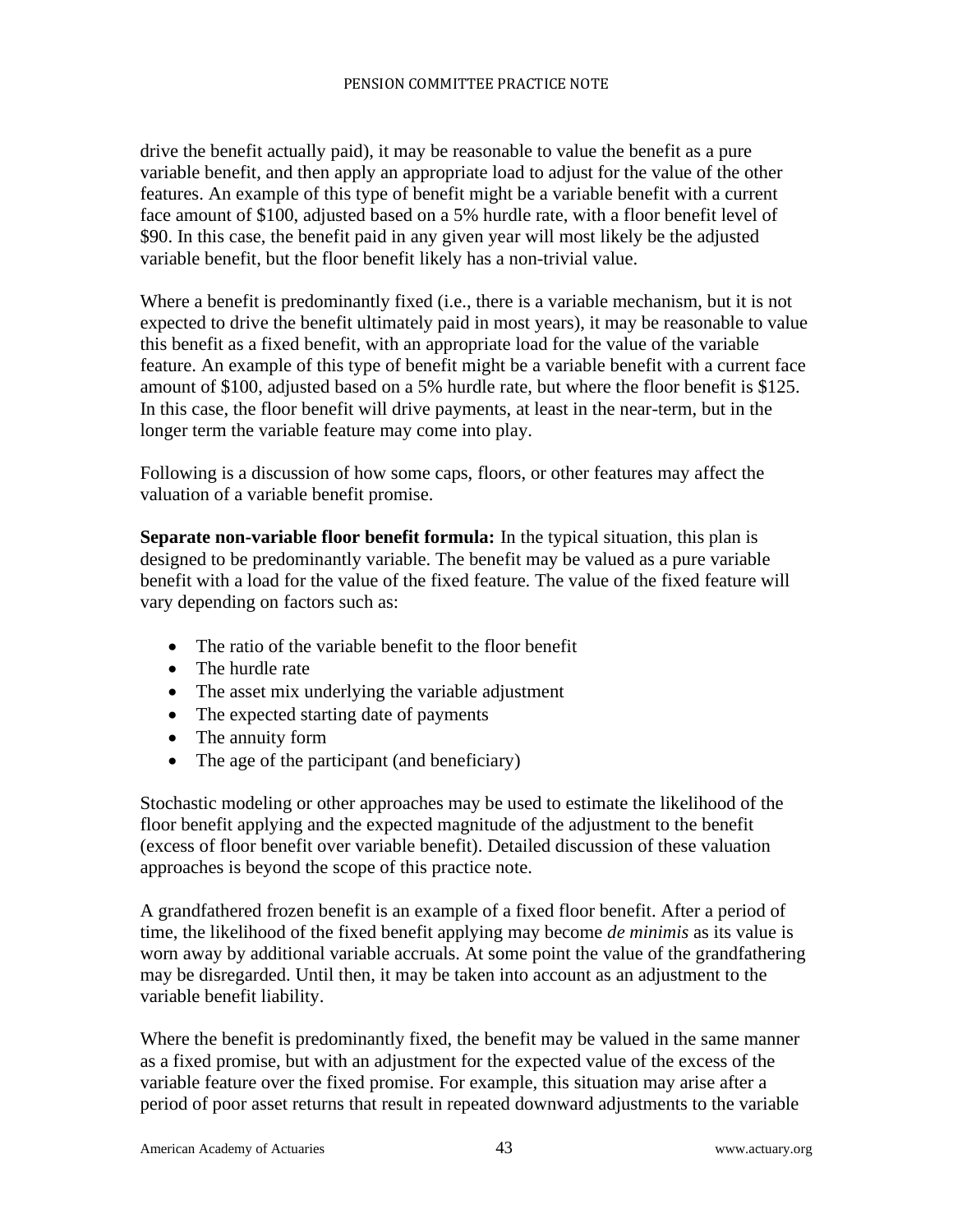benefit, leading the fixed benefit to prevail. Similar techniques may be used to estimate this value as are used to determine a fixed benefit adjustment to a predominantly variable benefit design.

Minimum or maximum benefits can be viewed as establishing bounds for the liability calculation. For example, if a plan provides a variable benefit that is subject to a minimum benefit, the plan liability would never be less than the liability of the minimum benefit evaluated as a fixed benefit. Similarly, if the plan provides that benefits cannot exceed a certain level, the liability will likely never exceed the liability of the maximum benefit evaluated as a fixed benefit.

**Limit on the annual benefit adjustment:** In some plans the full variable adjustment is not applied, but rather the upward or downward adjustment to the benefit is limited. For example, a plan might have a hurdle rate of 5%, but the variable adjustment in any given year is limited to +/- 5% (i.e., returns in excess of 10% or below 0% are disregarded). This type of plan would typically be valued as a variable benefit, but again, with an adjustment for the difference between the benefit adjustment that would apply in the pure variable situation and the benefit adjustment that applies based on plan terms. Stochastic modeling or similar techniques may be used to estimate the appropriate load to the pure variable liability.

In an extreme case, the variable adjustment may be so constrained that the benefit behaves more like a fixed promise, rather than a variable promise, in which case the benefit would be treated as predominantly fixed, with an appropriate load for the value of the variable feature.

**Conversion from variable to fixed at retirement with appropriate charge for the cost of annuitization:** A plan may offer the participant the option to convert some or all of the variable benefit to a fixed benefit at retirement. If this plan feature is designed to be costneutral, the conversion will vary with changes in market yields. If market yields are lower than the hurdle rate, the benefit will be adjusted downward to reflect the additional cost of settling a fixed obligation. If market yields exceed the hurdle rate, the benefit is adjusted upward at conversion. If the conversion is cost-neutral, then there is no need to reflect anticipated conversion in calculating obligations. Once benefits are converted, they would be valued in the same manner as any other fixed obligation. If the conversion is subsidized in some manner, or could be subsidized in certain interest rate environments, the expected cost of the subsidy (including the effect of anti-selection) and the portion of benefits expected to be converted are typically reflected in the obligation.

**Monthly benefit payments with annual adjustment:** The analysis of the pure variable benefit assumes that each benefit payment is subject to adjustment (e.g., monthly benefit payments are subject to adjustment each month). If payments are made monthly but adjusted once per year, some investment gain or loss can be introduced even if the plan is precisely funded at 100% of the calculated liability.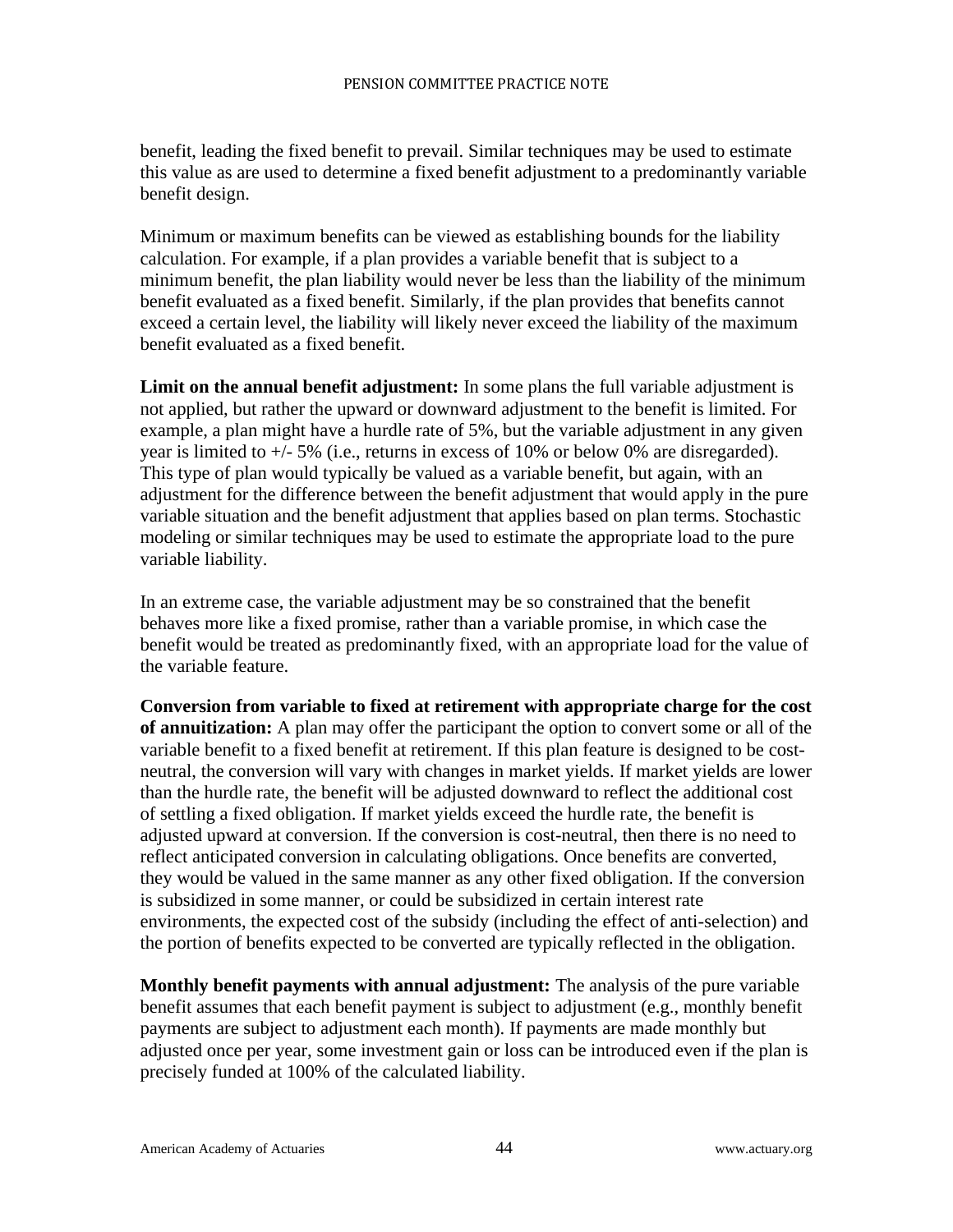In this case, if the actual return is higher than the hurdle rate, gains will generally occur. If the actual return is less than the hurdle rate, losses will generally occur. There can be exceptions to this general rule, for example if the return is less than the hurdle rate for 11 months, and then is positive enough in the 12th month to just exceed the hurdle rate. In theory, the plan could incorporate a mechanism to adjust participant benefits for these gains or losses, in which case the liabilities would behave in the same way as for a pure variable plan. In practice, variable annuity plans are not typically designed this way, and the plan sponsor bears the risk associated with these gains or losses.

The actuary may want to consider the degree to which these gains or losses are anticipated and make adjustments to the liability if, in the actuary's judgment, doing so is appropriate. Such an adjustment may be appropriate if there is a significant difference between the hurdle rate and the rate of return expected to be earned by the portfolio of assets.<sup>33</sup>

**Maximum benefits:** Plans that are subject to IRC Section 415 are not permitted to pay a benefit (expressed as a straight life annuity) in excess of the dollar limitation in Section 415(b). For this purpose, a variable benefit plan is not considered a straight life annuity because the amount of the benefit may vary—a straight life annuity always pays the same benefit.

IRC Section 415(b)(2)(B) provides that the maximum benefit must be adjusted so that it is equivalent to the maximum benefit payable as a straight life annuity. Treasury regulation<sup>34</sup> provides that the adjustment to the benefit should be:

 $B' = B x a_5/a_h$ , where

- B is the limit in  $415(b)(1)$ ,
- B' is the adjusted limit,
- h is the hurdle rate defined by the plan,
- $\bullet$  a<sub>h</sub> is the annuity factor for a straight life annuity using h as the interest rate and the applicable mortality table, and
- a<sub>5</sub> is the annuity factor for a straight life annuity using 5% as the interest rate assumption and the applicable mortality table.

<sup>&</sup>lt;sup>33</sup> Note that it is possible to invest the plan's assets in such a way as to completely immunize this risk. For example, suppose there are two funds, the "variable fund" and the "temporary fund." On each Jan. 1, the plan sponsor transfers sufficient funds from the variable fund to the temporary fund to cover benefit payments for that calendar year. The variable annuity is tied to the variable fund. The sponsor then invests the temporary fund in short-term fixed income investments, matching the duration of the 12 months of benefit payments.

<sup>&</sup>lt;sup>34</sup> Treasury regulation §1.415(b)-1(c)(6), Example 10.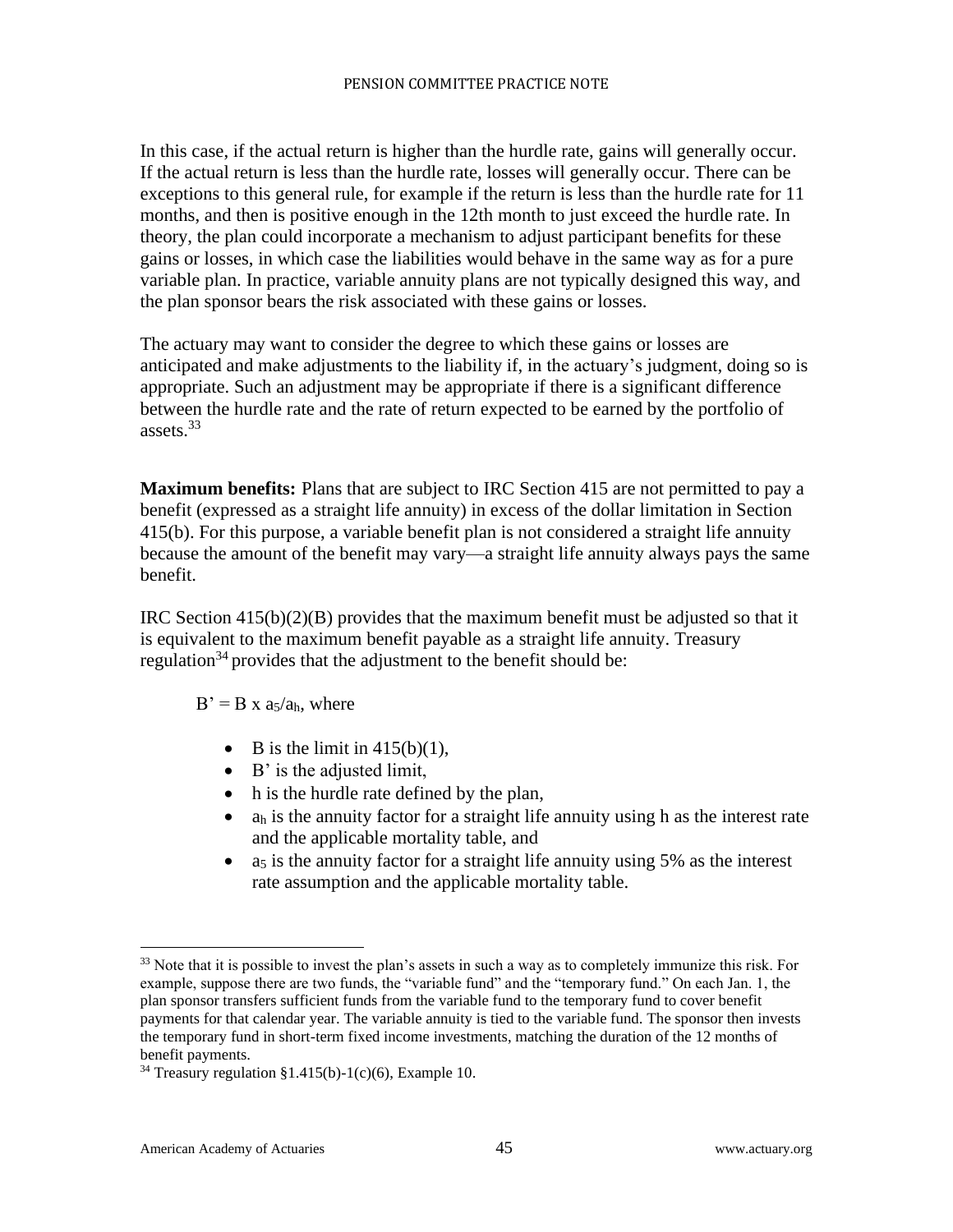Further adjustments may be necessary for age at benefit commencement, optional form of payment (e.g., years' certain guarantees), or other factors.<sup>35</sup> If the benefit payable is properly limited at commencement, future benefits may vary as the plan provides, even if the benefit payable exceeds B' or B.

## <span id="page-46-0"></span>**Lump Sum Distributions**

In general, lump sum distributions are calculated in accordance with plan provisions. To avoid ambiguity and to ensure that benefits are definitely determinable and not subject to employer discretion, the plan should describe all elements of a lump sum calculation. If the plan calls for lump sums to be calculated as an actuarial equivalent value to the normal annuity form but does not give further guidance, the actuary and the plan administrator may need to make decisions regarding the actuarial assumptions and how they differ from the calculation of a lump sum for a fixed benefit. The plan document may need to be amended to reflect these decisions. The following discussion assumes the variable benefit is a pure variable benefit. To the extent the benefit varies from the pure form, the actuary and the plan administrator should consider whether and how such variation should be reflected.

There are two general categories to consider:

### <span id="page-46-1"></span>*Plans Not Subject to IRC Section 417(e)*

The lump sum may be determined using an appropriate mortality table and the hurdle rate of interest defined by the plan. This calculation yields the same present value as the sponsor's obligation.

Plans not subject to IRC Section 417(e) may also consider the methods described for plans that are subject to that IRC section.

### <span id="page-46-2"></span>*Plans Subject to IRC Section 417(e)*

Plans subject to the requirements of IRC Section 417(e) must determine the minimum lump sum using the applicable interest rates and applicable mortality table required by the IRC and regulations thereunder to discount the periodic benefits otherwise expected to be paid in future years. A plan offering an indexed benefit must also use an assumption regarding future indexation. For example, a plan providing a benefit subject to cost-of-

<sup>&</sup>lt;sup>35</sup> Some examples include participant contributions, benefits from a prior plan that are required to be aggregated, and prior distributions.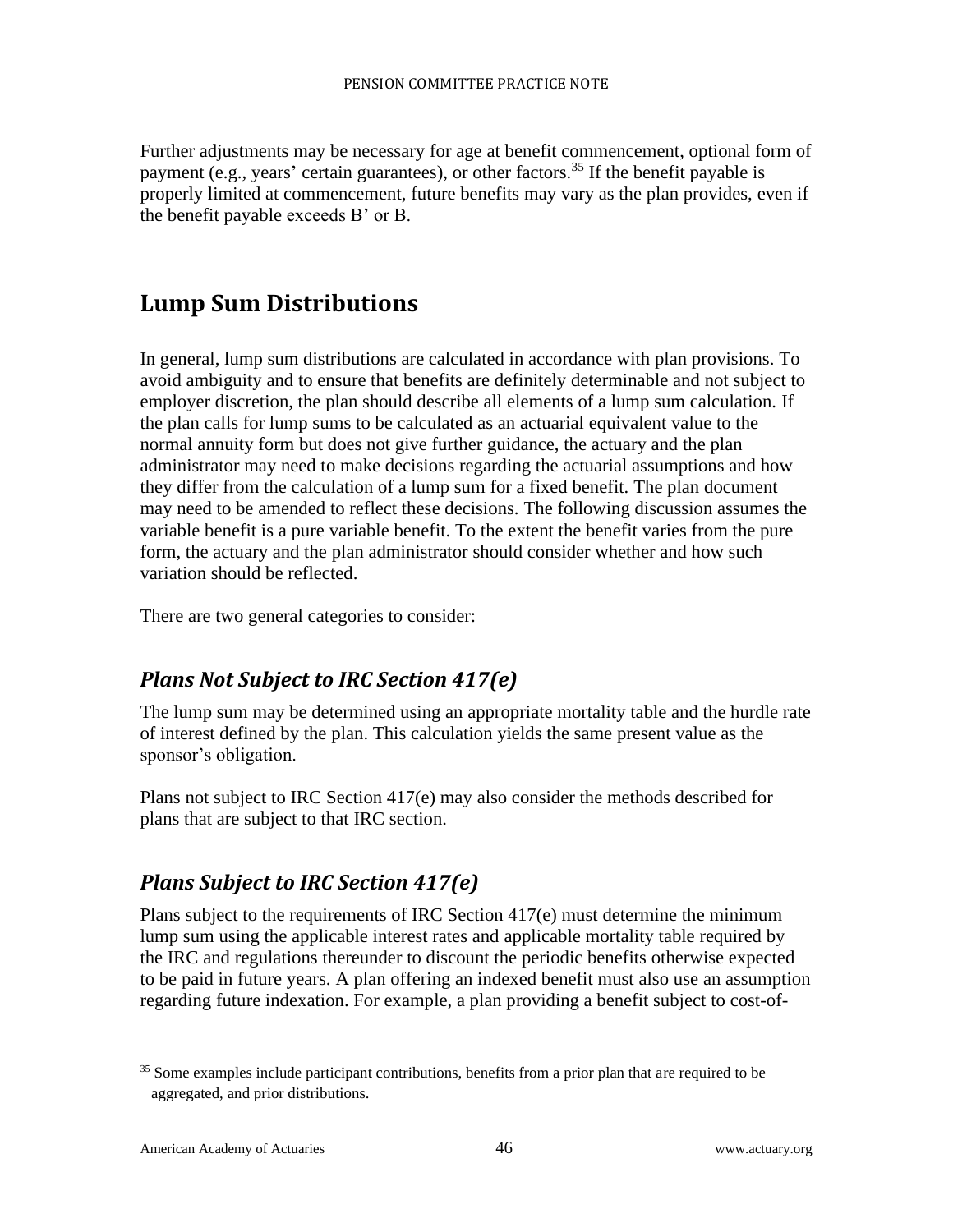living indexation must make a reasonable assumption regarding future inflation in determining the lump sum value of that benefit.

A plan would typically specify the method for determining the estimated benefit indexation. While a cost-of-living adjustment clearly has positive value, a variable benefit feature can result in increases or decreases in the benefit and may therefore be more or less valuable than a fixed benefit of the same amount. Clearly, a variable benefit that is based on a lower hurdle rate is more valuable than one that uses a higher hurdle rate, all other things being equal. For benefits to be definitely determinable, the terms of the plan should specify how the lump sum value of the benefit is calculated.

The pertinent question in defining the terms of a lump sum option is: How should future periodic benefits be estimated? In the absence of any official guidance on this question, this section considers three possible methods.

#### **Method A: Future Indexation Consistent With Segment Rates**

A variable annuity is an indexed benefit and the lump sum calculation can reflect a reasonable assumption concerning future indexation similar to a lump sum calculation for a non-variable annuity that is indexed for cost of living. The lump sum calculation for a cost-of-living indexed benefit will generally reflect an estimate of future inflation that is consistent with economic conditions at the time of the calculation. That estimate might vary as economic conditions change.

When considering various methods of estimating the future indexation, the plan administrator may choose to consider how the lump sum determinations are made for fixed benefits. The lump sum amount calculated for a fixed benefit uses a discount rate assumption that is based on high-quality corporate bond yields, a practice that is generally consistent with the underlying basis used for the determination of the plan sponsor's funding target for that benefit (before considering interest rate stabilization provisions), although the implementation of that underlying basis differs between lump sum and funding target calculations. In both cases, the resulting amount represents an estimate of the amount required to secure or replicate the promised benefits based on a low-risk portfolio.

Accordingly, a method that determines a lump sum value for a variable annuity using a discount rate assumption reflecting the same underlying basis as the sponsor's funding target might be considered a reasonable method. If the funding target is determined using the "single assumption" methodology as described above in the section titled Expected Return and Discount Rate Are a Single Assumption under *Single-Employer Private Sector Funding*, this can be accomplished by assuming that the actual return on the assets for all years to which the benefit is indexed will be equal to:

- 1. the first segment rate for all payments discounted at the first segment rate,
- 2. the second segment rate for all payments discounted at the second segment rate, and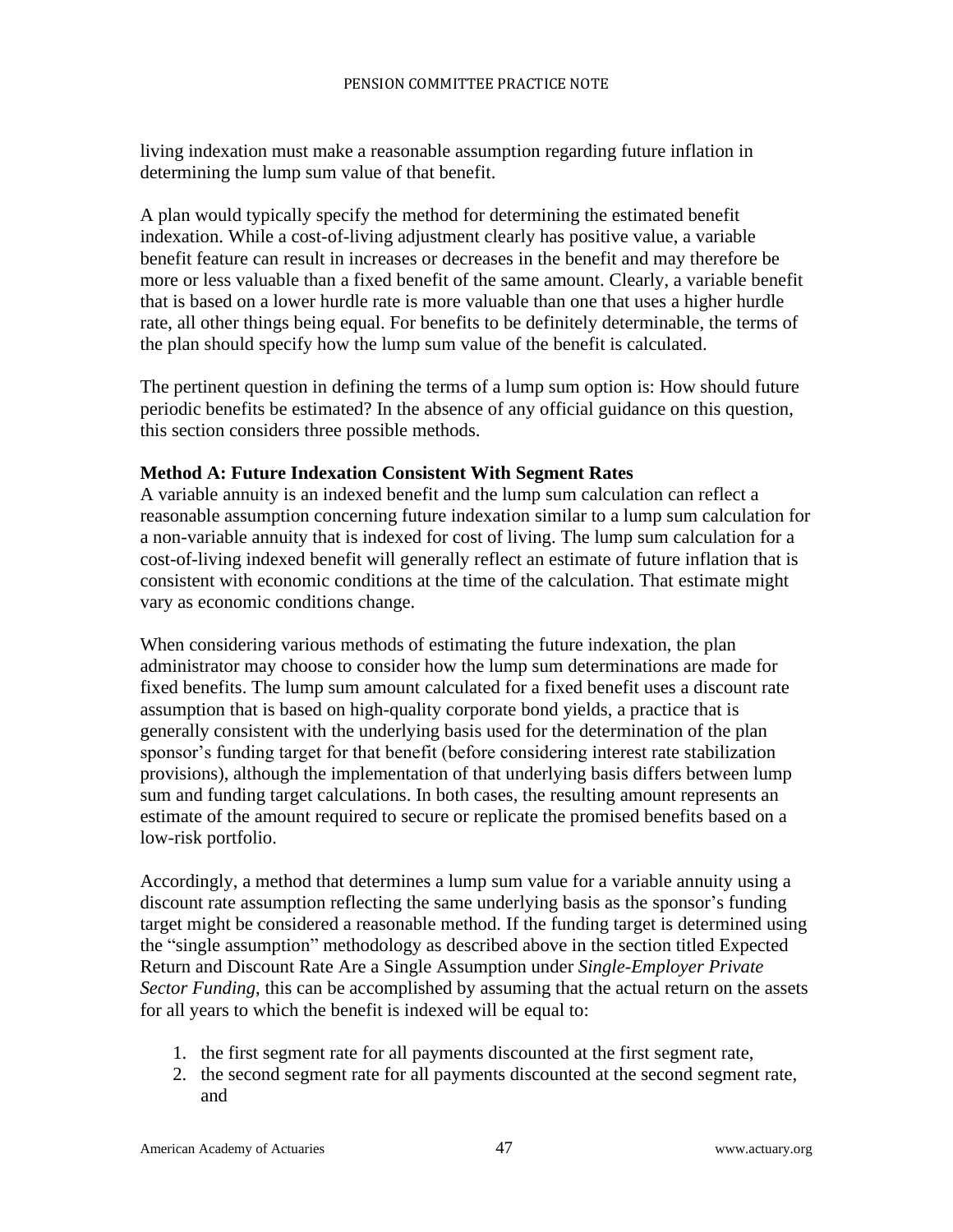3. the third segment rate for all payments discounted at the third segment rate.

The resulting benefit stream is then discounted using the applicable interest rates and mortality table. This method will produce the same lump sum amount as would be determined by valuing the nominal benefit at the hurdle rate and the applicable mortality table. As in the case of other liabilities discussed earlier in this practice note, once again the mandated basis (in this case, lump sum segment rates) would serve as the "return scenario" for the calculation under this approach.

This method produces a lump sum consistent with the "amount needed today" view of a present value discussed earlier. The minimum lump sum amount is a present value of promised benefits. In order for the present value to provide these benefits, it must grow at a rate of return equal to the discount rate. This suggests that the return on assets is not a separate assumption, but by definition must be the same as the discount rate and therefore is a prescribed assumption.

There are other advantages of this method:

- The lump sum is comparable to the premium an insurance company would charge for a variable annuity with the same hurdle rate (and assuming the same mortality assumption).
- All assumptions used are published and not subject to the discretion of the plan sponsor, thus meeting the definitely determinable rule.
- The lump sum does not fluctuate as interest rates change, and this lack of fluctuation is consistent with the fact that variable annuities are generally not sensitive to interest rate changes.
- The lump sum is consistent with the economic value of the periodic benefits.

Participants electing a lump sum are not necessarily giving up the right to future benefit indexing, and therefore do not need to be compensated for it by building differences between anticipated plan returns and fixed income returns into the present value calculation. Although the participants may not be able to invest in identical assets, they may be able invest in a similar manner as the plan assets (e.g., assets with similar risk/reward characteristics), and thereby achieve a similar level of adjustment relative to the hurdle rate that the participant would have had if assets had been left in the plan. However, to require payment of a premium for the anticipated difference between expected equity returns and expected fixed income returns effectively pays participants an equity risk premium without any actual exposure to risk. That is, the payment (increased to reflect a risk premium) could be invested in high-quality corporate securities and would accumulate at normal retirement age to the amount expected from equity returns without any exposure to the additional equity risk. Alternatively, participants might choose to benefit twice from the equity premium by investing in equities and earning the equity risk premium a second time. It is worth noting that the equity risk premium has a market value of \$0—that is, one dollar of equity assets has the same market value as one dollar of fixed income assets, despite the potential for higher returns on the equity investment.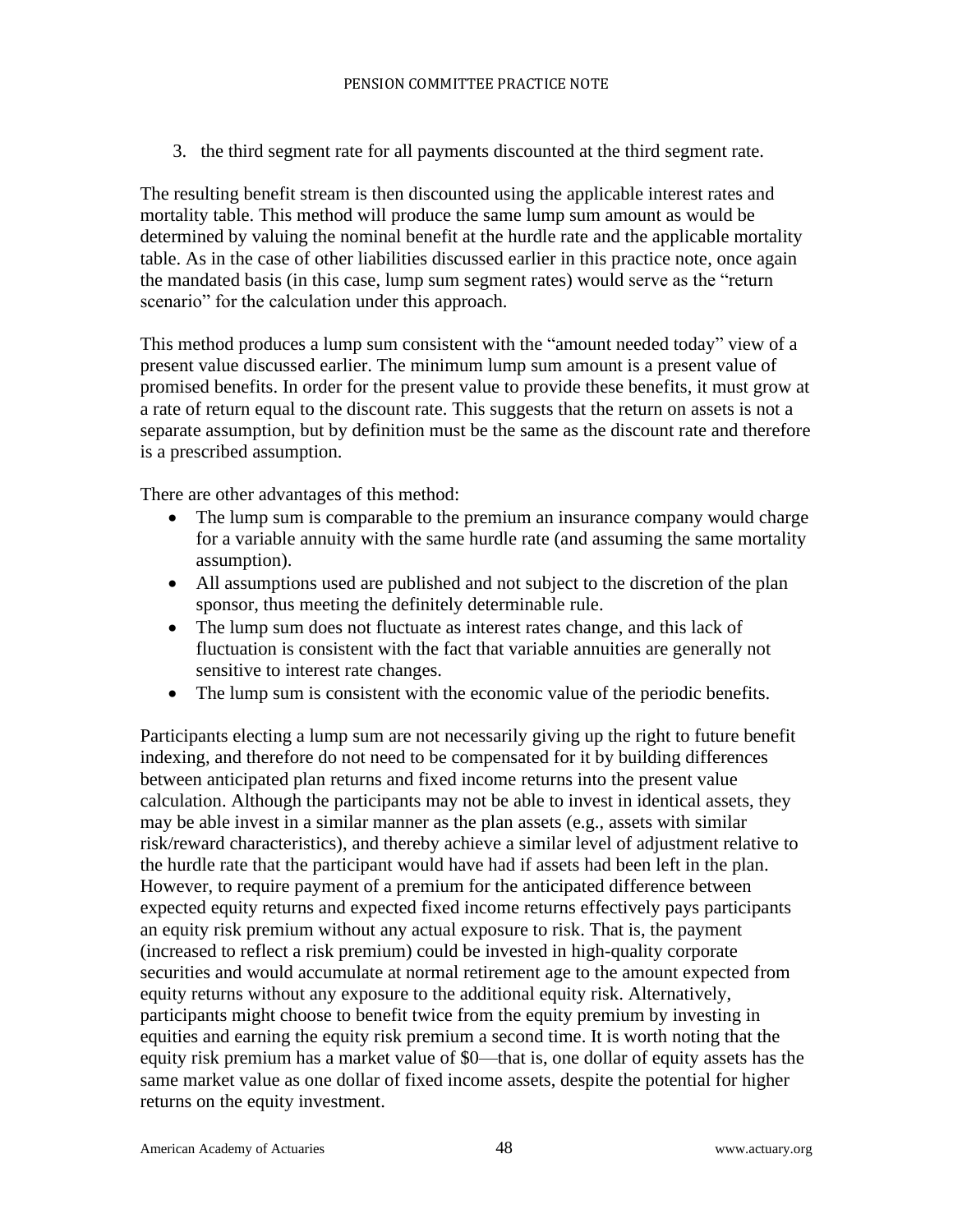Market-based cash balance plans, which are similar to variable benefit plans, are not required to build in a premium for potential future investment returns, but instead pay out the account balance if they meet the definition of a lump sum-based benefit formula under the final hybrid plan regulations issued in 2014. This result is equivalent to Method A, which would pay out the market value of the variable annuity benefit.

Concerns raised about this method include:

- The segment rates may not reflect actual expected returns on the plan assets (or the applicable index), and the theoretical basis behind the IRC Section 417(e) rules is irrelevant to the application of those rules.
- The discount rates are set by statute and are not necessarily reasonable as assumed future investment returns.
- The ability to pay the account balance in a market-based cash balance plan was not established until the law was clarified, and no similar clarification has been made for variable annuity plans.
- The plan may have access to investments that an individual does not, such as hedge funds or private debt or equity. Thus, while a cashout based on the hurdle rate might represent the cost of providing the benefit from the plan perspective, it may not represent the full value of the benefit from the participant perspective. Some adjustment for the difference between what a plan might reasonably expect to earn and what an individual might expect to earn from investments available in the retail market might therefore be appropriate. The appropriate adjustment for such a difference, if any, is unlikely to be comparable to the difference between an expected return on plan investments and the 417(e) rates
- The parallel to market-based cash balance plans is not perfect. Those plans may for example, impose a cap on future returns, but must nevertheless still pay out the full account balance, despite any loss in value attributable to a cap.

#### **Method B: Future Indexation Based on Expected Return on Assets (or Index)**

This method determines an estimated return on the actual assets based on the portfolio asset allocation (or the estimated return of the index in the case of a plan that bases changes on an index). The estimated return is used to calculate the future indexing of the benefit. The resulting benefit stream is then discounted with the applicable interest rates and mortality table.

This method could be viewed as reflecting the best estimate of the actual benefits expected to be paid in the future, consistent with the findings in the *Berger v. Xerox* case.<sup>36</sup> This case involved a cash balance plan in which the account balance for participants electing distribution prior to normal retirement age was projected at the same rate used for discounting the future benefit rather than the plan's stated interest crediting rate. The court ruled that this was inappropriate and that the cash balance should be projected at market rates and discounted at statutory rates, thus producing the result

<sup>36</sup> United States Court of Appeals, Seventh Circuit; August 1, 2003.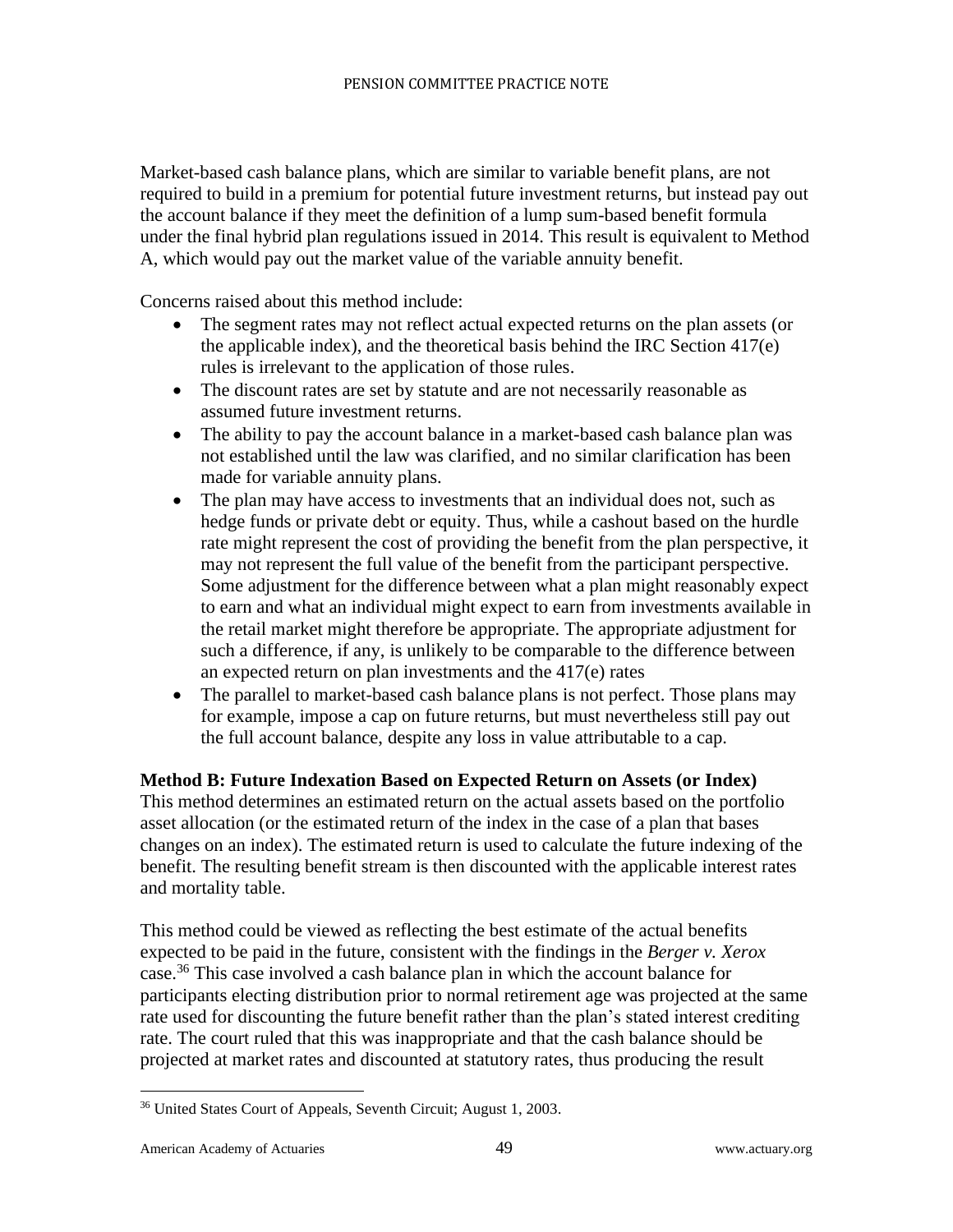referred to as "whipsaw." The court concluded that to do otherwise resulted in a distribution prior to normal retirement that is not the actuarial equivalent of the normal retirement benefit, because the future interest credits would be included through normal retirement age absent the voluntary early distribution. The whipsaw requirement for cash balance plans was explicitly removed by the PPA.

*Williams v. Rohm and Haas Pension Plan*<sup>37</sup> affirms the principle that future adjustments in benefits must be reflected in current lump sum values. The decision in this case required that a lump sum include the expected value of a plan's cost-of-living adjustment (COLA). Some have argued that the right to an adjustment for expected returns in excess of 417(e) rates is comparable to a COLA and should similarly be reflected in the lump sum calculation.

Cash balance plans and variable annuity plans both adjust benefits in a manner that varies depending on economic conditions. Some might therefore conclude that lump sums from a variable annuity plan should be determined in similar fashion—by projecting future benefit amounts based on some assumption with respect to future values of the relevant economic factors and then discounting the resulting payment stream using 417(e) rates. However, some important considerations include:

- The whipsaw concept has never been applied to variable annuity plans historically. And with the statutory elimination of this concept for cash balance plans, there is likely little justification to begin extending the concept to variable annuity plans now.
- To apply the whipsaw concept, cash balance plans must project account balances to normal retirement in order to convert the benefit to an annuity that can then be discounted to the lump sum payment date. Variable annuity plan benefits are already expressed in the form of an annuity payable at normal retirement and thus do not have the same need to project and convert to define an annuity.
- Many have pointed out that the rate generally applied in whipsaw calculations the plan's current interest crediting rate—is not necessarily a reasonable estimate of future rates. This is particularly true where benefit adjustments are based on a return on assets, rather than on a fixed income yield. The application of the whipsaw concept using the most recently available rate of return as an estimate for all future returns would produce wildly varying benefit values for both cash balance and variable annuity plans. It is thus no surprise that the same legislation that formally supported the market rate cash balance plan design (PPA) also did away with the whipsaw requirement for these plans.

There are other potential concerns with this method:

<sup>&</sup>lt;sup>37</sup> United States Court of Appeals, Seventh Circuit; August 14, 2007.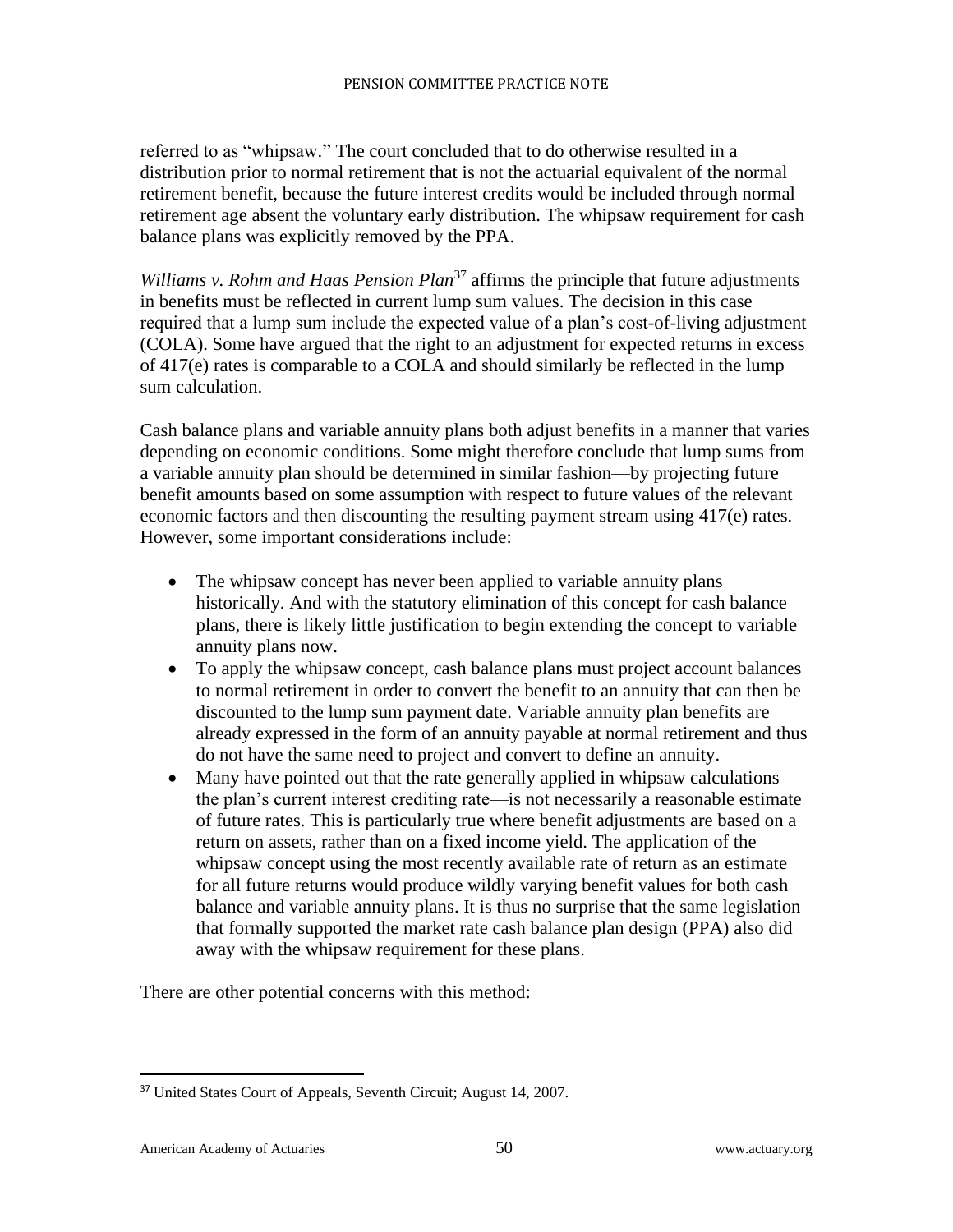- If the benefit indexation is not consistent with the discount rate, the lump sum value will be either fall short of or exceed the amount needed to provide the annuity benefits.
- The expected return on assets is subject to judgment and may not meet the requirement of being definitely determinable.<sup>38</sup>
- Asset allocation is generally controlled by the plan sponsor. By changing the asset allocation, the sponsor has influence over the amount of the lump sum that is paid. To the extent that the methodology defined in the plan for setting the return assumption reflects such changing allocations, it may not be deemed definitely determinable without employer discretion (for example, a plan sponsor might, in anticipation of plan termination, change the asset allocation and thereby affect the plan's assumption for future returns); to the extent it does not reflect such changing allocations, it may not produce a reasonable estimate of future returns.
- More aggressive portfolios are subject to higher risk, the cost of which is not reflected in the lump sum. Participants benefit from the riskier assets but receive the benefit immediately and are not subject to the risk. The price that financial markets would put on the risk would exactly offset the premium built into the lump sum calculations.
- IRC Section 417(e) bases lump sum calculations on published interest rates, not estimates made by plan sponsors. This method involves a degree of discretion and variation from plan to plan that mandated IRC Section 417(e) assumptions were intended to eliminate.
- The logic reflected in the *Williams v. Rohm and Haas* decision may not distinguish between methods A and B. An inflation-based cost-of-living adjustment clearly has a non-zero value as reasonable expectations for inflation are positive. By contrast, it can be argued that the excess of plan returns over 417(e) rates, which represent current market fixed income yields, has no current economic value.

With respect to the final two concerns listed above, it should be noted that certain other types of plans (e.g., those providing automatic post-retirement cost-of-living adjustments) require the use of non-prescribed assumptions to appropriately reflect the plan's provisions in valuing a lump sum benefit option.

#### **Method C: No Change in the Nominal Benefit**

This method is actually a special case of Method B in which the expected return on assets is always equal to the hurdle rate. Therefore, indexation based on the difference between the return and the hurdle rate does not change the anticipated benefit.

Applying the applicable interest rates and mortality table to the nominal benefit and determining a lump sum value as if the nominal benefit was unchanged in future years

 $38$  It is possible for the plan to define a methodology for determining a reasonable assumption in a manner that would meet the definitely determinable standard.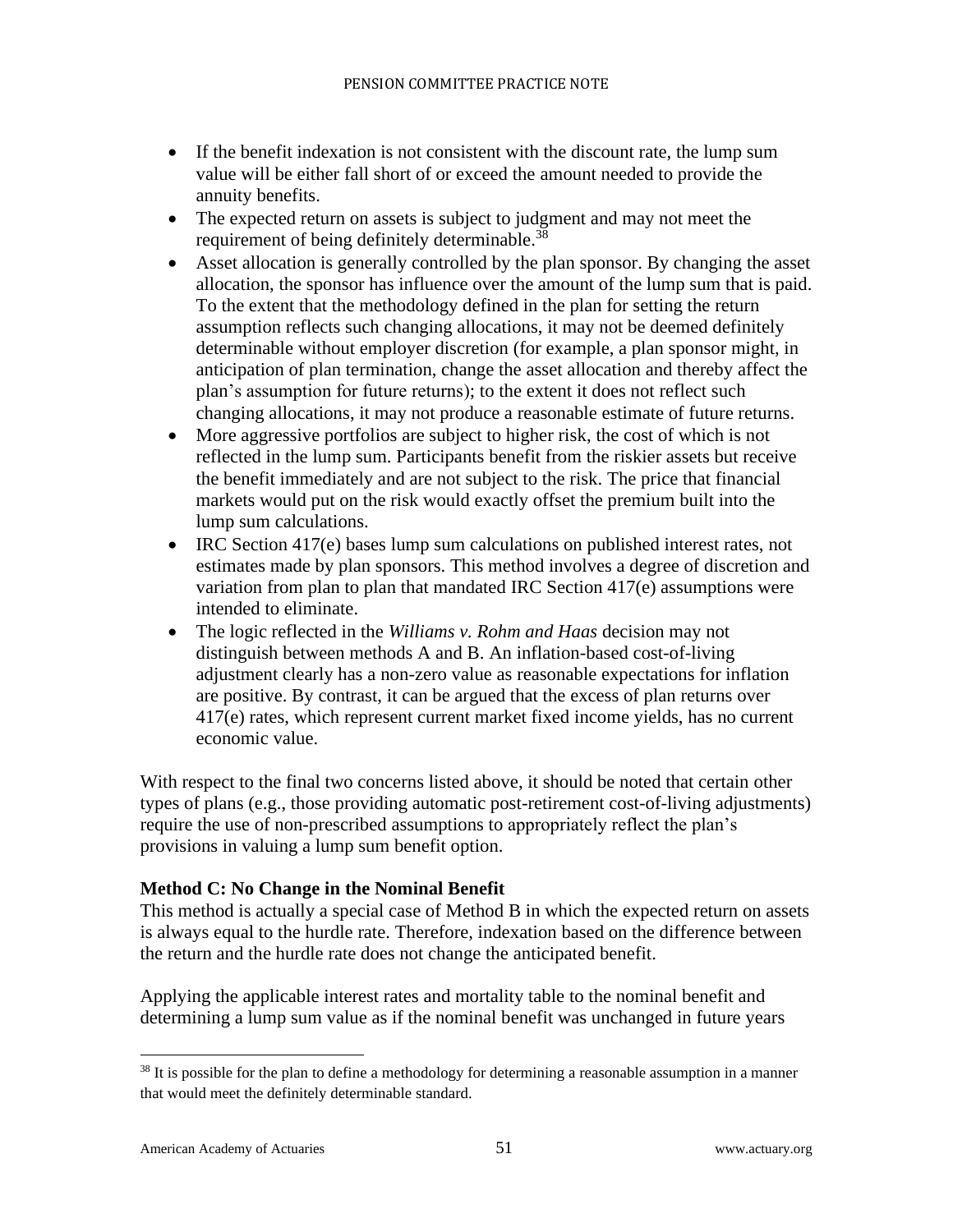will produce a result that is the same as a fixed benefit of the same nominal amount. However, the lump sum will not reflect the potential indexation of the benefit.

One could argue that the indexation feature of a variable plan may have considerable value and that this value is not properly reflected in the lump sum under this method. This method would produce the same lump sum amount for a plan with a 3% hurdle rate as for a plan with a 7% hurdle rate despite the fact that future periodic benefits for the 3% hurdle rate plan would be significantly greater than for the plan with a 7% hurdle rate (assuming all other factors are the same) regardless of actual future returns on plan assets (or applicable index). Some might contend that the lump sum should reflect a reasonable assumption concerning future indexation and that assuming no change in benefits, regardless of the hurdle rate, is generally not reasonable.

With *Williams v. Rohm and Haas*, future adjustments take the form of an automatic costof-living adjustment. For variable annuity plans, future benefits are adjusted based on future investment performance as compared to a hurdle rate. These two sets of adjustments seem quite comparable with regard to the principle affirmed in this case. Accordingly, one of the other methods discussed may be preferable given the apparent conflict between Method C and the findings in *Williams v. Rohm and Haas*.

#### \*\*\*\*\*\*\*\*\*\*\*\*\*\*\*\*\*\*\*\*\*\*\*\*\*\*

In the absence of clear regulatory guidance on the application of IRC Section 417(e) to variable annuity plans, the actuary and plan sponsor will likely want to examine this issue carefully. Legal counsel may also be helpful in determining the most appropriate method to calculate lump sum benefits from these plans.

# <span id="page-52-0"></span>**Minimum Benefit Based on Prior Early Retirement Benefit**

IRC Section  $411(a)(9)$  provides that the normal retirement benefit is the greater of the early retirement benefit under the plan or the benefit under the plan commencing at normal retirement age. This raises some questions as to how to treat changes in the benefits resulting from investment experience.

Consider a variable annuity benefit in a defined benefit plan that has a normal retirement age of 65. This plan provides for unreduced benefits at age 62 for participants with more than 30 years of service.

A participant who has more than 30 years of service retires at age 62 and begins collecting an annual benefit of \$10,000. During the next three years, investment results are less than the hurdle rate of the plan and the annual payment declines to \$9,000 at age 65.

Next consider an identical participant who continues working until age 65. This participant experiences a similar decline in the age 62 benefit (from \$10,000 to \$9,000),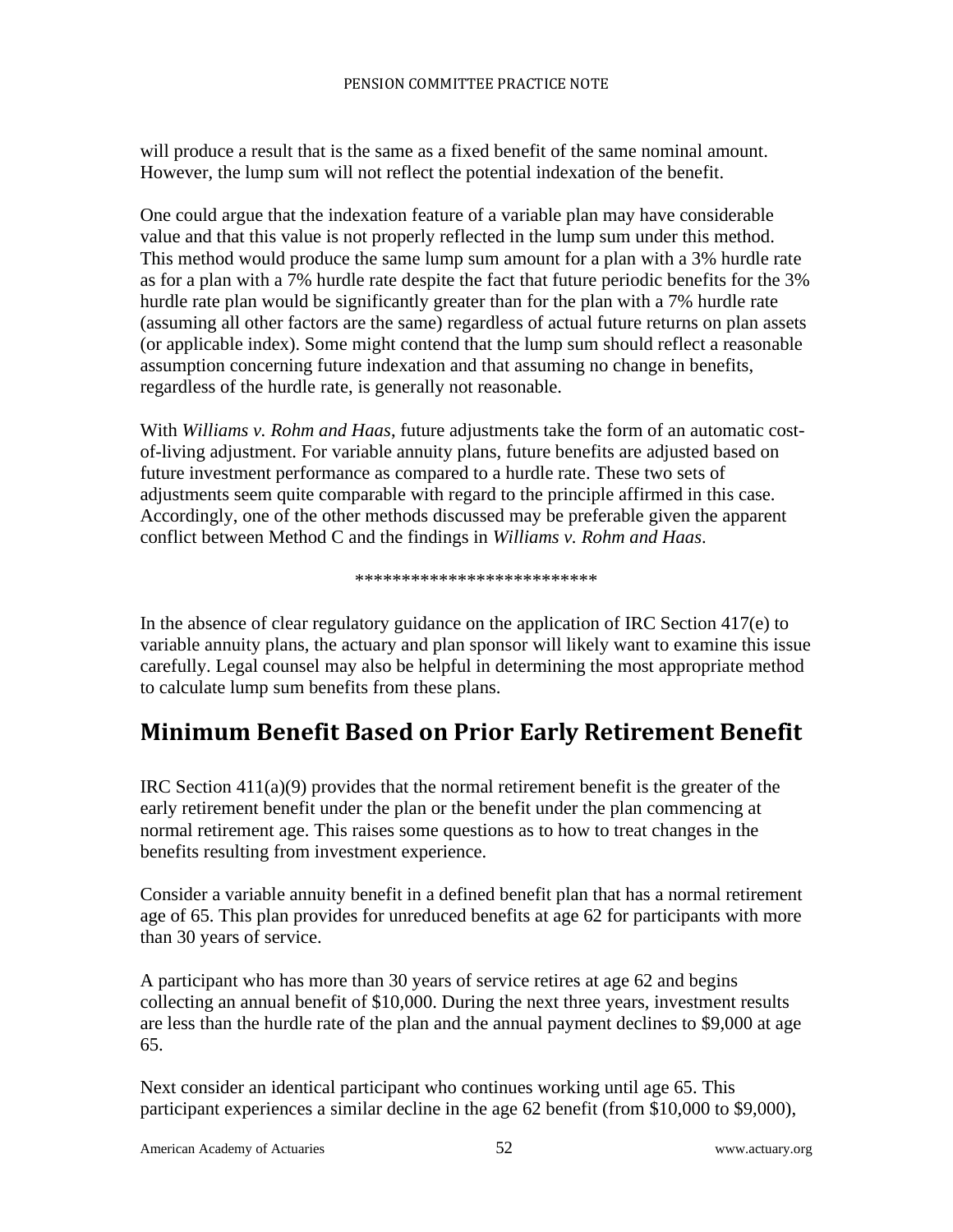which is partially offset by additional accruals. This participant retires at age 65 with an annual benefit of \$9,500. Is the benefit payable to this second participant \$9,500 or \$10,000? Consider the following possible analyses:

- 1. The participant is entitled to no less than the benefit that would have been payable if the participant had retired at age 62. At age 62, the benefit would have been \$10,000, but subsequent investment results would have reduced the benefit to \$9,000 at age 65. At age 65, the participant is entitled to the better of the current benefit of \$9,500, or the age 62 benefit which is currently \$9,000.
- 2. The participant who retires at age 65 is entitled to \$10,000 per year because this is the amount that would have been payable at age 62, and the normal retirement benefit cannot be less than this amount.

Those who support the first analysis believe that the investment adjustments are an inherent part of the accrued benefit and that the \$9,500 benefit is greater than the early retirement benefit that would have been payable if the participant had retired at age 62. Those who support the second analysis believe that the dollar amount payable at age 62 is the effective minimum benefit and that application of the law would disregard subsequent investment adjustments. Under this second view, however, the accrual rules could also be problematic as it suggests that adjustments due to future investment returns are not part of the accrued benefit.

While there are regulations under IRC Section  $411(a)(9)$ , they do not address this particular issue. There are also apparently no legal decisions that have addressed this distinction. In the absence of regulatory guidance, the plan sponsor will likely want to examine this issue carefully and may elect to consult legal counsel in determining the most appropriate method to comply with this provision of the law.

# <span id="page-53-0"></span>**Issues Beyond the Current Scope of This Practice Note**

This practice note addresses some basic issues regarding the valuation of pension benefits that include a variable benefit feature. There are many other aspects of variable benefits that may require treatment different from that for traditional fixed benefits, including some in areas other than the valuation. Future revisions to this practice note may address some of these issues. Also, the IRS may provide future regulatory guidance relevant to the topics discussed in this practice note.

This section provides a partial list of issues that the actuary and plan sponsor may need to consider to determine whether a treatment different from that for traditional fixed benefits is appropriate.

Additional areas for consideration:

• Contributory plans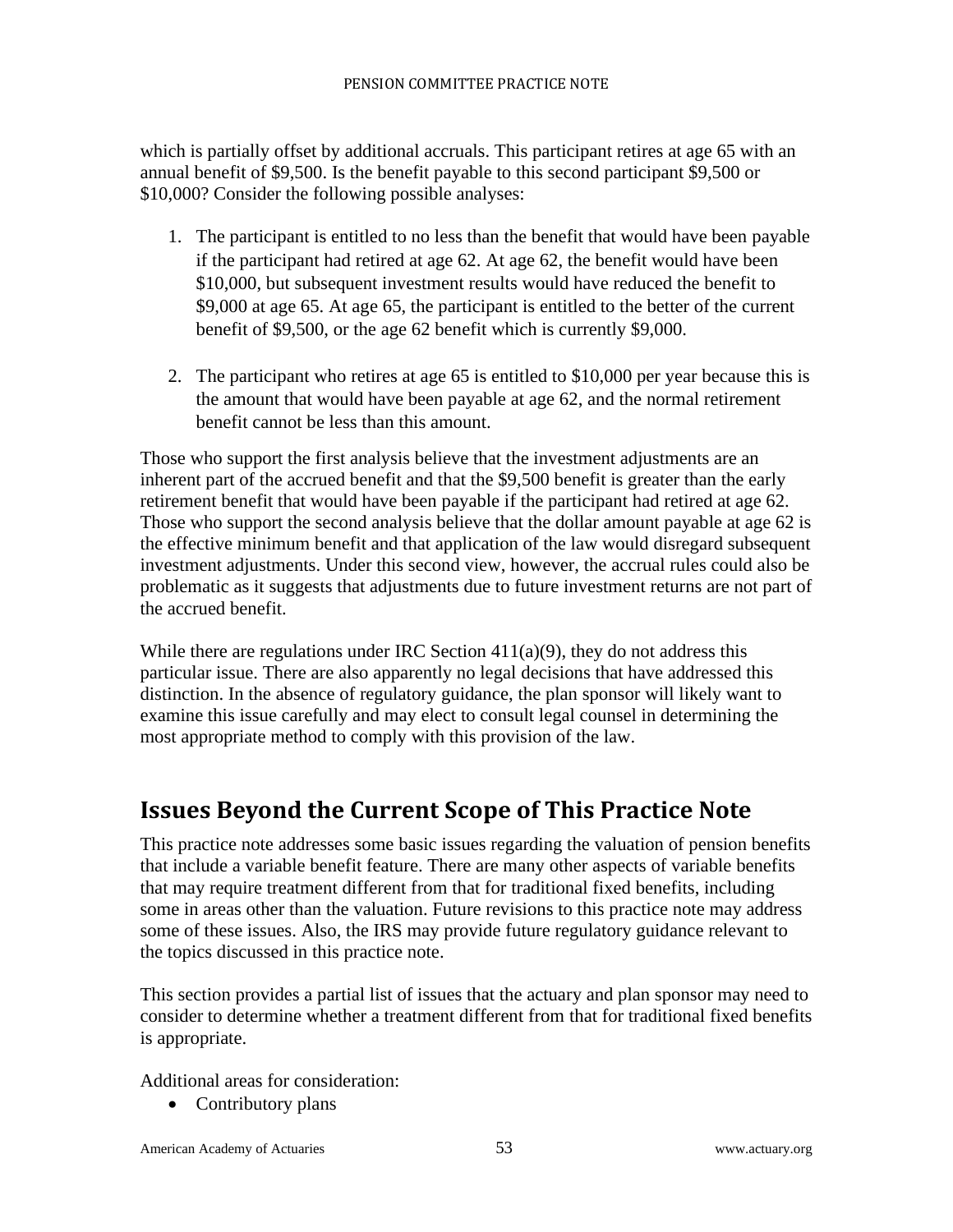- Nondiscrimination testing
- Statutory hybrid plan regulations
- Minimum distribution regulations
- Calculation of Pension Benefit Guaranty Corporation (PBGC) premiums
- Effect of gains and losses from noninvestment sources
- Relative value disclosures
- Actuarial equivalence for optional forms of benefit
- Treatment of expenses in determining investment return
- Unit versus dollar accounting
- Participant choice
- Qualified Domestic Relations Orders (QDROs)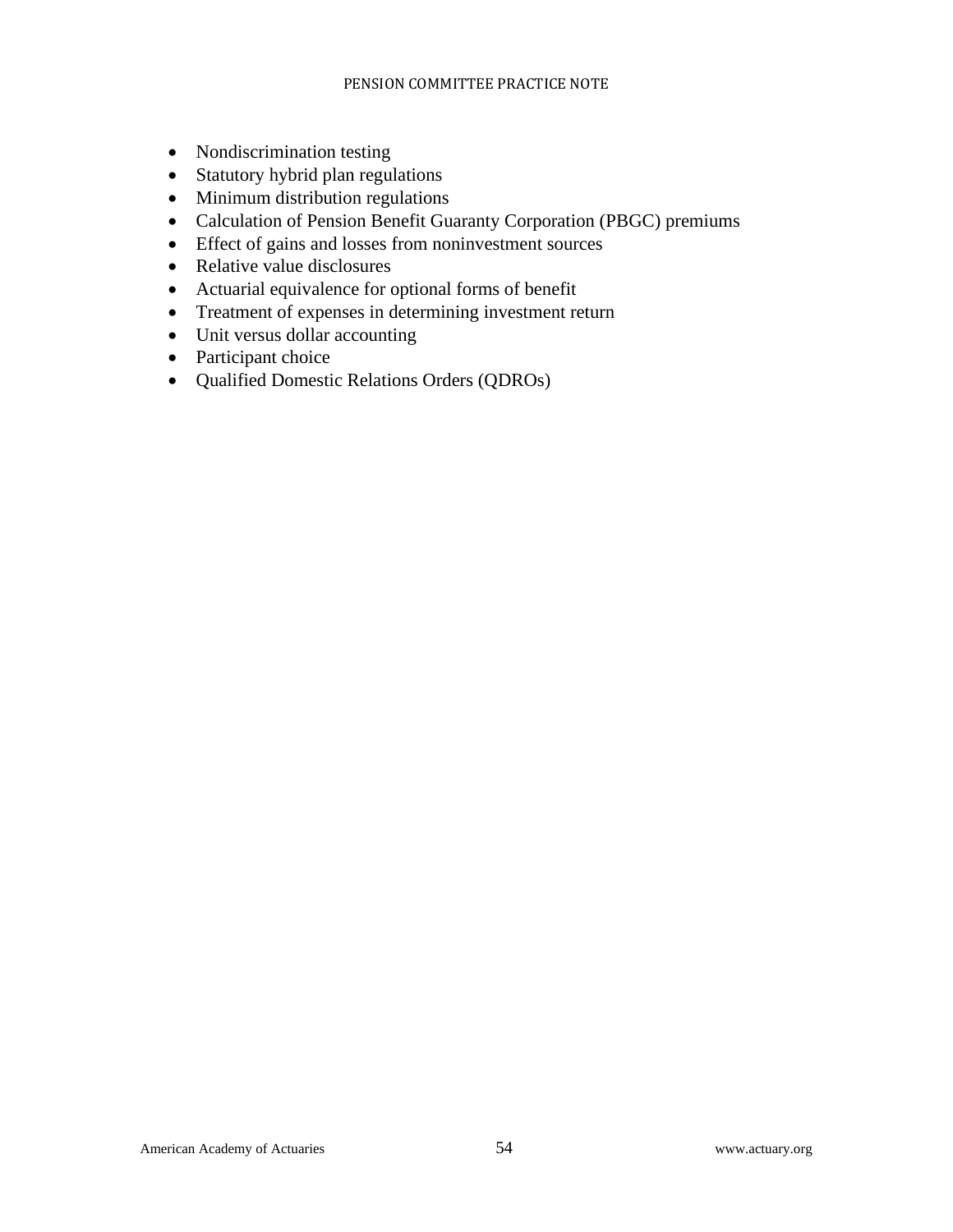## <span id="page-55-0"></span>**Appendix**

Consider a variable annuity plan that provides a series of benefit payments (not contingent on survival): *B0, B1, B2, B3, …, Bn*.

The plan has a hurdle rate of *h*. This hurdle rate can be considered the periodic return required to keep the benefit payments equal to  $B_0$ .  $B_0$  is defined based on the plan's provisions at the measurement date and is known. Subsequent benefit payments are determined by the formula:

$$
B_n=B_{n-1}\times(1+i_n)\mathbin{/}(1+h)
$$

where  $i_n$  is the actual rate of return on plan assets during the period between payment  $n-1$ and payment *n*. The demonstration that follows applies regardless of the type of investments or the asset allocation because the returns, *in*, reflect the actual return on whatever portfolio actually exists. Payments are made at the beginning of each period. If  $i_n = h$  then  $B_n = B_{n-1}$ .

The asset needed to fund this benefit regardless of the actual return on plan assets or the rate of return on fixed income investments is:

$$
A_0 = B_0 \times (1 + v^1 + v^2 + v^3 + \dots + v^{n-1})
$$

where  $v = 1/(1 + h)$ . Furthermore, the asset needed at any subsequent period is:

$$
A_j = B_j \times (1 + v^1 + v^2 + v^3 + \dots + v^{n-1-j})
$$

This is demonstrated as follows. The actual return on assets varies each period and is expressed as *i<sup>t</sup>* where *t* represents the time period between payments *t-1* and *t*.

Assets at  $t = 1$  are:

$$
A_1 = (A_0 - B_0) \times (1 + i_1)
$$
 then substituting for  $A_0$ ,  
\n
$$
A_1 = (B_0 \times (1 + v^1 + v^2 + v^3 + ... + v^{n-1}) - B_0) \times (1 + i_1)
$$
 next simplifying,  
\n
$$
A_1 = (B_0 \times (v^1 + v^2 + v^3 + ... + v^{n-1})) \times (1 + i_1)
$$
 factoring out  $1/(1 + h)$ ,  
\n
$$
A_1 = (B_0 \times (1 + v^1 + v^2 + ... + v^{n-2})) \times (1 + i_1) / (1 + h)
$$
 and simplifying,  
\n
$$
A_1 = (B_1 \times (1 + v^1 + v^2 + ... + v^{n-2}))
$$

By repeating this procedure, it can be shown that:

 $A_j = B_j \times (1 + v^1 + v^2 + v^3 + \dots + v^{n-1-j})$ ) and in particular,

American Academy of Actuaries 55 www.actuary.org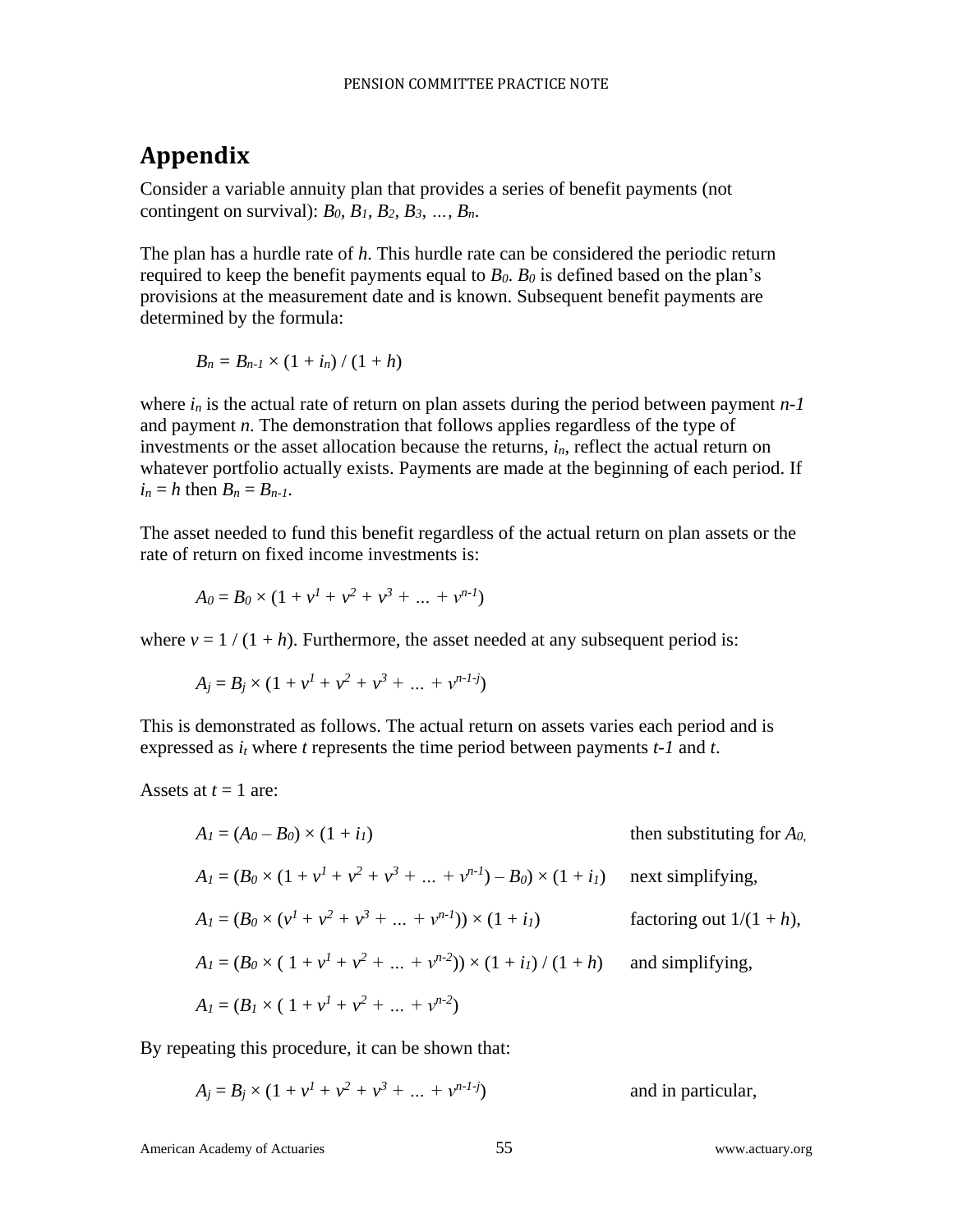$$
A_n=B_n
$$

 $A_0$  is precisely sufficient to fund all benefit payments regardless of the actual return on assets. While this may seem surprising at first glance, it is necessary because the periodic adjustment in benefits,  $B_n = B_{n-1} \times (1 + i_n) / (1 + h)$ , was defined in order to accomplish this intended result.

Furthermore, it can easily be demonstrated that if the initial asset is anything other than  $A_0$ , say  $A_0 + \Delta$ , then at time *n* the assets will be:

$$
A_n=B_n+\Delta\times(1+i)^n
$$

where *i* is the effective periodic rate of return over the entire period. In other words, if  $\Delta$ is positive there will be surplus assets after the last payment and if  $\Delta$  is negative there will be insufficient assets to make all payments.

The important principle from this demonstration is that the assets needed to adequately fund a variable benefit obligation are independent of both market fixed income rates and the expected return on the portfolio of assets upon which the variability is based. This principle is the basis for the "single assumption" valuation techniques described in this practice note, which base assumed future indexation on the discount rate assumption when faced with regulatory requirements to use certain discount rates.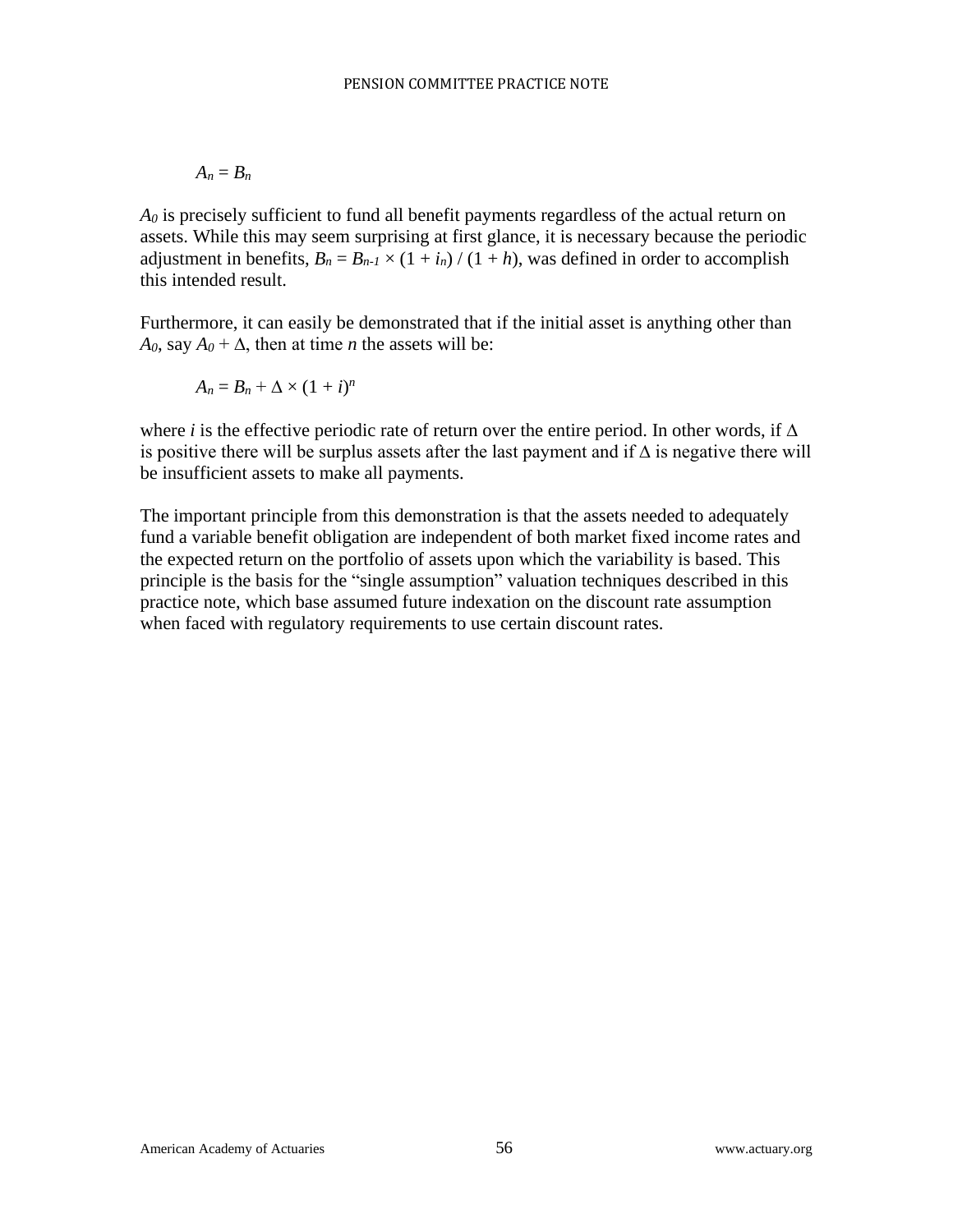#### **Return Implied by a Bond Yield Curve**

Discounting pension obligations using a yield curve is a common technique. The rationale behind this approach is that the yield curve describes yields that are consistent with the current pricing of bonds available in the market. All that a spot rate taken from a yield curve tells us is that a zero-coupon bond held to maturity should yield a compounded return consistent with the spot rate for that maturity. It is possible to derive forward rates that connect the spot yields. However, those forward rates are not necessarily a prediction of the return on the bond portfolio, or on any particular bond within the portfolio, for that given year. For example, the year 5 spot rate for time 5 might be 4%. This tells us that a zero-coupon bond that is priced consistent with the yield curve will yield an average annual return of 4% over its lifetime (assuming no default), or a compounded total return of 21.7%. An expectation for interim returns on that bond cannot be derived from the yield curve alone. The interim returns will depend on how the spot yield curve changes in the intervening years. There are different reasonable views of how yields might change. The 5-year bond might return a level 4% over its lifetime, or it might provide returns consistent with the forward rates, or it might provide a different pattern of returns. The only thing known with certainty (again, assuming no default) is that it will yield 21.7% over its lifetime. This is just a function of the price initially paid for the bond and the amount collected at redemption, and does not depend on intervening yields.

If one wanted to consider expected returns on a portfolio of bonds that are priced based on the yield curve, even though the current price and the maturity value of all of those bonds might be known, how that portfolio will grow in value is not known. However, an effective yield to maturity of the portfolio as a whole, which represents the expected return on the portfolio over its lifetime, can still be calculated, assuming that bond payments precisely match pension payments and therefore there is no need for reinvestment. This is the implicit assumption when pricing a pension obligation using a bond-based yield curve.

If the premise is accepted that a discount rate represents an expected return on a particular portfolio of assets, then if bond yield-based discount rates are being used, it is reasonable to assume that the expected return over the life of the obligation is the yield to maturity on a matching portfolio of zero-coupon bonds (again the implicit assumption behind discounting an obligation using a bond yield curve).

For a variable annuity plan, the actuary might also define a pattern of returns so that benefit adjustments can be projected and the resulting benefit payments can be discounted using the appropriate year's spot rate. As noted above, a yield curve specifies only the overall returns, but not the specific pattern. Using the forward rates implied by a